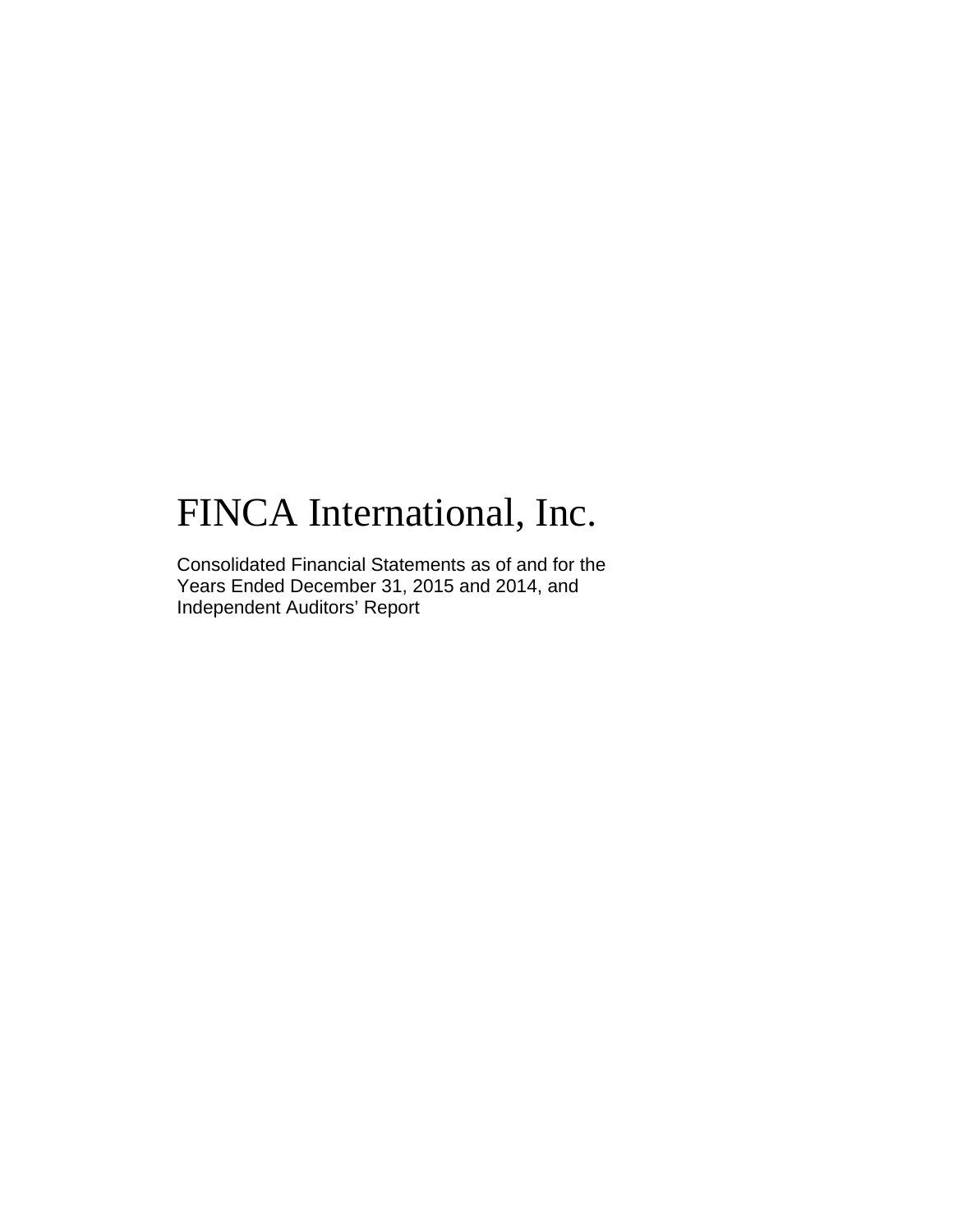# **TABLE OF CONTENTS**

|                                                                                                | Page           |
|------------------------------------------------------------------------------------------------|----------------|
| INDEPENDENT AUDITORS' REPORT                                                                   | $1 - 2$        |
| CONSOLIDATED FINANCIAL STATEMENTS AS OF AND FOR THE<br>YEARS ENDED DECEMBER 31, 2015 AND 2014: |                |
| <b>Consolidated Statements of Financial Position</b>                                           | 3              |
| <b>Consolidated Statements of Profit or Loss</b>                                               | $\overline{4}$ |
| <b>Consolidated Statements of Other Comprehensive Loss</b>                                     | 5              |
| <b>Consolidated Statements of Changes in Equity</b>                                            | 6              |
| <b>Consolidated Statements of Cash Flows</b>                                                   | $7 - 8$        |
| Notes to Consolidated Financial Statements                                                     | $9 - 63$       |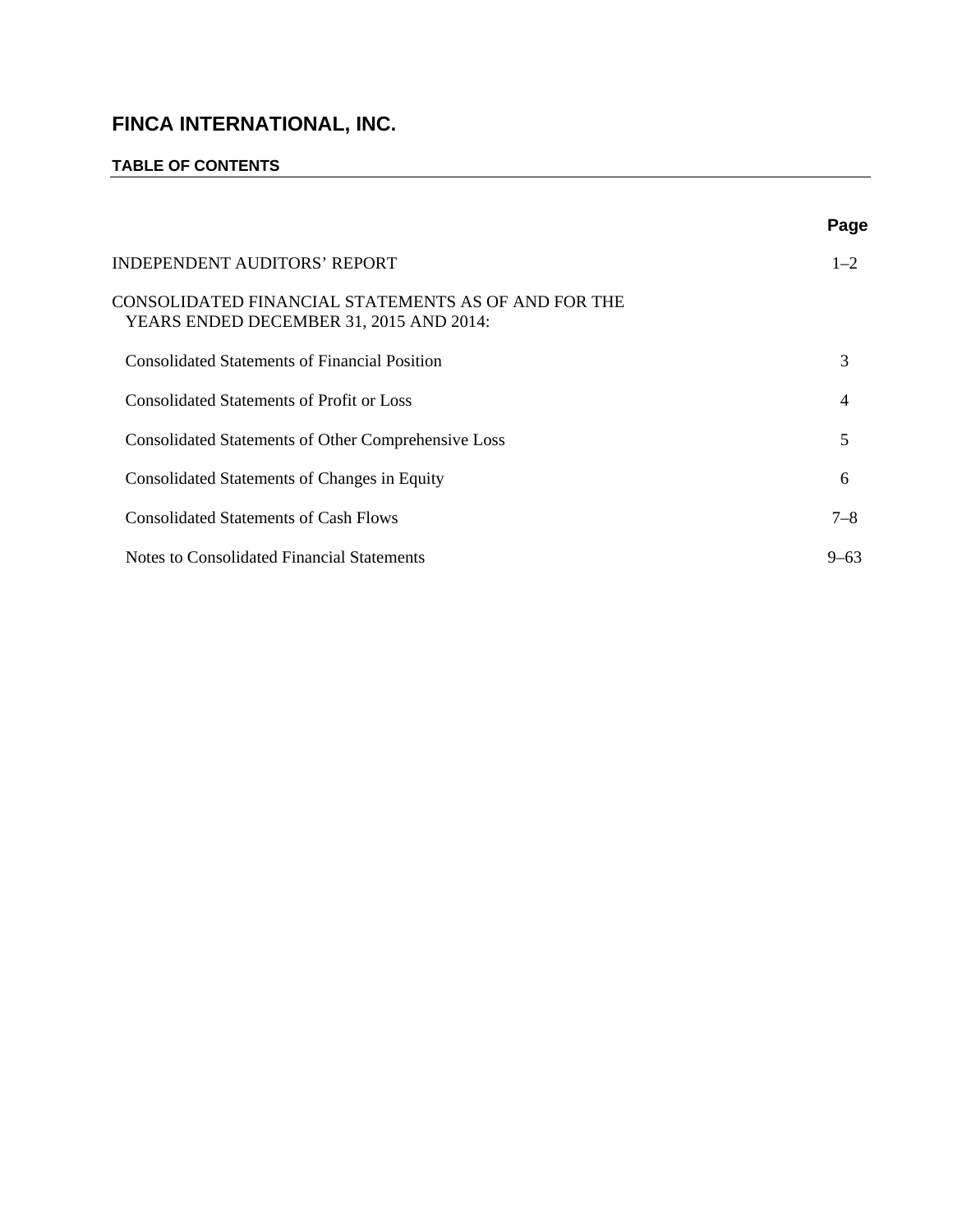

**Deloitte & Touche LLP** 7900 Tysons One Place Suite 800 McLean, VA 22102-5971 **USA** 

Tel: +1 703 251 1000 www.deloitte.com

### **INDEPENDENT AUDITORS' REPORT**

To the Board of Directors of FINCA International, Inc. Washington, D.C.

We have audited the accompanying consolidated financial statements of FINCA International, Inc. (the "Company") and its subsidiaries, which comprise the consolidated statements of financial position as of December 31, 2015 and 2014, and the related consolidated statements of profit or loss, other comprehensive loss, changes in equity, and cash flows for the years then ended, and the related notes to the consolidated financial statements.

# **Management's Responsibility for the Consolidated Financial Statements**

Management is responsible for the preparation and fair presentation of these consolidated financial statements in accordance with International Financial Reporting Standards ("IFRS") as issued by the International Accounting Standards Board; this includes the design, implementation, and maintenance of internal control relevant to the preparation and fair presentation of consolidated financial statements that are free from material misstatement, whether due to fraud or error.

#### **Auditors' Responsibility**

Our responsibility is to express an opinion on these consolidated financial statements based on our audits. We conducted our audits in accordance with auditing standards generally accepted in the United States of America and in accordance with International Standards on Auditing as established by the International Auditing and Assurance Standards Board. Those standards require that we plan and perform the audit to obtain reasonable assurance about whether the consolidated financial statements are free from material misstatement.

An audit involves performing procedures to obtain audit evidence about the amounts and disclosures in the consolidated financial statements. The procedures selected depend on the auditor's judgment, including the assessment of the risks of material misstatement of the consolidated financial statements, whether due to fraud or error. In making those risk assessments, the auditor considers internal control relevant to the Company's preparation and fair presentation of the consolidated financial statements in order to design audit procedures that are appropriate in the circumstances, but not for the purpose of expressing an opinion on the effectiveness of the Company's internal control. Accordingly, we express no such opinion. An audit also includes evaluating the appropriateness of accounting policies used and the reasonableness of significant accounting estimates made by management, as well as evaluating the overall presentation of the consolidated financial statements.

We believe that the audit evidence we have obtained is sufficient and appropriate to provide a basis for our audit opinion.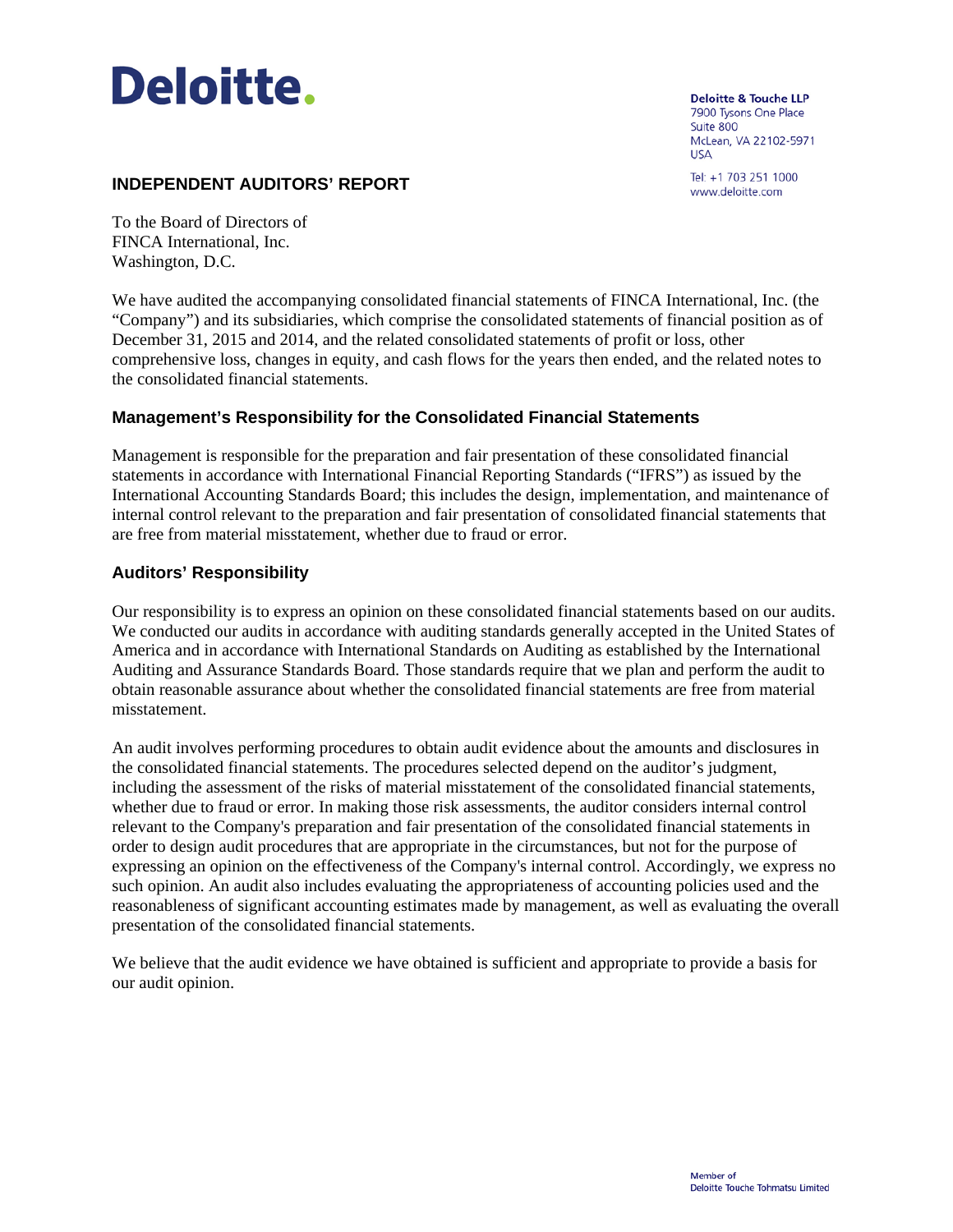# **Opinion**

In our opinion, the consolidated financial statements referred to above present fairly, in all material respects, the financial position of the Company and its subsidiaries as of December 31, 2015 and 2014, and the results of their operations and their cash flows for the years then ended in accordance with IFRS as issued by the International Accounting Standards Board.

Deloitte + Touche LLP

May 19, 2016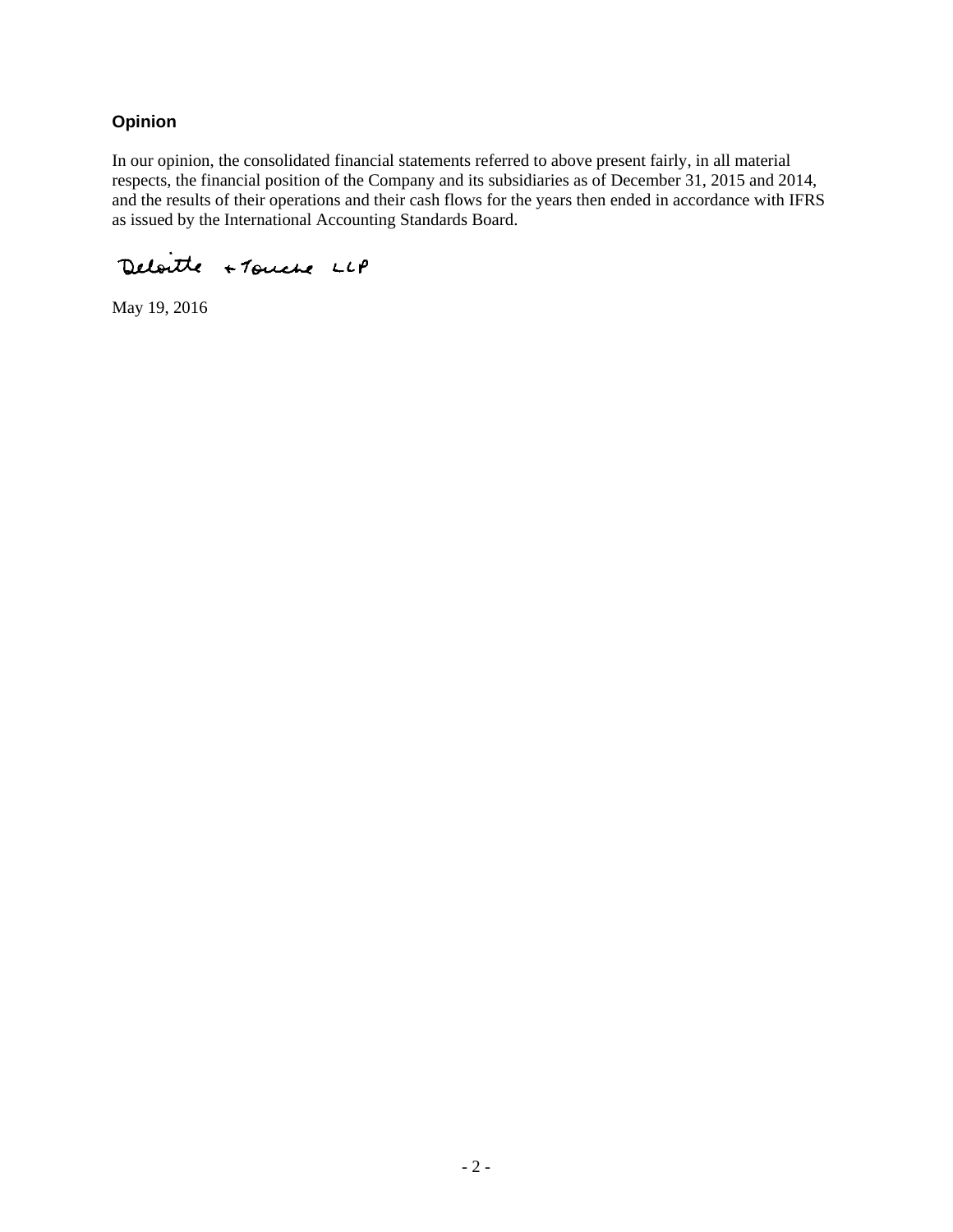# **CONSOLIDATED STATEMENTS OF FINANCIAL POSITION AS OF DECEMBER 31, 2015 AND 2014**

|                                                                                                                                                                                                                                                                                                                                                                                                                                                                                                      | 2015                                                                                                                                                                  | 2014                                                                                                                                                       |
|------------------------------------------------------------------------------------------------------------------------------------------------------------------------------------------------------------------------------------------------------------------------------------------------------------------------------------------------------------------------------------------------------------------------------------------------------------------------------------------------------|-----------------------------------------------------------------------------------------------------------------------------------------------------------------------|------------------------------------------------------------------------------------------------------------------------------------------------------------|
| <b>ASSETS</b>                                                                                                                                                                                                                                                                                                                                                                                                                                                                                        |                                                                                                                                                                       |                                                                                                                                                            |
| CASH AND CASH EQUIVALENTS                                                                                                                                                                                                                                                                                                                                                                                                                                                                            | 137, 325, 636<br>\$                                                                                                                                                   | 149,154,910<br>S.                                                                                                                                          |
| RESTRICTED CASH AND CASH EQUIVALENTS (Note 12)                                                                                                                                                                                                                                                                                                                                                                                                                                                       | 24,876,413                                                                                                                                                            | 23,856,725                                                                                                                                                 |
| AVAILABLE FOR SALE FINANCIAL ASSETS (Note 13)                                                                                                                                                                                                                                                                                                                                                                                                                                                        | 6,916,967                                                                                                                                                             | 30,553,509                                                                                                                                                 |
| FINANCIAL ASSETS HELD-TO-MATURITY (Note 14)                                                                                                                                                                                                                                                                                                                                                                                                                                                          | 12,981,994                                                                                                                                                            | 1,382,889                                                                                                                                                  |
| FINANCIAL ASSETS AT FAIR VALUE THROUGH PROFIT OR LOSS (Note 15)                                                                                                                                                                                                                                                                                                                                                                                                                                      | 29,973,025                                                                                                                                                            | 13,179,462                                                                                                                                                 |
| LOANS RECEIVABLE-Net (Note 16)                                                                                                                                                                                                                                                                                                                                                                                                                                                                       | 793,927,099                                                                                                                                                           | 949, 333, 168                                                                                                                                              |
| <b>DUE FROM BANKS</b>                                                                                                                                                                                                                                                                                                                                                                                                                                                                                | 3,933,334                                                                                                                                                             |                                                                                                                                                            |
| OTHER RECEIVABLES, PREPAID AND OTHER ASSETS (Note 17)                                                                                                                                                                                                                                                                                                                                                                                                                                                | 22,475,965                                                                                                                                                            | 26,892,013                                                                                                                                                 |
| PROPERTY AND EQUIPMENT (Note 18)                                                                                                                                                                                                                                                                                                                                                                                                                                                                     | 31,056,503                                                                                                                                                            | 33,508,041                                                                                                                                                 |
| <b>INTANGIBLE ASSETS (Note 19)</b>                                                                                                                                                                                                                                                                                                                                                                                                                                                                   | 11,058,837                                                                                                                                                            | 12,962,360                                                                                                                                                 |
| GOODWILL (Note 25)                                                                                                                                                                                                                                                                                                                                                                                                                                                                                   | 1,041,608                                                                                                                                                             | 1,108,117                                                                                                                                                  |
| DEFERRED TAX ASSETS (Note 11)                                                                                                                                                                                                                                                                                                                                                                                                                                                                        | 6,901,755                                                                                                                                                             | 9,713,658                                                                                                                                                  |
| ASSETS OF DISPOSAL GROUP CLASSIFIED AS HELD FOR SALE (Note 28)                                                                                                                                                                                                                                                                                                                                                                                                                                       | 11,089,682                                                                                                                                                            |                                                                                                                                                            |
| <b>TOTAL</b>                                                                                                                                                                                                                                                                                                                                                                                                                                                                                         | \$1,093,558,818                                                                                                                                                       | \$1,251,644,852                                                                                                                                            |
| <b>LIABILITIES AND EQUITY</b>                                                                                                                                                                                                                                                                                                                                                                                                                                                                        |                                                                                                                                                                       |                                                                                                                                                            |
| <b>LIABILITIES:</b><br>Accounts payable and other accrued liabilities (Note 20)<br>Financial liability at fair value through profit and loss (Note 15)<br>Client deposits (Note 21)<br>Bank deposits<br>Notes payable (Note 22)<br>Subordinated debt (Note 23)<br>Deferred revenue (Note 24)<br>Employee benefits (Note 26)<br>Current income tax liability<br>Deferred tax liabilities (Note 11)<br>Liabilities of disposal group classified as held for sale (Note 28)<br><b>Total liabilities</b> | \$<br>32,992,028<br>1,152,086<br>168,340,679<br>19,704,318<br>584,814,387<br>24,453,715<br>6,038,938<br>3,599,046<br>3,880,606<br>997,302<br>3,035,692<br>849,008,797 | \$<br>33,659,985<br>2,346,959<br>130,213,635<br>2,642,270<br>740,825,686<br>23,646,518<br>10,615,425<br>4,618,476<br>4,333,561<br>1,327,827<br>954,230,342 |
| EQUITY:                                                                                                                                                                                                                                                                                                                                                                                                                                                                                              |                                                                                                                                                                       |                                                                                                                                                            |
| Reserves<br>Retained earnings                                                                                                                                                                                                                                                                                                                                                                                                                                                                        | 16,837,266<br>190,871,939                                                                                                                                             | 17,706,184<br>188,448,532                                                                                                                                  |
| Currency translation reserve                                                                                                                                                                                                                                                                                                                                                                                                                                                                         | (59, 795, 383)                                                                                                                                                        | (28, 299, 651)                                                                                                                                             |
| Equity attributable to owners of the parent company                                                                                                                                                                                                                                                                                                                                                                                                                                                  | 147,913,822                                                                                                                                                           | 177,855,065                                                                                                                                                |
| Non-controlling interest                                                                                                                                                                                                                                                                                                                                                                                                                                                                             | 96,636,199                                                                                                                                                            | 119,559,445                                                                                                                                                |
| Total equity                                                                                                                                                                                                                                                                                                                                                                                                                                                                                         | 244,550,021                                                                                                                                                           | 297,414,510                                                                                                                                                |
| <b>TOTAL</b>                                                                                                                                                                                                                                                                                                                                                                                                                                                                                         | \$1,093,558,818                                                                                                                                                       | \$1,251,644,852                                                                                                                                            |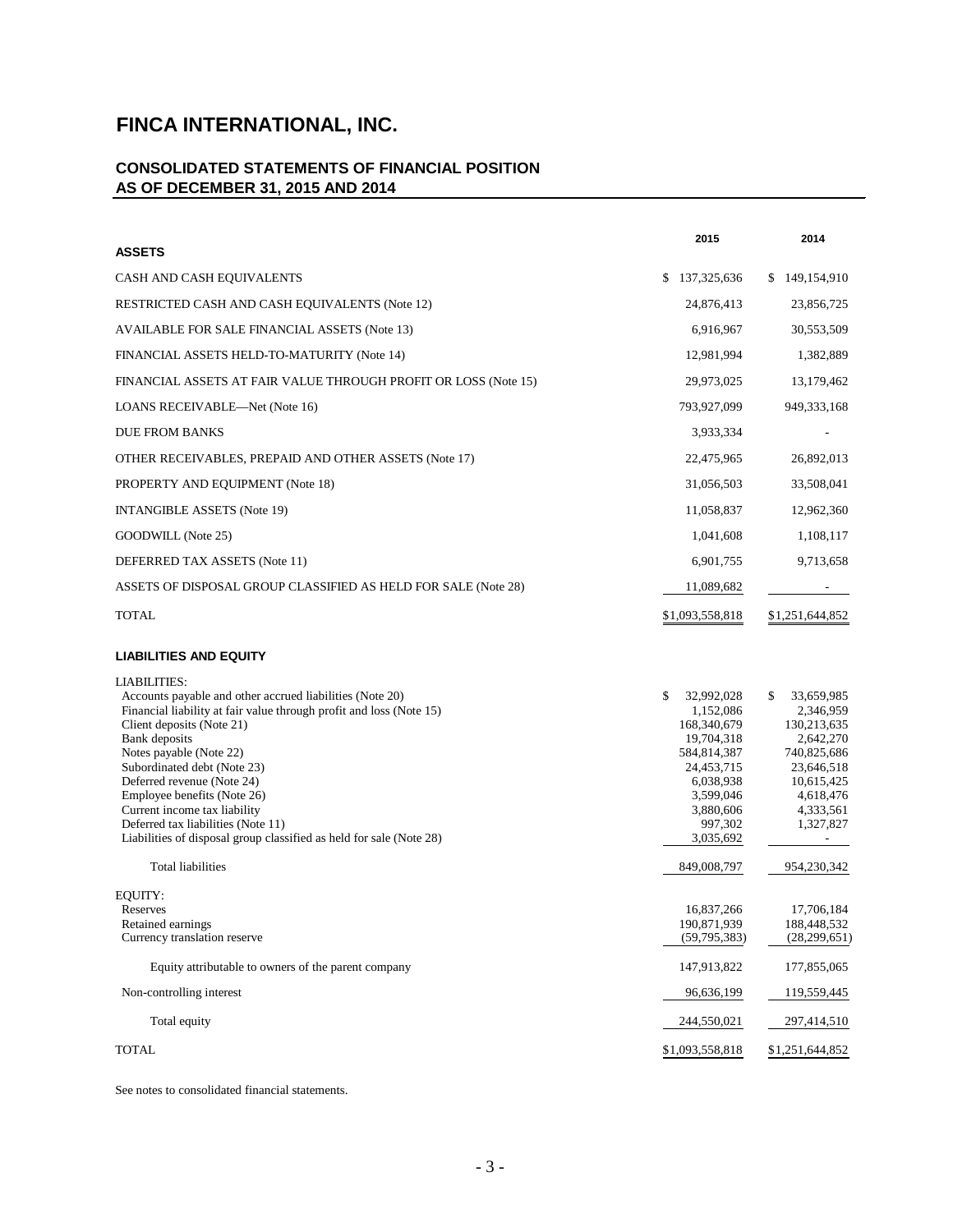# **CONSOLIDATED STATEMENTS OF PROFIT OR LOSS FOR THE YEARS ENDED DECEMBER 31, 2015 AND 2014**

|                                                                                                                       | 2015                                  | 2014                                    |
|-----------------------------------------------------------------------------------------------------------------------|---------------------------------------|-----------------------------------------|
| <b>INTEREST INCOME</b>                                                                                                | \$354,910,230                         | \$364,097,057                           |
| <b>INTEREST EXPENSE</b>                                                                                               | (94, 924, 151)                        | (86,773,012)                            |
| NET INTEREST INCOME (Note 7)                                                                                          | 259,986,079                           | 277,324,045                             |
| <b>IMPAIRMENT LOSSES ON LOANS (Note 16)</b>                                                                           | (40, 643, 279)                        | (24, 176, 946)                          |
| NET INTEREST INCOME AFTER PROVISION FOR<br><b>IMPAIRMENT LOSSES ON LOANS</b>                                          | 219,342,800                           | 253,147,099                             |
| <b>OTHER OPERATING INCOME (Note 8)</b>                                                                                | 14,910,392                            | 13,945,574                              |
| NET OPERATING INCOME                                                                                                  | 234, 253, 192                         | 267,092,673                             |
| GAIN ON FINANCIAL ASSETS AND LIABILITIES<br>AT FAIR VALUE THROUGH PROFIT OR LOSS                                      | 25,284,084                            |                                         |
| PERSONNEL EXPENSES (Note 9)                                                                                           | (146, 449, 554)                       | (161, 419, 782)                         |
| <b>OTHER OPERATING EXPENSES (Note 10)</b>                                                                             | (95,306,136)                          | (102,768,593)                           |
| DEPRECIATION AND AMORTIZATION (Notes 18 and 19)                                                                       | (12, 229, 981)                        | (13, 141, 460)                          |
| <b>TOTAL EXPENSES</b>                                                                                                 | (253, 985, 671)                       | (277, 329, 835)                         |
| PROFIT BEFORE OTHER INCOME (EXPENSES)                                                                                 | 5,551,605                             | (10, 237, 162)                          |
| <b>OTHER INCOME (EXPENSES):</b><br>Grants and donations<br>Foreign exchange losses<br>Non-operating income (expenses) | 27,418,532<br>(25,957,601)<br>619,625 | 30,627,186<br>(2,543,788)<br>(789, 706) |
| PROFIT BEFORE INCOME TAX                                                                                              | 7,632,161                             | 17,056,530                              |
| TAX (Note 11)                                                                                                         | (9,391,977)                           | (9,136,276)                             |
| (LOSS) PROFIT FOR THE YEAR FROM<br><b>CONTINUING OPERATIONS</b>                                                       | (1,759,816)<br>S                      | \$<br>7,920,254                         |
| LOSS FOR THE YEAR FROM<br><b>DISCONTINUED OPERATIONS (Note 28)</b>                                                    | \$<br>(1,055,958)                     | \$<br>(307, 571)                        |
| PROFIT (LOSS) FOR THE YEAR ATTRIBUTABLE TO:<br>The parent<br>Non-controlling interest                                 | \$<br>1,486,922<br>(4,302,696)        | \$<br>6,258,312<br>1,354,371            |
| (LOSS) PROFIT FOR THE YEAR                                                                                            | (2,815,774)<br>\$                     | \$<br>7,612,683                         |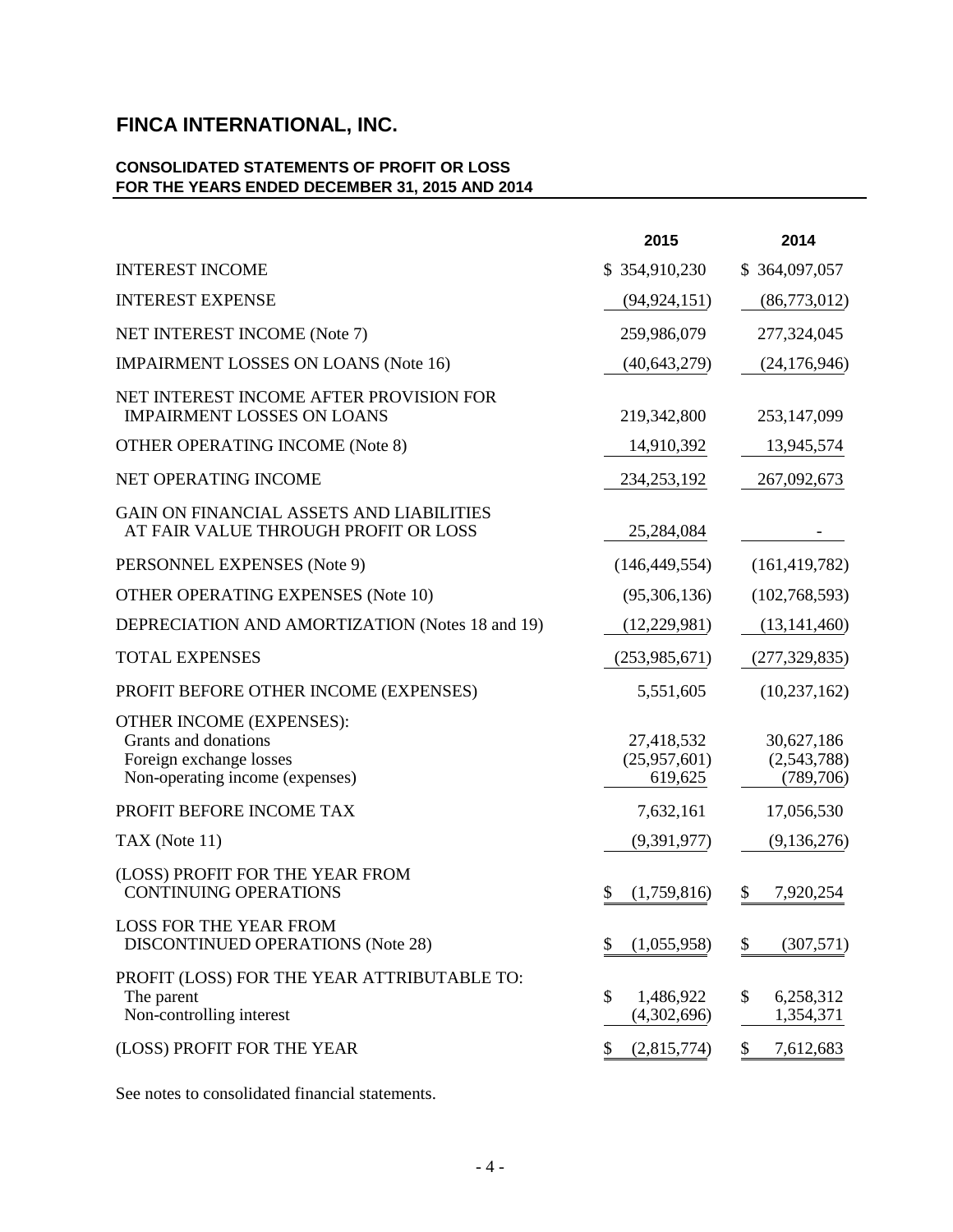# **CONSOLIDATED STATEMENTS OF OTHER COMPREHENSIVE LOSS FOR THE YEARS ENDED DECEMBER 31, 2015 AND 2014**

|                                                                                                                                                                            | 2015                                             | 2014                                           |
|----------------------------------------------------------------------------------------------------------------------------------------------------------------------------|--------------------------------------------------|------------------------------------------------|
| (LOSS) PROFIT FOR THE YEAR                                                                                                                                                 | (2,815,774)                                      | 7,612,683<br>S.                                |
| OTHER COMPREHENSIVE (LOSS) INCOME:<br>Foreign currency movement during the year (Note 5)<br>Fair value revaluation reserve<br>Benefit plan fair value adjustment (Note 26) | (50, 248, 616)<br>(41, 937)<br>93,838            | (19, 466, 455)<br>(1,489,634)                  |
| Total other comprehensive loss                                                                                                                                             | (50, 196, 715)                                   | (20,956,089)                                   |
| TOTAL COMPREHENSIVE LOSS FOR THE YEAR                                                                                                                                      | \$(53,012,489)                                   | \$(13,343,406)                                 |
| TOTAL COMPREHENSIVE LOSS FOR THE<br>YEAR ATTRIBUTABLE TO:<br>The parent<br>Non-controlling interest                                                                        | \$(29,941,243)<br>(23,071,246)<br>\$(53,012,489) | \$(7,404,408)<br>(5,938,998)<br>\$(13,343,406) |
| TOTAL COMPREHENSIVE LOSS ATTRIBUTABLE TO<br>THE PARENT COMPANY ARISES FROM<br>Continuing operations<br>Discontinued operations                                             | \$(28,885,285)<br>(1,055,958)<br>\$(29,941,243)  | (7,096,837)<br>S.<br>(307, 571)<br>(7,404,408) |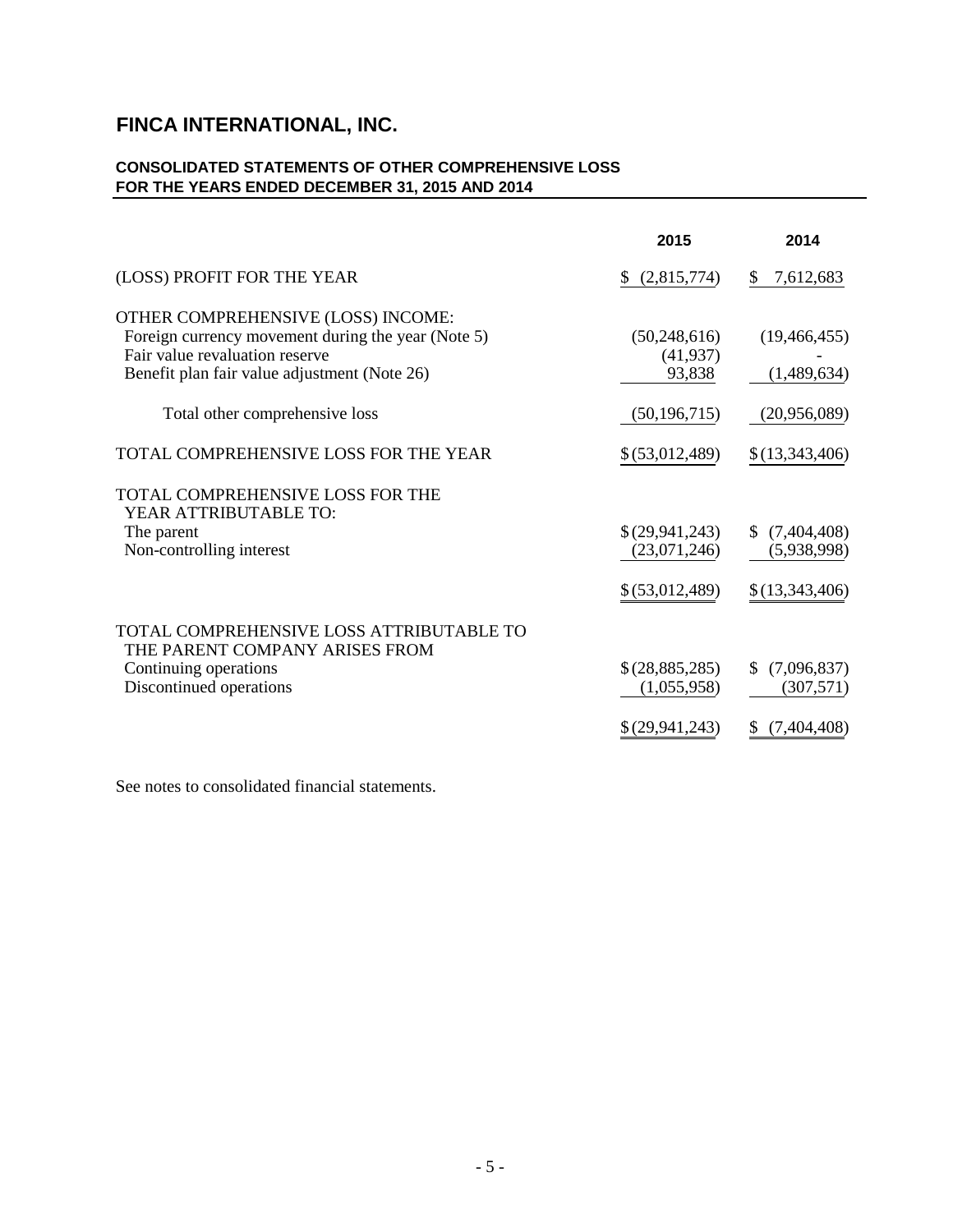# **CONSOLIDATED STATEMENTS OF CHANGES IN EQUITY FOR THE YEARS ENDED DECEMBER 31, 2015 AND 2014**

|                                                                                                                                                                                  | <b>Reserves</b> | <b>Retained</b><br><b>Earnings</b> | <b>Currency</b><br><b>Translation</b><br>Reserve | <b>Total</b>                                      | Non-controlling<br><b>Interest</b>        | <b>Total Equity</b>                                  |
|----------------------------------------------------------------------------------------------------------------------------------------------------------------------------------|-----------------|------------------------------------|--------------------------------------------------|---------------------------------------------------|-------------------------------------------|------------------------------------------------------|
| BALANCE-December 31, 2013                                                                                                                                                        | \$15,211,848    | \$186,172,023                      | \$(16, 126, 565)                                 | \$185,257,306                                     | \$123,796,630                             | \$309,053,936                                        |
| Comprehensive income or loss:<br>Profit for the year<br>Foreign currency movement during the year<br>Benefit plan fair value adjustment                                          |                 | 6,258,312<br>(1,489,634)           | (12, 173, 086)                                   | 6,258,312<br>(12, 173, 086)<br>(1,489,634)        | 1,354,371<br>(7,293,369)                  | 7,612,683<br>(19, 466, 455)<br>(1,489,634)           |
| Total comprehensive income or loss                                                                                                                                               |                 | 4,768,678                          | (12, 173, 086)                                   | (7,404,408)                                       | (5,938,998)                               | (13,343,406)                                         |
| Issue of ordinary shares by subsidiary                                                                                                                                           |                 |                                    |                                                  |                                                   | 1,700,489                                 | 1,700,489                                            |
| Non-controlling interest on acquisition of subsidiary                                                                                                                            |                 |                                    |                                                  |                                                   |                                           |                                                      |
| Fair value revaluation reserve                                                                                                                                                   |                 | 2,167                              |                                                  | 2,167                                             | 1,324                                     | 3,491                                                |
| Transfer to reserve                                                                                                                                                              | 2,494,336       | (2,494,336)                        |                                                  |                                                   |                                           | $\sim$                                               |
| BALANCE-December 31, 2014                                                                                                                                                        | 17,706,184      | 188,448,532                        | (28, 299, 651)                                   | 177,855,065                                       | 119,559,445                               | 297,414,510                                          |
| Comprehensive income or loss:<br>Profit (loss) for the year<br>Foreign currency movement during the year<br>Fair value revaluation reserve<br>Benefit plan fair value adjustment |                 | 1,486,922<br>(26,271)<br>93,838    | (31, 495, 732)                                   | 1.486.922<br>(31, 495, 732)<br>(26,271)<br>93,838 | (4,302,696)<br>(18, 752, 884)<br>(15,666) | (2,815,774)<br>(50, 248, 616)<br>(41, 937)<br>93,838 |
| Total comprehensive income or loss                                                                                                                                               |                 | 1,554,489                          | (31, 495, 732)                                   | (29, 941, 243)                                    | (23,071,246)                              | (53,012,489)                                         |
| Issue of ordinary shares by subsidiary                                                                                                                                           |                 |                                    |                                                  |                                                   | 148,000                                   | 148,000                                              |
| Transfer to reserve                                                                                                                                                              | (868,918)       | 868,918                            |                                                  |                                                   |                                           |                                                      |
| BALANCE—December 31, 2015                                                                                                                                                        | \$16,837,266    | \$190,871,939                      | \$ (59,795,383)                                  | \$147,913,822                                     | \$96,636,199                              | \$244,550,021                                        |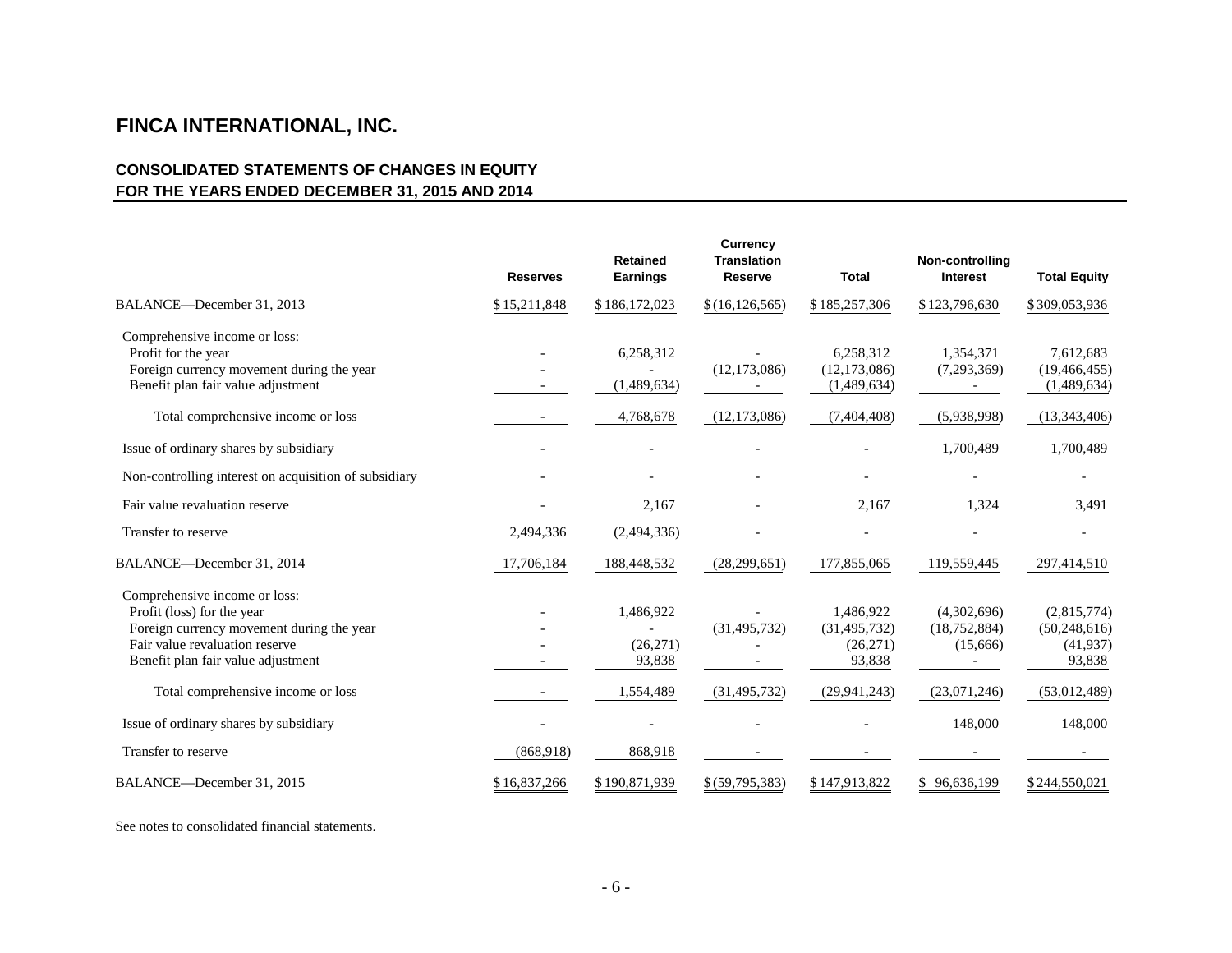# **CONSOLIDATED STATEMENTS OF CASH FLOWS FOR THE YEARS ENDED DECEMBER 31, 2015 AND 2014**

|                                                                 | 2015            | 2014            |
|-----------------------------------------------------------------|-----------------|-----------------|
| <b>CASH FLOWS FROM OPERATING ACTIVITIES:</b>                    |                 |                 |
| Net (loss) profit for the period after tax                      | (2,815,774)     | 7,612,683<br>\$ |
| Adjustments to reconcile net profit for the period after tax to |                 |                 |
| net cash used in operating activities:                          |                 |                 |
| Depreciation and amortization (Notes 18 and 19)                 | 12,229,982      | 13,302,508      |
| Loss on disposal of fixed assets and intangibles                |                 |                 |
| (Notes 18 and 19)                                               | 157,043         | 229,912         |
| Impairment on loan losses and other financial assets (Note 16)  | 40,894,280      | 24,894,600      |
| Impairment of other assets                                      | 1,896,096       | 525,408         |
| Foreign exchange losses (Note 5)                                | 25,957,601      | 2,543,788       |
| Changes in deferred tax assets and liabilities                  | 2,487,719       | (1,549,722)     |
| Other non-cash adjustments                                      | (12,986,942)    | 9,530,394       |
| (Decrease) increase of assets and liabilities from operating    |                 |                 |
| activities after non-cash items:                                |                 |                 |
| Change in loans receivable, including interest receivables      | (74, 262, 169)  | (209, 915, 672) |
| Change in due from banks                                        | (3,933,332)     |                 |
| Change in other receivables and other assets                    | 4,905,353       | (6,946,493)     |
| Change in other liabilities                                     | 2,290,987       | 1,913,133       |
| Change in client deposits                                       | 53,186,572      | 53,501,496      |
| Change in bank deposits                                         | 17,062,048      | 2,797,599       |
| Change in deferred revenue                                      | (4, 562, 224)   | 2,913,351       |
| Change in employee benefits                                     | (916, 824)      | 1,113,712       |
| Change in current income tax liability                          | 198,650         | 2,290,307       |
| Net cash provided by/(used in) operating activities             | 61,789,066      | (95, 242, 996)  |
| CASH FLOWS FROM INVESTING ACTIVITIES:                           |                 |                 |
| Proceeds from (purchase of) financial assets                    | 17,286,280      | (20,710,671)    |
| Purchase of property and equipment (Note 18)                    | (12, 784, 178)  | (15,589,897)    |
| Purchase of intangible assets (Note 19)                         | (3,615,480)     | (3,959,179)     |
| Proceeds from sales/disposal of fixed assets (Note 18)          | 857,838         | 328,338         |
| Net cash provided by/(used in) investing activities             | 1,744,460       | (39, 931, 409)  |
|                                                                 |                 |                 |
| CASH FLOWS FROM FINANCING ACTIVITIES:                           |                 |                 |
| Issue of shares                                                 | 148,000         | 1,700,489       |
| Proceeds from lenders                                           | 297,126,208     | 431,798,297     |
| Repayment of loans and borrowings to lenders                    | (361, 942, 205) | (297, 213, 058) |
| Net cash (used in)/provided by financing activities             | (64, 667, 997)  | 136,285,728     |

(Continued)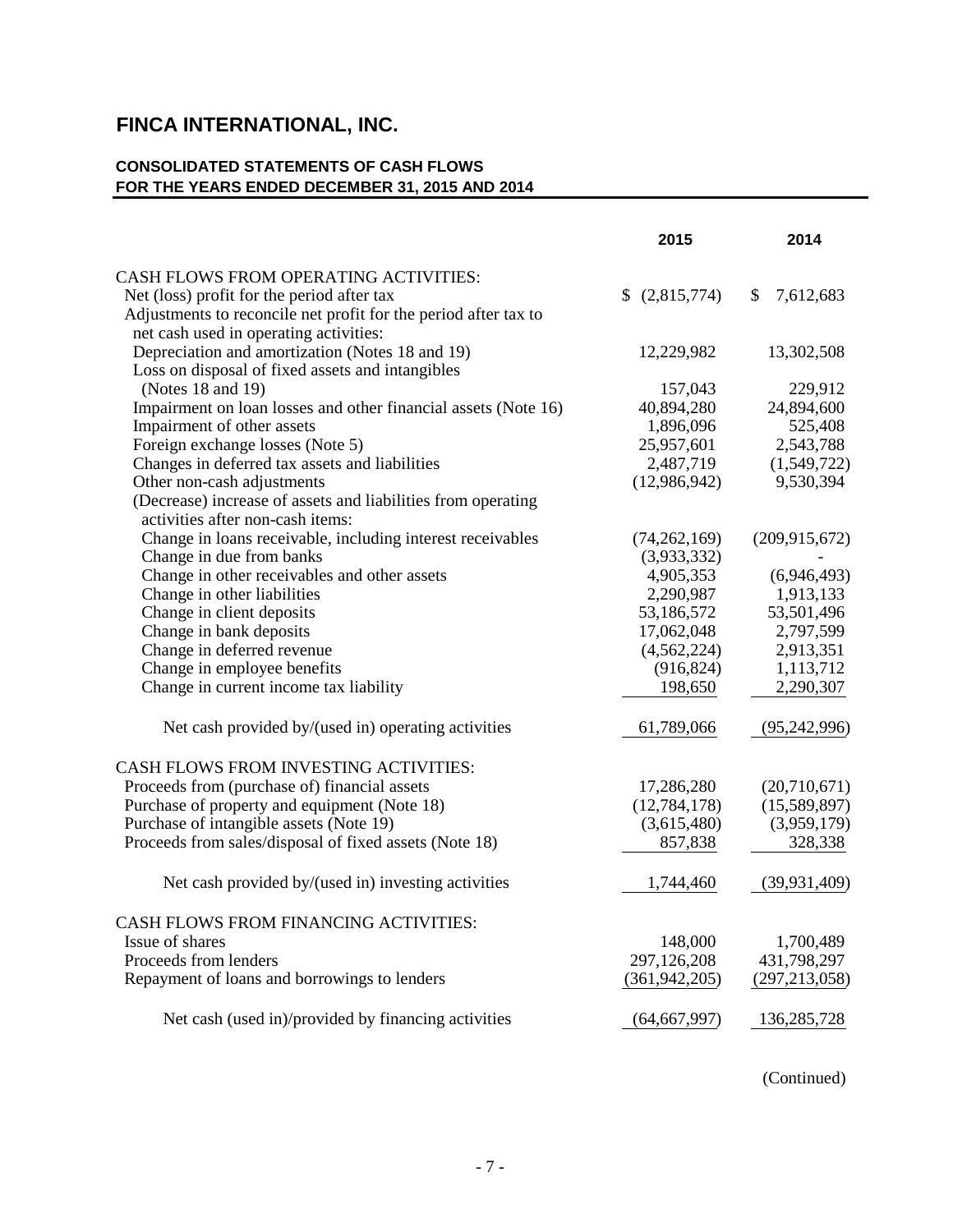# **CONSOLIDATED STATEMENTS OF CASH FLOWS FOR THE YEARS ENDED DECEMBER 31, 2015 AND 2014**

|                                                                                                  | 2015              | 2014                      |
|--------------------------------------------------------------------------------------------------|-------------------|---------------------------|
| NET (DECREASE) INCREASE IN CASH AND<br><b>CASH EQUIVALENTS</b>                                   | (1,134,471)<br>\$ | $\mathbb{S}$<br>1,111,323 |
| CASH AND CASH EQUIVALENTS—Beginning of the year                                                  | 149,154,910       | 155,060,628               |
| EFFECT OF EXCHANGE RATE CHANGES ON CASH<br>AND CASH EQUIVALENTS                                  | (9,801,815)       | (7,017,041)               |
| CASH HELD FOR SALE (Note 28)                                                                     | (892,988)         |                           |
| CASH AND CASH EQUIVALENTS—End of the year                                                        | \$137,325,636     | \$149,154,910             |
| SUPPLEMENTAL DISCLOSURES TO CASH FLOWS<br><b>FROM OPERATING ACTIVITIES:</b><br>Interest received | \$344,248,793     | \$352,685,012             |
|                                                                                                  |                   |                           |
| Interest paid                                                                                    | \$ (90, 596, 230) | $$$ (77,486,305)          |
| Income taxes paid                                                                                | (7,089,947)       | (9,498,855)<br>S          |
|                                                                                                  |                   |                           |

See notes to consolidated financial statements. (Concluded)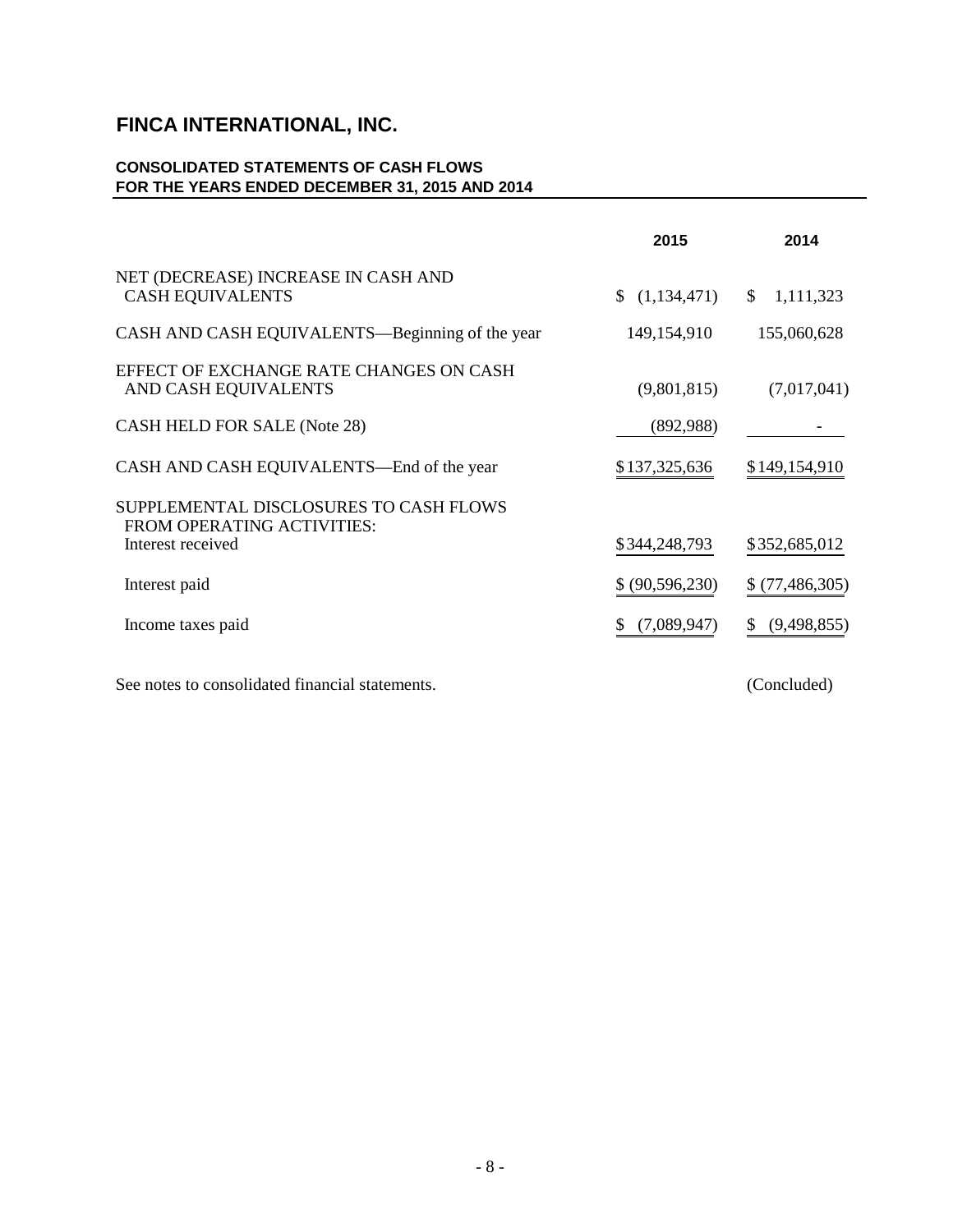#### **NOTES TO CONSOLIDATED FINANCIAL STATEMENTS AS OF AND FOR THE YEARS ENDED DECEMBER 31, 2015 AND 2014**

#### **1. NATURE OF ACTIVITIES**

FINCA International, Inc. (FINCA or "FINCA International" or the "Company") is a not-for-profit corporation, incorporated in New York, United States of America (USA), that has received a determination letter from the United States Internal Revenue Service classifying it as a tax-exempt public charity described in Section 501(c)(3) of the United States Internal Revenue Code of 1986, as amended. Founded in 1984, FINCA's mission is to alleviate poverty through lasting solutions that help people build assets, create jobs and raise their standard of living. FINCA's headquarters is located in Washington, D.C., USA.

In December 2011, FINCA completed the reorganization of its organizational structure by forming a 100%-owned subsidiary in October 2010, FINCA Microfinance Holding Company LLC (FMH), a holding company incorporated in the USA, through which it could obtain additional capital for expansion of FINCA's mission. FMH is a limited liability company formed under the laws of the State of Delaware. FINCA International is the substantial majority shareholder, with minority positions held by social and development institutions. In exchange for its majority ownership in FMH, FINCA contributed the ownership of all of its microfinance operating subsidiaries to FMH, in which all operating subsidiaries became wholly owned subsidiaries of FMH. Upon completion of this group reorganization, FINCA obtained equity funding of approximately \$70.3 million. In 2013, FINCA completed its second capital raise for FMH. FMH received \$50 million in additional equity primarily from its existing shareholders. In 2014, one of the existing members contributed an additional \$1.7 million in equity to FMH.

The proceeds are used by FINCA to expand outreach, enter additional countries, and provide a greater range of needed products, including savings accounts. FINCA operates FMH with existing FINCA employees and provides stewardship services that include management, accounting, administrative, personnel, and legal functions. FMH follows FINCA's mission of poverty alleviation, and no changes may be made to the corporate purpose without the consent of FINCA. In order to ensure complete alignment of interests with the microentrepreneur clients that it serves, no FINCA employee, board member, or officer may hold any equity interest in FINCA or any of the subsidiaries. FINCA, as the controlling entity, remains a not-for-profit corporation and maintains its designation as a Section 501(c)(3) charitable entity.

At present, FINCA through FMH operates in 23 developing countries in Latin America (Ecuador, El Salvador, Guatemala, Haiti, Honduras, Mexico, and Nicaragua), Africa (Democratic Republic of the Congo, Malawi, Nigeria, Tanzania, Uganda, and Zambia), Eurasia (Armenia, Azerbaijan, Georgia, Kosovo, Kyrgyzstan, Russia, and Tajikistan), and the Middle East (Afghanistan, Jordan, and Pakistan). FINCA operates through local entities ("subsidiaries") that are owned and/or controlled by FINCA through FMH, including predominantly corporations and, in some cases, nongovernmental organizations, or as branches of FINCA International.

Subsidiaries principally provide small loans to individuals and to groups of individuals that lack access to traditional financial institutions. In most cases, FMH loans are made to either groups, individuals or small and medium-sized enterprises ("SME"). Other loans consist of agricultural loans, education loans and other micro-finance loans. Group and village loans consist of individuals that know each other,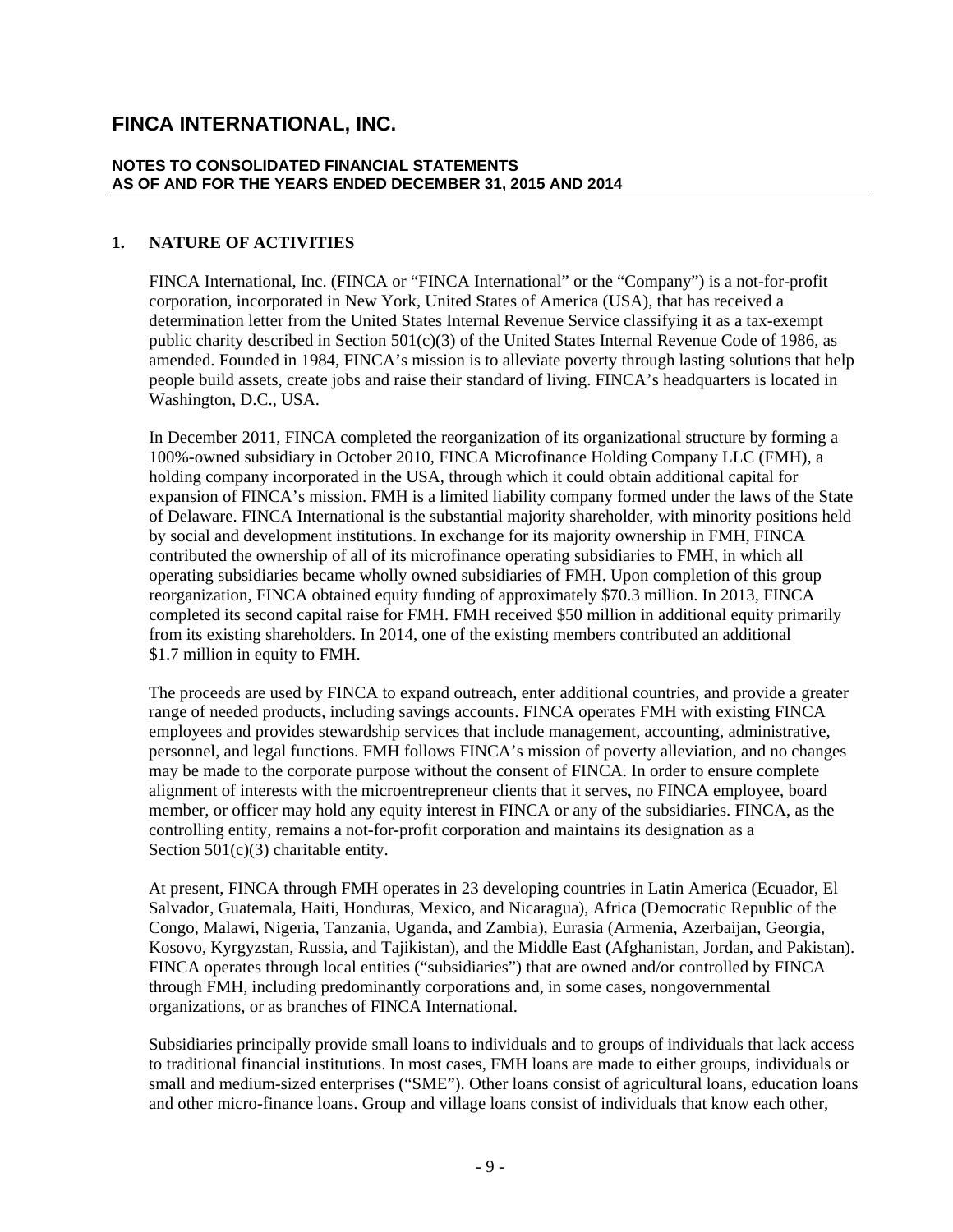guarantee each other's loans and provide a network of support for the group members. Individual loans, typically larger in size, are made where individual small businesses demonstrate adequate need and creditworthiness. In addition to loans, FMH, through a growing number of its Subsidiaries, provides other financial services needed by the working poor, including savings deposits, remittances, and micro insurance.

The majority of FINCA's clients worldwide are generally women (by number of clients) who often lack the ability to secure employment and who, in many cultures, are the primary providers for a family. FINCA's loans are a renewable resource that can improve the economy of an entire community. FINCA operates on a twin bottom line approach of sustainability and social outreach.

#### **2. BASIS OF PREPARATION**

The consolidated financial statements have been prepared in accordance with International Financial Reporting Standards issued by the International Accounting Standards Board (IASB) and Interpretations issued by the IFRS Interpretations Committee (IFRIC) together (IFRS) and stated in U.S. dollars (USD), the currency of the United States, where FINCA is located.

The consolidated financial statements were approved by the board of directors on May 19 2016.

**Basis of Measurement**—The consolidated financial statements have been prepared on the historical cost basis, except for the following:

- Financial instruments at fair value through profit or loss are measured at fair value.
- Available for sale financial assets are measured at fair value.

Historical cost is generally based on the fair value of the consideration given in exchange for goods and services. Fair value is the price that would be received to sell an asset or paid to transfer a liability in an orderly transaction between market participants at the measurement date, regardless of whether that price is directly observable or estimated using another valuation technique. In estimating the fair value of an asset or a liability, FINCA takes into account the characteristics of the asset or liability if market participants would take those characteristics into account when pricing the asset or liability at the measurement date. Fair value for measurement and/or disclosure purposes in these consolidated financial statements is determined on such a basis, except for share-based payment transactions that are within the scope of IFRS 2, *Share-based Payment*, leasing transactions that are within the scope of International Accounting Standards (IAS) 17, *Leases*, and measurements that have some similarities to fair value but are not fair value, such as net realizable value in IAS 2, Inventories, or value in use in IAS 36, *Impairment of Assets*.

In addition, for financial reporting purposes, fair value measurements are categorized into Levels 1, 2, or 3 based on the degree to which the inputs to the fair value measurements are observable and the significance of the inputs to the fair value measurement in its entirety, which are described as follows:

- *Level 1*—inputs are quoted prices (unadjusted) in active markets for identical assets or liabilities that the entity can access at the measurement date;
- *Level* 2—inputs are inputs, other than quoted prices included within Level 1, that are observable for the asset or liability, either directly or indirectly; and
- *Level 3*—inputs are unobservable inputs for the asset or liability.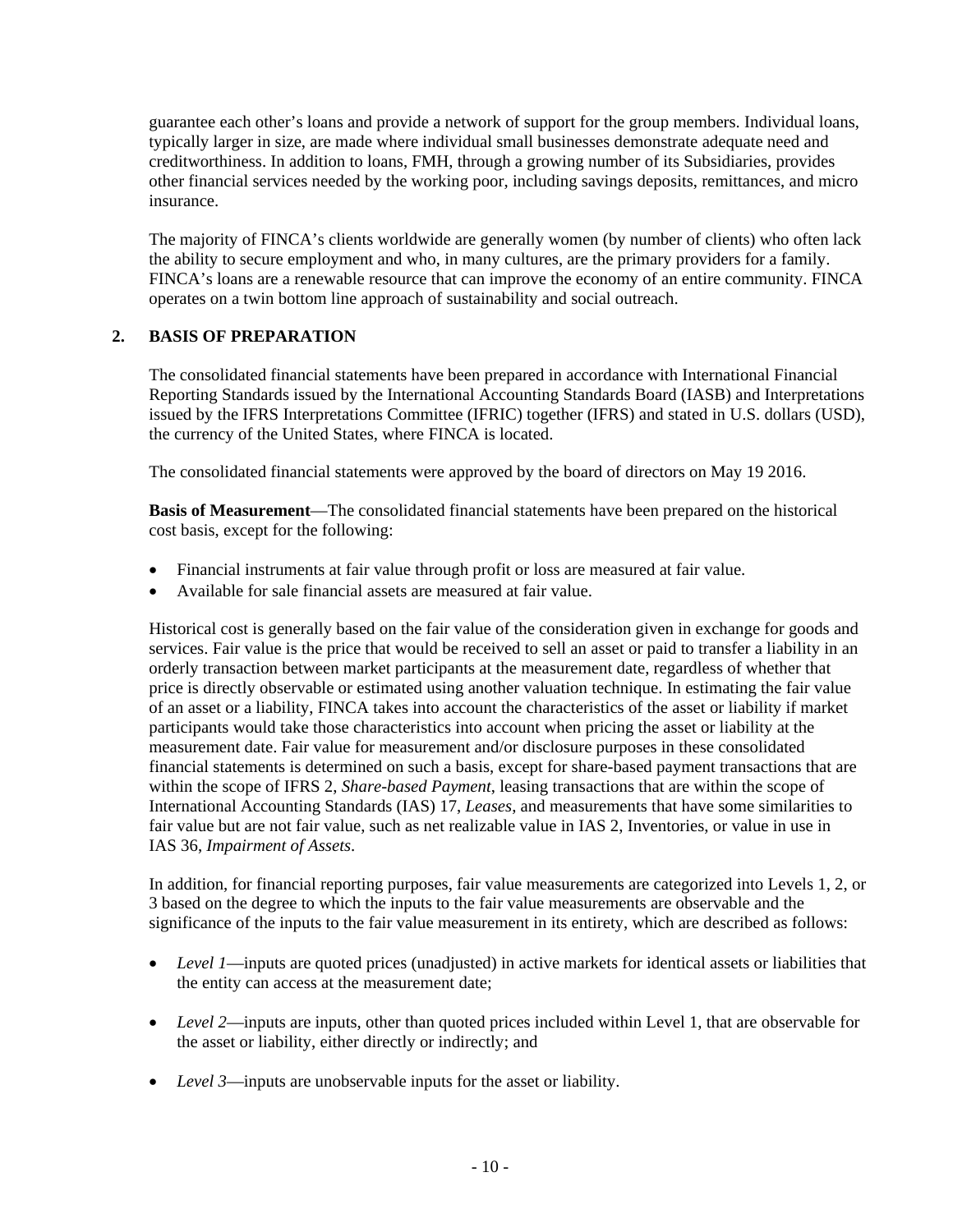**Functional and Presentation Currency**—The consolidated financial statements are presented in USD, which is FINCA's functional currency.

**Consolidated Statements of Financial Position and Cash Flows**—In the 2014 'Consolidated Statement of Financial Position', the 'Other receivables, prepaid and other assets' line item was combined with 'Grants receivable' in order to conform with the 2015 'Consolidated Statement of Financial Position' presentation and disclosure format. Additionally, in the 2014 'Consolidated Statement of Cash Flows', the 'Change in other receivables and other assets' line item under cash flows from operating activities was combined with the 'Change in grants receivable' line item in order to conform with the 2015 'Consolidated Statement of Cash Flows' presentation and disclosure format. These reclassifications had no impact on cash used in operating, investing or financing activities.

# **3. SIGNIFICANT ACCOUNTING POLICIES**

The principal accounting policies are set out below:

Management discussed with the FINCA Audit Committee the development, selection, and disclosure of FINCA's critical accounting estimates and judgments, and the application of these policies and estimates.

The consolidated financial statements incorporate the financial statements of FINCA and entities controlled by FINCA and its subsidiaries. Control is achieved when FINCA:

- has power over the investee;
- is exposed, or has rights, to variable returns from its involvement with the investee; and
- has the ability to use its power to affect its returns.

FINCA reassesses whether or not it controls an investee if facts and circumstances indicate that there are changes to one or more of the three elements of control listed above.

Consolidation of a subsidiary begins when FINCA obtains control over the subsidiary and ceases when FINCA loses control of the subsidiary. Specifically, income and expenses of a subsidiary acquired or disposed of during the year are included in the consolidated statements of profit or loss and other comprehensive income or loss from the date FINCA gains control until the date when FINCA ceases to control the subsidiary.

Profit or loss and each component of other comprehensive income or loss are attributed to the owners of FINCA and to the non-controlling interests. Total comprehensive income or loss of Subsidiaries is attributed to the owners of FINCA and to the non-controlling interests even if this results in the noncontrolling interests having a deficit balance. When necessary, adjustments are made to the financial statements of Subsidiaries to bring their accounting policies in line with the Company's accounting policies. All intragroup assets and liabilities, equity, income, expenses, and cash flows relating to transactions between members of the Company are eliminated in full upon consolidation.

**Non-Controlling Interests**—Non-controlling interests represent the portion of profit or loss and net assets of Subsidiaries not owned, directly or indirectly, by FINCA. Non-controlling interests are presented separately in the consolidated statements of profit or loss and within equity in the consolidated statements of financial position, separately from parent shareholders' equity.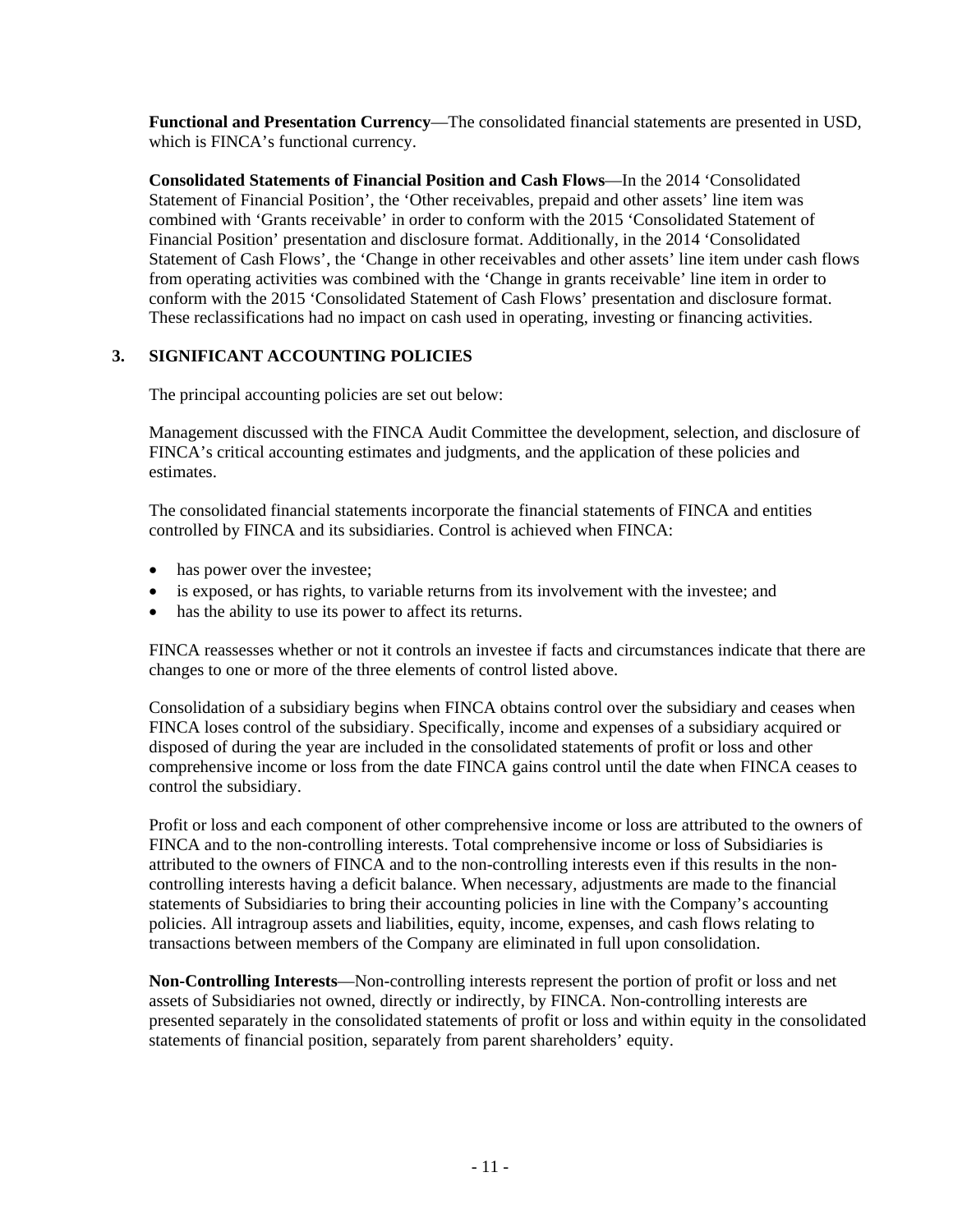All intragroup transactions and balances are eliminated in full upon consolidation. Unrealized losses are eliminated in the same way as unrealized gains, but only to the extent that there is no evidence of impairment.

**Business Combinations**—FINCA uses the acquisition method to account for the acquisition of businesses. The consideration transferred in a business combination is measured at fair value, which is calculated as the sum of the acquisition-date fair values of the assets transferred by the Company, liabilities incurred by the Company to the former owners of the acquiree, and the equity interests issued by the Company in exchange for control of the acquiree. Acquisition-related costs are recognized in profit or loss as incurred.

At the acquisition date, the identifiable assets acquired and liabilities assumed are recognized at their fair value except for:

- deferred tax assets or liabilities, and assets or liabilities related to employee benefit arrangements are recognized and measured in accordance with IAS 12, *Income Taxes*, and IAS 19, *Employee Benefits* (as revised in 2011), respectively;
- liabilities or equity instruments related to share-based payment arrangements of the Company entered to replace the share-based payment arrangements of the acquiree are measured in accordance with IFRS 2 at the acquisition date; and
- assets (or disposal group) that are classified as held for sale in accordance with IFRS 5, *Non-current Assets Held for Sale and Discontinued Operations*, which are measured in accordance with the standard.

Goodwill is measured as the excess of the sum of the consideration transferred, the amount of any noncontrolling interests in the acquiree, and the fair value of the acquirer's previously held equity interest in the acquiree (if any) over the net of the acquisition-date amounts of the identifiable assets acquired and liabilities assumed. If after reassessment, the net of the acquisition-date amounts of the identifiable assets acquired and liabilities assumed exceeds the sum of the consideration transferred, the amount of any non-controlling interest in the acquiree and the fair value of the acquirer's previously held interest in the acquiree (if any), the excess is recognized immediately in profit or loss as a bargain purchase gain.

Non-controlling interests that present ownership interests and entitle their holders to a proportionate share of the entity's net assets in the event of liquidation may be initially measured at fair value or at the non-controlling interests' proportionate share of the recognized amounts of the acquiree's identifiable net assets.

When the consideration transferred by the Company in a business combination includes assets or liabilities resulting from a contingent consideration, the contingent consideration is measured at its acquisition-date fair value and included as part of the consideration transferred in a business combination. Changes in the fair value of the contingent consideration that qualify as measurement period adjustments are adjusted retrospectively with corresponding adjustments against goodwill. Measurement period adjustments are adjustments that arise from additional information obtained during the measurement period, which cannot exceed one year from the acquisition date and relate to facts and circumstances that existed at the acquisition date. Contingent consideration that is classified as equity is not remeasured at subsequent reporting dates and its subsequent settlement is accounted for within equity. Contingent consideration that is classified as an asset or liability is remeasured at subsequent reporting dates in accordance with IAS 39, *Financial Instruments: Recognition and Measurement*, or IAS 37, *Provision, Contingent Liabilities and Contingent Assets*, as appropriate, with the corresponding gain or loss recognized in profit or loss.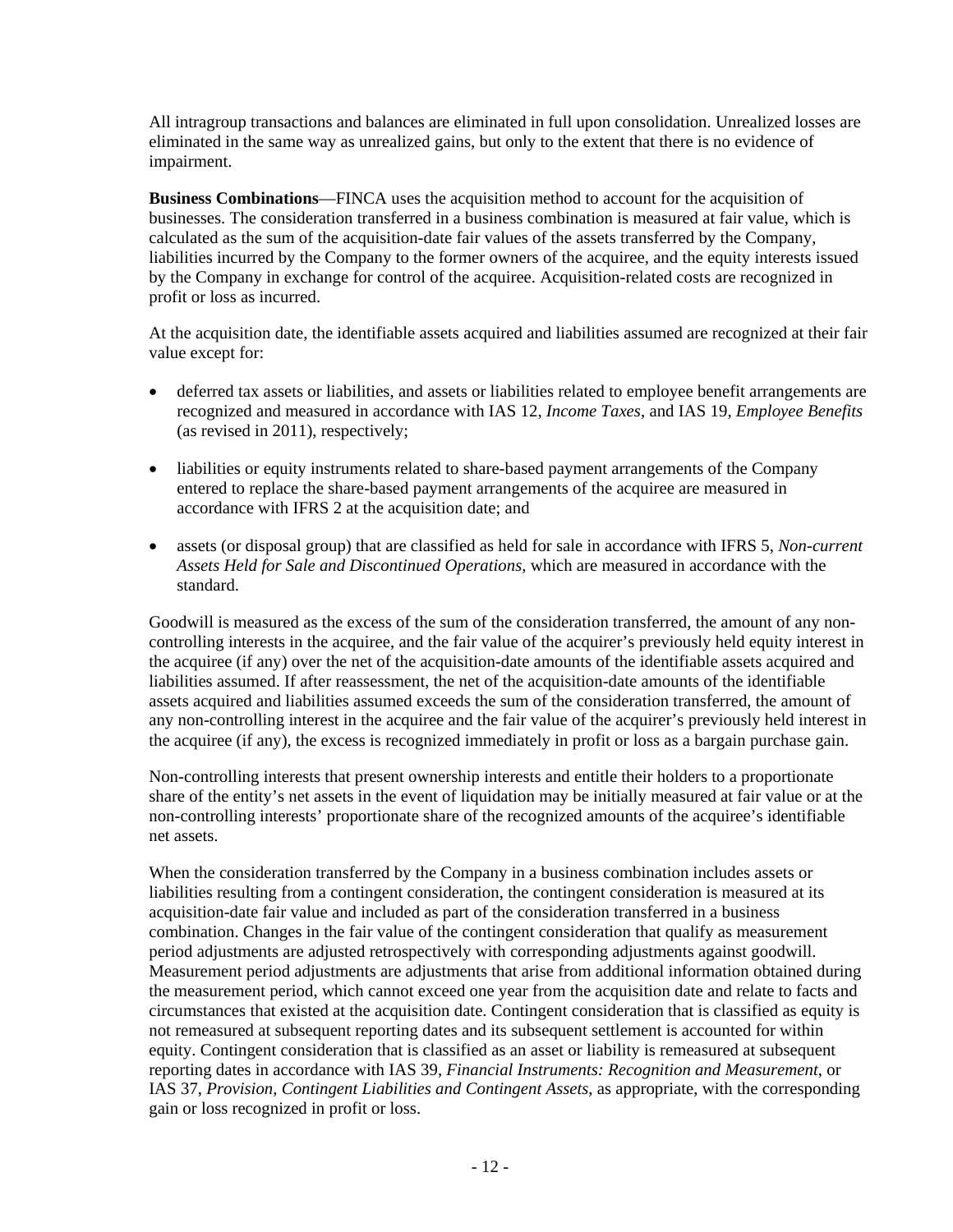When a business combination is achieved in stages, the Company's previously held equity interest in the acquiree is remeasured at its acquisition-date fair value and the resulting gain or loss, if any, is recognized in profit or loss. Amounts arising from interests in the acquiree prior to the acquisition date that have previously been recognized in other comprehensive income are reclassified to profit or loss.

Items for which accounting is not complete by the end of the reporting period in which the combination occurs are reported at provisional amounts. These items are further adjusted during the remeasurement period, or additional assets or liabilities are recognized to reflect new information obtained about facts and circumstances that existed at the acquisition date that, if known, would have affected the amounts recognized at that date.

**Goodwill**—Goodwill arising on an acquisition of a business is carried at cost as established at the date of acquisition of the business less accumulated impairment losses, if any.

For the purposes of impairment testing, goodwill is allocated to the Company's cash-generating unit that is expected to benefit from the synergies of the combination.

A cash-generating unit to which goodwill has been allocated is tested for impairment annually, or more frequently when there is evidence that the unit may be impaired. If the recoverable amount of the cashgenerating unit is less than its carrying amount, the impairment loss is allocated first to reduce the goodwill allocated to the cash-generating unit and then to the other assets of the unit pro rata based on the carrying amount of each asset in the unit. Any impairment loss for goodwill is recognized directly in profit or loss. An impairment loss recognized for goodwill is not reversed in subsequent periods.

On disposal of the relevant cash-generating unit, the attributable amount of goodwill is included in the determination of the profit or loss on disposal.

Goodwill and fair value adjustments to identifiable assets acquired and liabilities assumed through acquisition of a foreign operation are treated as assets and liabilities of the foreign operation and translated at the exchange rate prevailing at the end of each reporting period. Exchange differences are recognized in other comprehensive income.

**Non-current assets Held for Sale—Non-current assets and disposal groups are classified as held for** sale if their carrying amount will be recovered principally through a sale transaction rather than through continuing use. This condition is regarded as met only when the asset (or disposal group) is available for immediate sale in its present condition subject only to terms that are usual and customary for sales of such asset (or disposal group) and its sale is highly probable. Management must be committed to the sale, which should be expected to qualify for recognition as a completed sale within one year from the date of classification.

In the consolidated statement of profit or loss of the reporting period, and other comparable period of the previous year, income and expenses from discontinued operations are reported separately from income and expenses from continuing operations, down to the level of profit after taxes, even when the Company retains a non-controlling interest in the subsidiary after the sale. The resulting profit or loss (after taxes) is reported separately in the statement of profit or loss. Therefore the 2014 statement of profit or loss and the related notes to the statement of profit or loss are represented to separately disclose the activity related to the disposal group.

When the Company is committed to a sale plan involving loss of control of a subsidiary, all of the assets and liabilities of that subsidiary are classified as held for sale when the criteria described above are met, regardless of whether the Company will retain a non-controlling interest in its former subsidiary after the sale.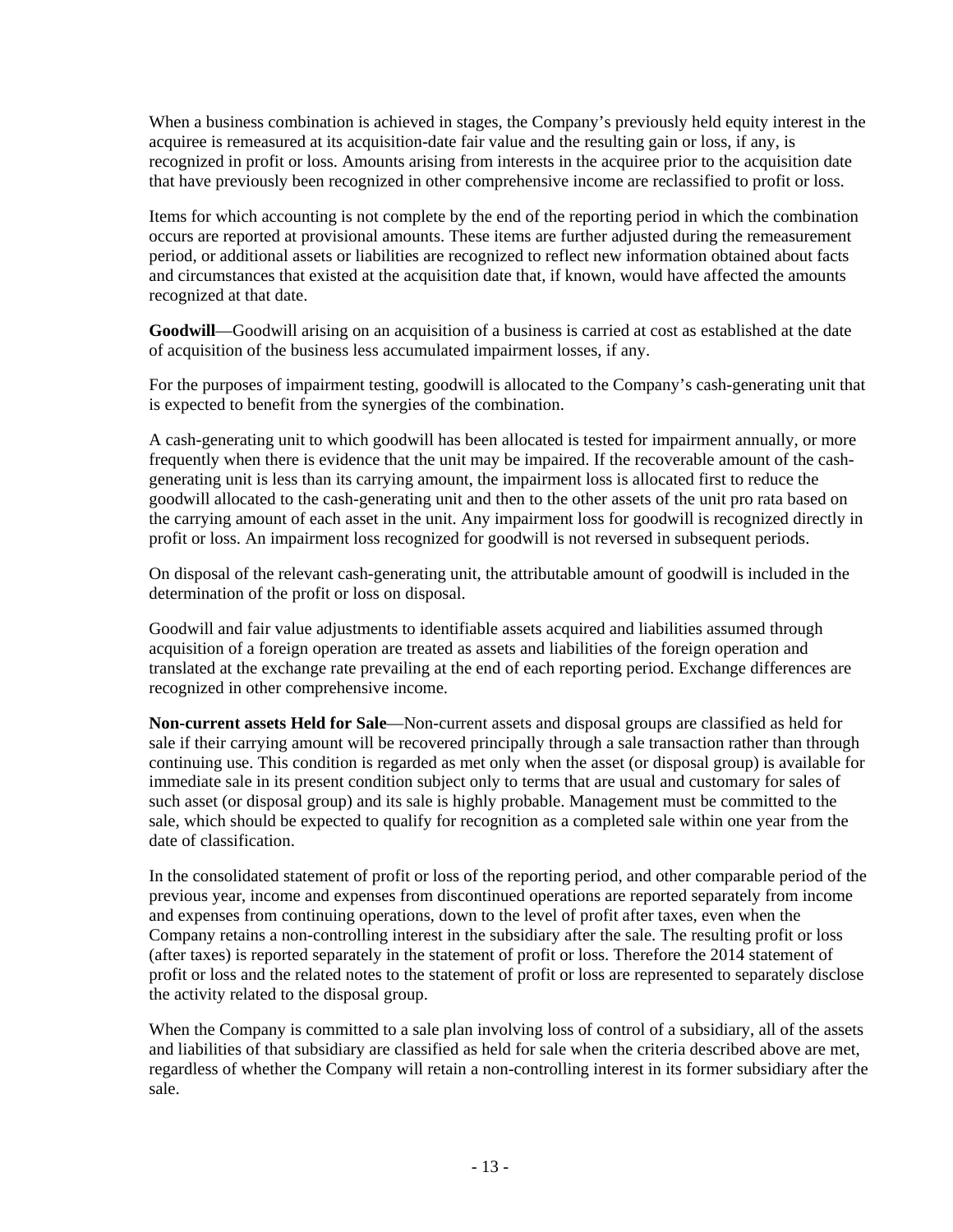When the Company is committed to a sale plan involving disposal of an investment, or a portion of an investment, in an associate or a joint venture, the investment or the portion of the investment that will be disposed of is classified as held for sale when the criteria described above are met, and the Company discontinues the use of the equity method in relation to the portion that is classified as held for sale. Any retained portion of an investment in an associate or a joint venture that has not been classified as held for sale continues to be accounted for using the equity method. The Company discontinues the use of the equity method at the time of disposal when the disposal results in the Company losing significant influence over the associate or joint venture.

After the disposal takes place, the Company accounts for any retained interest in the associate or joint venture in accordance with IAS 39 unless the retained interest continues to be an associate or a joint venture, in which case the Company uses the equity method (see the accounting policy regarding investments in associates or joint ventures above).

Non-current assets (and disposal groups) classified as held for sale are measured at the lower of their carrying amount and fair value less costs to sell.

### **Revenue Recognition**

*Net Interest Income*—Interest income from a financial asset is recognized when it is probable that the economic benefits will flow to the Company and the amount of income can be measured reliably. Interest income and expense are recognized on an accrual basis using the effective interest method. The effective interest rate is the rate that exactly discounts estimated future cash receipts (including all fees paid or received that form an integral part of the effective interest rate, transaction costs, and other premiums or discounts) through the expected life of the debt instrument, or (where appropriate) a shorter period, to the net carrying amount on initial recognition.

Once a financial asset or a group of similar financial assets has been written down (or partly written down) as a result of an impairment loss, interest income is thereafter recognized using the rate of interest used to discount the future cash flows for the purpose of measuring the impairment loss.

Interest income and expense presented in the consolidated statements of profit or loss include:

- Interest on financial assets and liabilities at amortized cost on an effective interest rate basis
- Interest on available for sale investment securities on an effective interest rate basis

Fair value changes on other financial assets and liabilities carried at fair value through profit or loss are presented in net income within the "non-operating income" line in the consolidated statements of profit or loss.

*Fee and Commission Income and Other Operating Income*—Fee and commission income are recognized on an accrual basis when the service has been provided. Loan origination fees are deferred and recognized as an adjustment to the effective interest rate on the loan. Loan servicing fees are recognized as revenue as the services are provided.

*Other Income*—Grant revenue is recognized when there is reasonable assurance that FINCA has complied with the terms and conditions associated with the grant and that grants will be received. Grants are recognized in profit or loss on a systematic basis over the periods in which FINCA recognizes as expenses the related costs for which the grants are intended to compensate.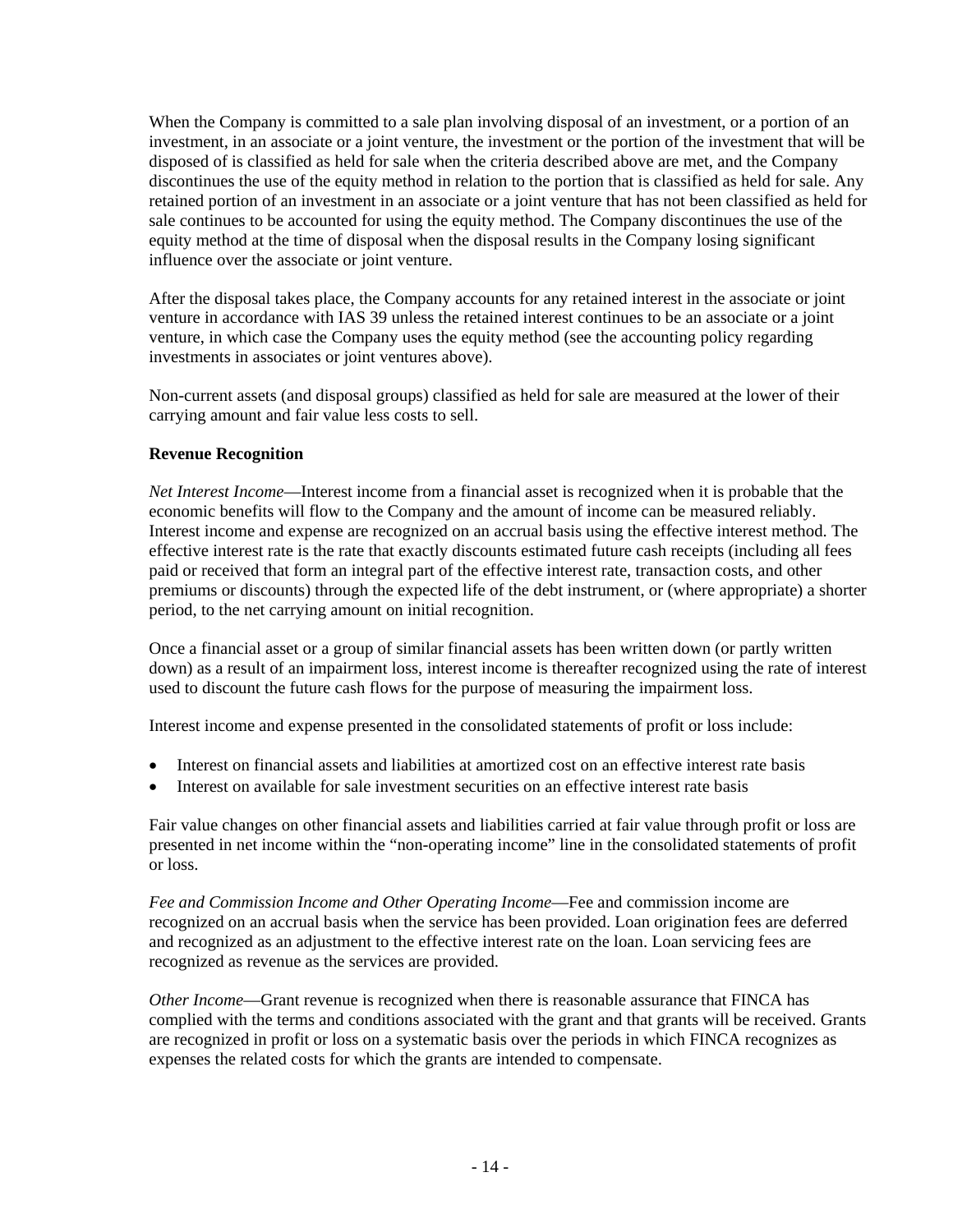Donations received are recorded as revenue when the amount can be reliably measured and there is reasonable assurance that it will be received.

### **Foreign Currency**

*Foreign Currency Transactions and Balances*—In preparing the financial statements of each individual subsidiary, transactions in currencies other than the entity's functional currency (foreign currencies) are recognized at the rates of exchange prevailing at the dates of the transactions. At the end of each reporting period, monetary items denominated in foreign currencies are retranslated at the rates prevailing at that date. Nonmonetary items carried at fair value that are denominated in foreign currencies are retranslated at the rates prevailing at the date when the fair value was determined. Nonmonetary items that are measured in terms of historical cost in a foreign currency are not retranslated.

Exchange differences on monetary items are recognized in profit or loss in the period in which they arise except for:

- exchange differences on foreign currency borrowings relating to assets under construction for future productive use, which are included in the cost of those assets when they are regarded as an adjustment to interest costs on those foreign currency borrowings;
- exchange differences on transactions entered into in order to hedge certain foreign currency risks; and
- exchange differences on monetary items receivable from or payable to a foreign operation for which settlement is neither planned nor likely to occur (therefore forming part of the net investment in the foreign operation), which are recognized initially in other comprehensive income and reclassified from equity to profit or loss on repayment of the monetary items.

For the purposes of presenting the consolidated financial statements, the assets and liabilities of FINCA's foreign operations are translated into USD using exchange rates prevailing at the end of each reporting period. Income and expense items are translated at the average exchange rates for the period, unless exchange rates fluctuate significantly during that period, in which case the exchange rates at the dates of the transactions are used. Exchange differences arising, if any, are recognized in other comprehensive income and accumulated in equity (and attributed to non-controlling interests as appropriate).

**Dividends**—Dividends are recognized in equity in the period in which they are approved by the Company's members.

**Income Tax Expense**—FINCA is exempt from federal income tax under Section 501(c)(3) of the United States Internal Revenue Code of 1986, as amended; however, income from certain activities not directly related to the tax-exempt purpose is subject to taxation as unrelated business taxable income. Accordingly, no provision for income taxes is made in the consolidated financial statements. However, some of the foreign operations of the subsidiaries are subject to local income tax in the jurisdictions where they operate, and certain cross-border payments are subject to foreign withholding taxes.

Income tax expense comprises current and deferred tax. Income tax expense is recognized in the consolidated statements of profit or loss, except to the extent that it relates to items recognized directly in equity, in which case it is recognized in equity. The current tax is calculated using tax rates that have been enacted, or substantively enacted, by the end of the reporting period in the respective jurisdictions.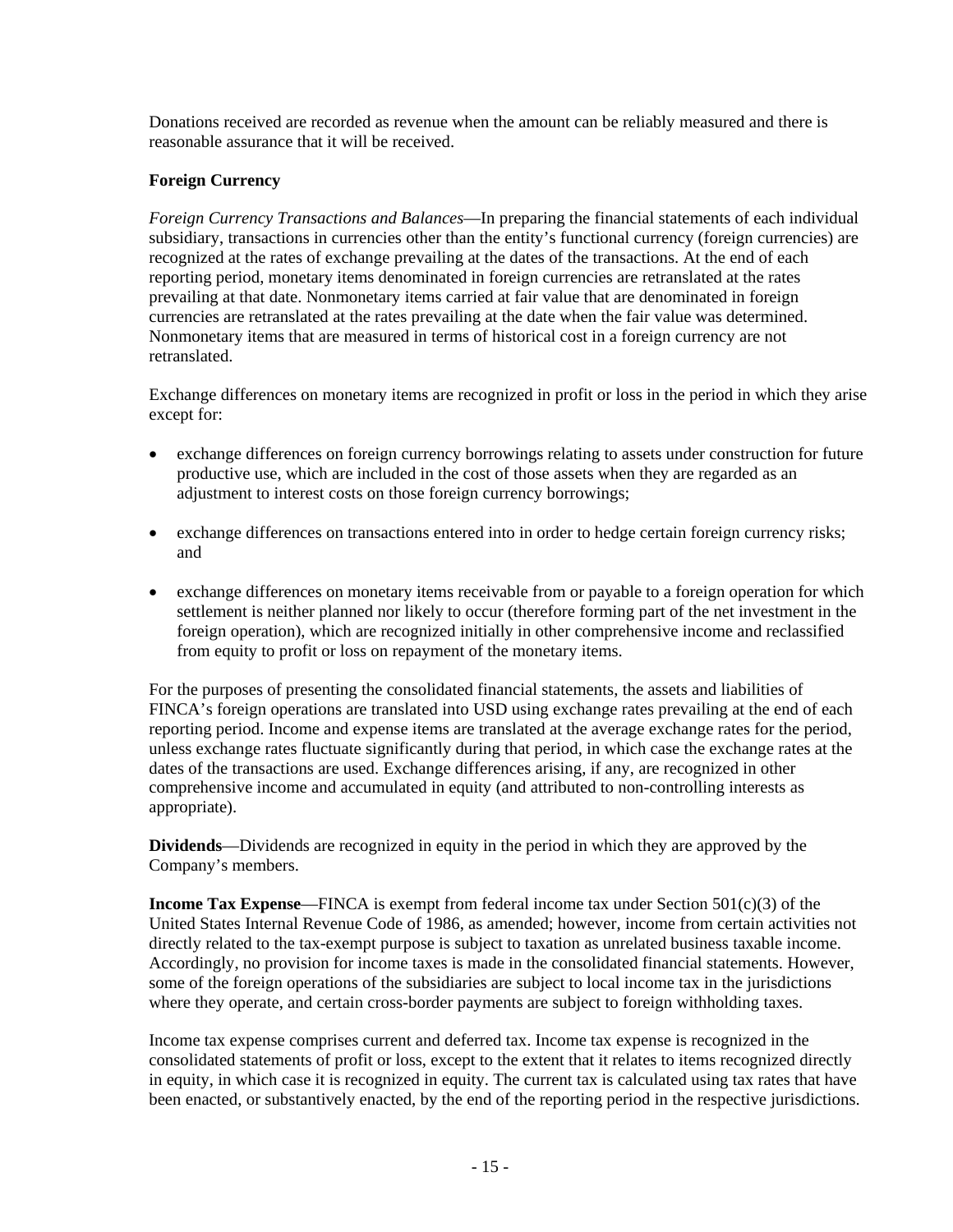Deferred tax is provided using the balance sheet liability method, providing for temporary differences between the carrying amounts of assets and liabilities in the consolidated financial statements and the corresponding tax basis used. Deferred tax assets are generally recognized for all deductible temporary differences to the extent that it is probable that taxable profits will be available against which those deductible temporary differences can be utilized. The carrying amount of deferred tax assets is reviewed at the end of each reporting period and reduced to the extent that it is no longer probable that sufficient taxable profits will be available to allow all or part of the asset to be recovered.

Deferred tax liabilities are generally recognized for all taxable temporary differences. However, deferred tax liabilities are not recognized for the following temporary differences: the initial recognition of goodwill, the initial recognition of assets or liabilities in a transaction that is not a business combination and that affects neither accounting nor taxable profit, and differences relating to investments in subsidiaries to the extent that FINCA is able to control the reversal of the temporary difference and it is probable that the temporary difference will not reverse in the foreseeable future.

Deferred tax liabilities and assets are measured at the tax rates that are expected to apply in the period in which the liability is settled or the asset is realized, based on tax rates (and tax laws) that have been enacted or substantively enacted by the end of the reporting period.

The measurement of deferred tax liabilities and assets reflects the tax consequences that would follow from the manner in which FINCA expects, at the end of the reporting period, to recover or settle the carrying amount of its assets and liabilities.

**Financial Assets and Financial Liabilities**—FINCA recognizes financial assets and financial liabilities on its consolidated financial statements when it becomes a party to the contractual obligations of the instrument. Financial assets and financial liabilities are initially measured at fair value. Transaction costs that are directly attributable to the acquisition or issue of financial assets and financial liabilities (other than financial assets and financial liabilities at fair value through profit or loss) are added to or deducted from the fair value of the financial assets or financial liabilities, as appropriate, on initial recognition. Transaction costs directly attributable to the acquisition of financial assets or financial liabilities at fair value through profit or loss are recognized immediately in profit or loss.

**Financial Assets**—FINCA recognizes its financial assets within the following specified categories: at fair value through profit or loss ("FVTPL"), available for sale ("AFS"), held-to-maturity ("HTM") and loans and receivables. The classification depends on the nature and purpose for which the financial assets were acquired and is determined at the time of initial recognition.

**Financial Assets at FVTPL**—Financial assets are classified as at FVTPL when the financial asset is either held for trading or it is designated as at FVTPL and:

- it has been acquired principally for the purpose of selling it in the near term; or
- it is a derivative that is not designated and effective as a hedging instrument.

A financial asset other than a financial asset held for trading may be designated as at FVTPL upon initial recognition if:

• such designation eliminates or significantly reduces a measurement or recognition inconsistency that would otherwise arise; or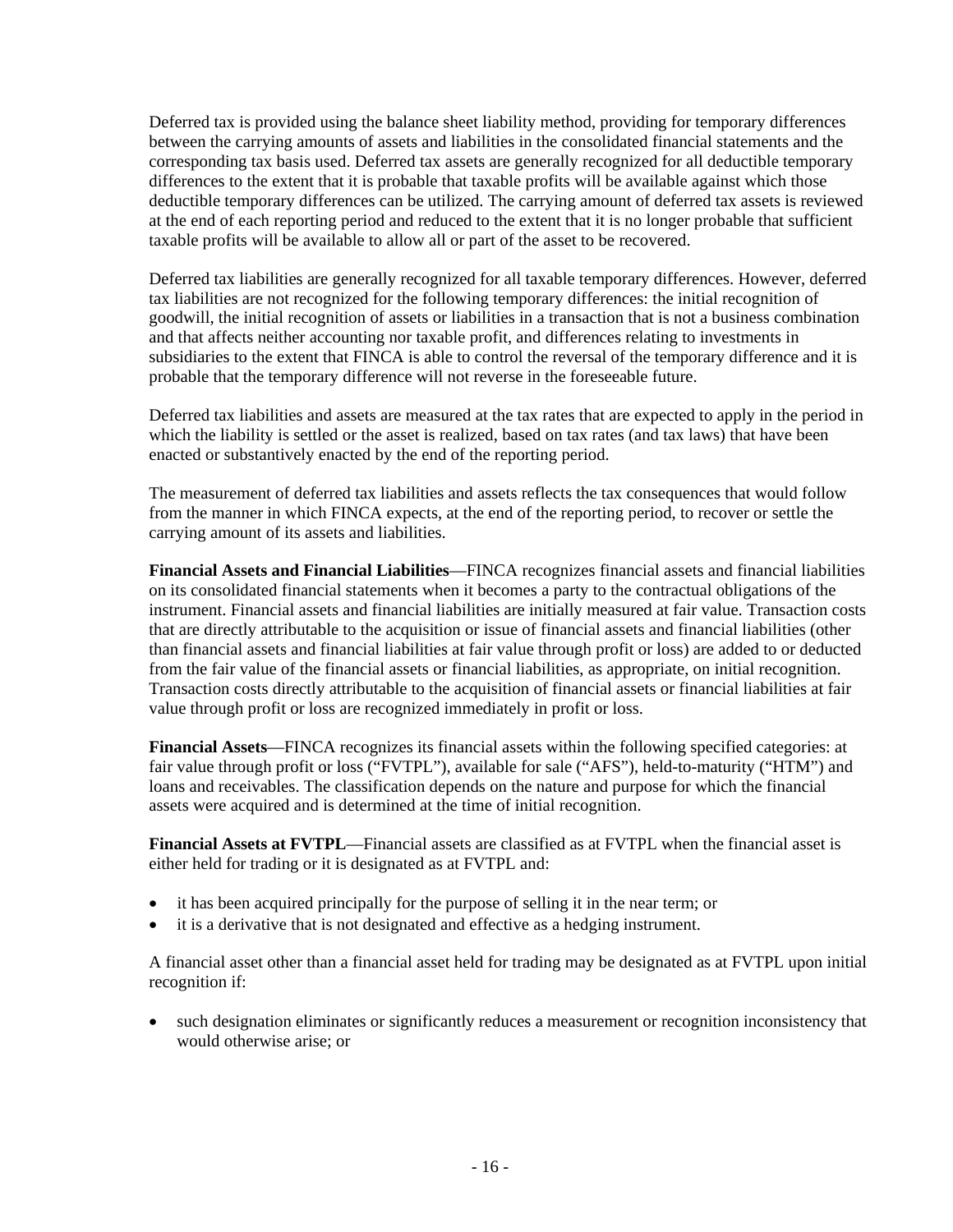- the financial asset forms part of a group of financial assets or financial liabilities or both, which is managed and its performance is evaluated on a fair value basis, in accordance with FINCA's documented risk management or investment strategy, and information about the grouping is provided internally on that basis; or
- it forms part of a contract containing one or more embedded derivatives, and IAS 39 permits the entire combined contract to be designated as at FVTPL.

Financial assets at FVTPL are stated at fair value, with remeasurement gains or losses recognized in profit or loss. The net gain or loss recognized in profit or loss incorporates any dividend or interest earned on the financial asset and is included in the 'other gains and losses' line item. Fair value is determined in the manner described in Note 6.

*Held-to-Maturity Investments*—HTM investments are non-derivative financial assets with fixed or determinable payments and fixed maturities that the Company has positive intent and ability to hold to maturity. Subsequent to initial recognition, HTM investments are measured at amortized cost using the effective interest method less any impairment.

*Available for Sale Financial Assets*—AFS are non-derivatives that are either designated as AFS or are not classified as (a) loans and receivables, (b) held-to-maturity investments or (c) financial assets at fair value through profit or loss. AFS are stated at fair value at the end of the reporting period. Changes in the carrying amount of AFS monetary financial assets relating to changes in foreign currency rates, interest income calculated using the effective interest method, and dividends on AFS equity investments are recognized in the profit or loss. Other changes in the carrying amount of AFS are recognized in other comprehensive income and accumulated under the investment valuation reserve. When the investment is disposed of or is determined to be impaired, the cumulative gain or loss, previously accumulated in the revaluation reserve, is reclassified to profit or loss.

*Loans Receivable*—Loans receivable are non-derivative financial assets with fixed or determinable payments that are not quoted in an active market and that FINCA does not intend to sell immediately or in the near term.

Loans receivable are initially measured at fair value plus directly attributable transaction costs, and subsequently measured at their amortized cost using the effective interest method, less any impairment.

*Restructured Loans*—Restructuring a credit risk exposure is a proactive redefinition of a loan's repayment plan to align it with a client's actual and expected future payments, such as a significant change in the client's economic environment. The decision to restructure a credit exposure is always taken in conformity with subsidiary credit policies.

#### **Allowance for Losses on Loans**

*Impairment of Loans*—FINCA assesses at each balance sheet date whether there is objective evidence that a financial asset group is impaired. If there is objective evidence that impairment of a credit exposure or a portfolio of credit exposures has occurred which influences the future cash flow of the financial assets, the respective losses are immediately recognized. Depending on the size or type of the credit exposure, such losses are either calculated on an individual credit exposure basis or are collectively assessed for a portfolio of credit exposures. The carrying amount of the loan is reduced through the use of an allowance account and the amount of the loss is recognized in the consolidated statements of profit or loss. FINCA does not recognize losses from expected future events.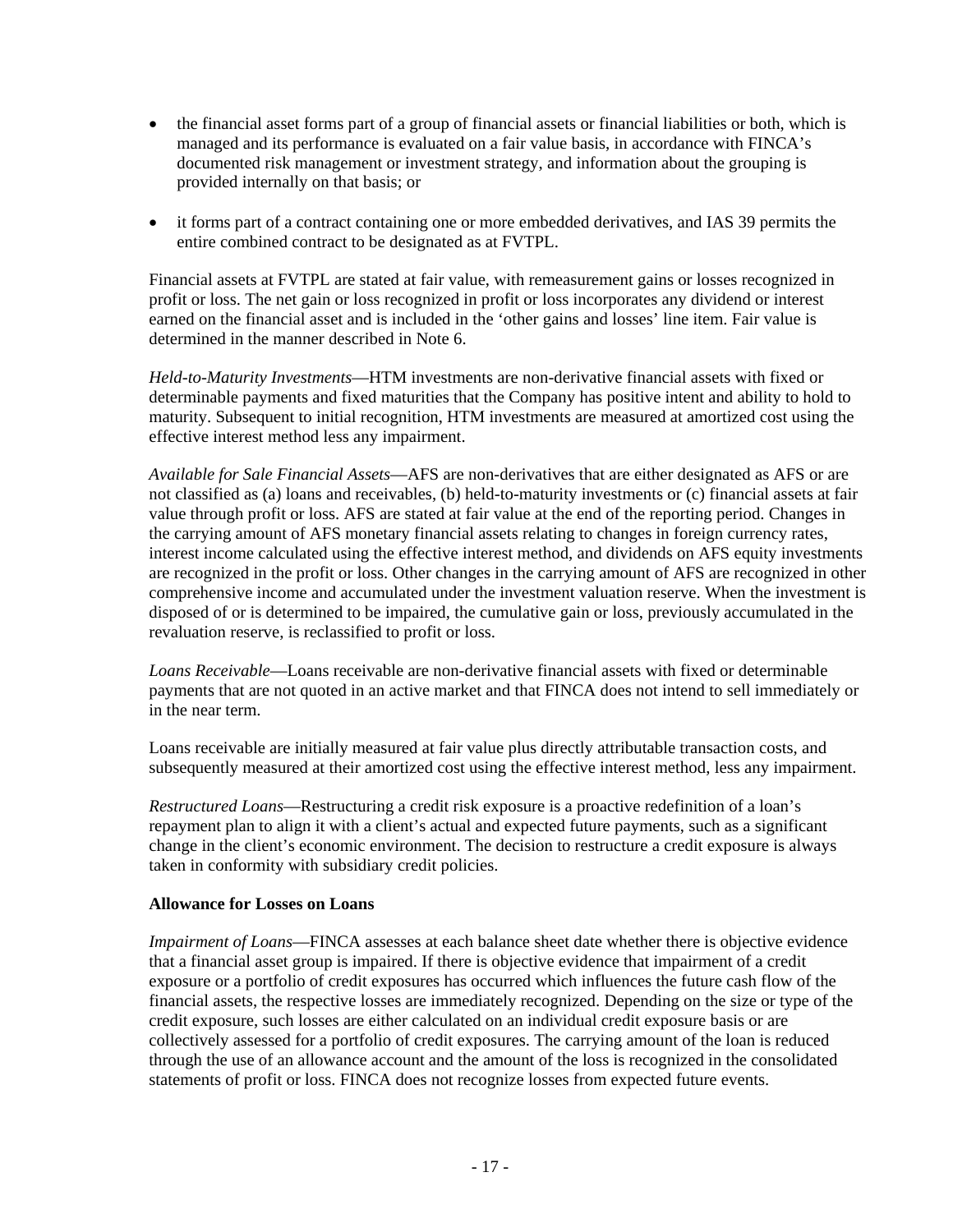*Individually Assessed Loans*—Credit exposures are considered individually significant if they have a certain size, partly depending on the individual Subsidiary. As a FINCA-wide rule, all credit exposures over a country-specific threshold are individually assessed for impairment. For such credit exposures, it is assessed whether objective evidence of impairment exists, i.e., any factors which might influence the client's ability to fulfill his contractual payment obligations towards the individual Subsidiary:

- Delinquencies in contractual payments of interest or principal
- Breach of covenants or conditions
- Initiation of bankruptcy proceedings
- Any specific information on the client's business (e. g., reflected by cash flow difficulties experienced by the client)
- Changes in the client's market environment
- The general economic situation

Additionally, the aggregate exposure to the client and the realizable value of collateral held are taken into account when deciding on the allowance for impairment. If there is objective evidence that an impairment loss has been incurred, the amount of the loss is measured as the difference between the asset's carrying amount and the present value of its estimated future cash flows discounted at the financial asset's original effective interest rate (specific impairment). If a credit exposure has a variable interest rate, the discount rate for measuring any impairment loss is the current effective interest rate determined under the contract. The calculation of the present value of the estimated future cash flow of a collateralized financial asset reflects the cash flow that may result from foreclosure less costs for obtaining and selling the collateral.

If FINCA determines that no objective evidence of impairment exists for an individually assessed financial asset, whether individually significant or not, it includes the asset in a group of financial assets with similar credit risk characteristics and collectively assesses them for impairment (impairment for collectively assessed credit exposures).

*Collectively Assessed Loans*—There are two cases in which credit exposures are collectively assessed for impairment:

- Individually insignificant credit exposures that show objective evidence of impairment
- The group of credit exposures which do not show signs of impairment, in order to cover all losses which have already been incurred but not detected on an individual credit exposure basis

For the purpose of the evaluation of impairment of individually insignificant credit exposures, the credit exposures are grouped on the basis of similar credit risk characteristics, i.e., according to the number of days they are in arrears. Arrears of more than 30 days are considered to be a sign of impairment. This characteristic is relevant for the estimation of future cash flows for the defined groups of such assets, based on historical loss experiences with loans that showed similar characteristics. The collective assessment of impairment for individually insignificant credit exposures and for unimpaired credit exposures belonging to a group of financial assets is based on a quantitative analysis of historical default rates for loan portfolios with similar risk characteristics in the individual Subsidiary (migration analysis), grouped into geographical segments with a comparable risk profile. After a qualitative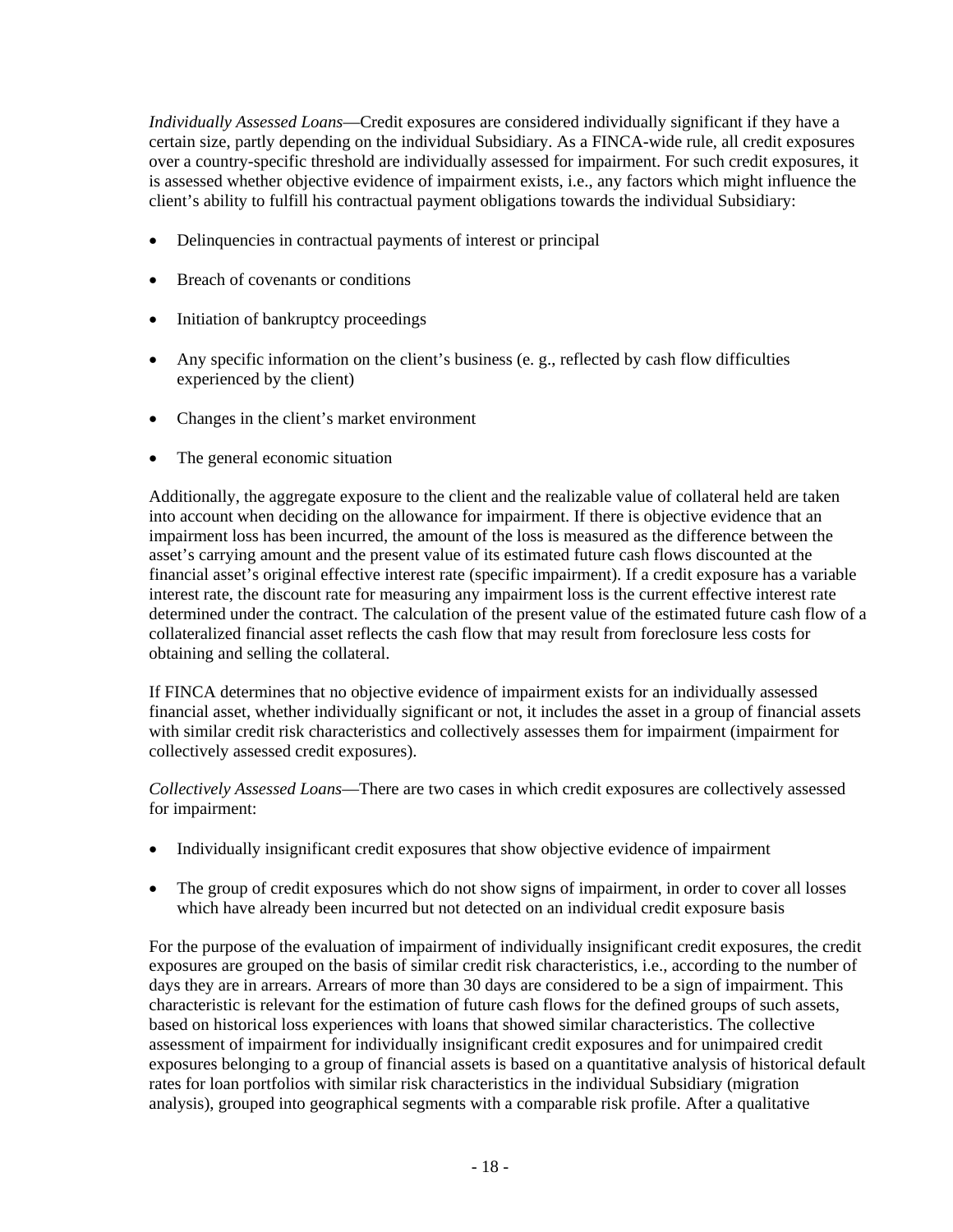analysis of this statistical data, FINCA management approves appropriate rates as the basis for their portfolio-based impairment allowances. Deviations from this guideline were allowed, if necessitated by the specific situation of the Subsidiary.

Future cash flows in a group of financial assets that are collectively evaluated for impairment are estimated on the basis of the contractual cash flows of the assets in the group and historical loss experience for assets with credit risk characteristics similar to those in the group. Historical loss experience is adjusted on the basis of current observable data to reflect the effects of current conditions that did not affect the period on which the historical loss experience is based and to remove the effects of conditions in the historical period that do not exist currently. The methodology and assumptions used for estimating future cash flows are reviewed regularly by FINCA to reduce any differences between loss estimates and actual loss experience.

*Writing off Loans*—When a loan is determined uncollectible, it is written off against the related allowance for loan impairment. Such loans are written off after all the necessary procedures have been completed and the amount of the loss has been determined. Subsequent recoveries of amounts previously written off decrease the amount of the allowance for loan impairment in the consolidated statements of profit or loss.

*Investments*—Investments are initially measured at fair value, and subsequently accounted for depending on their classification as either held-to-maturity, fair value through profit or loss, or available for sale.

*Derecognition of Financial Assets*—FINCA derecognizes a financial asset when the contractual rights to the cash flow for the asset expire, or when it transfers the financial asset and substantially all the risks and rewards of ownership of the asset to another party. On derecognition of the financial asset, the difference between the asset's carrying amount and the sum of consideration received and receivable as well as the cumulative gain or loss that had been recognized in other comprehensive income, and accumulated in equity, is recognized in profit or loss.

FINCA also derecognizes certain assets when it charges off balances pertaining to the assets deemed to be uncollectible (see Note 5). Any interest in transferred financial assets that is created or retained by FINCA is recognized as a separate asset or liability.

*Impairment of Financial Assets*—At each balance sheet date, FINCA assesses whether there is objective evidence that financial assets not carried at FVTPL are impaired. Financial assets are impaired when objective evidence demonstrates that a loss event has occurred after the initial recognition of the asset, and that the loss event has an impact on the future cash flows of the asset that can be reliably estimated.

For AFS equity investments, a significant or prolonged decline in the fair value of the security below its cost is considered to be objective evidence of impairment.

For all other financial assets, objective evidence of impairment could include:

- Significant financial difficulty of the issuer or counterparty; or
- Breach of contract, such as default or delinquency in interest or principal payments
- Probability that the borrower will enter bankruptcy or financial re-organization; or
- Disappearance of an active market for that financial asset because of financial difficulties.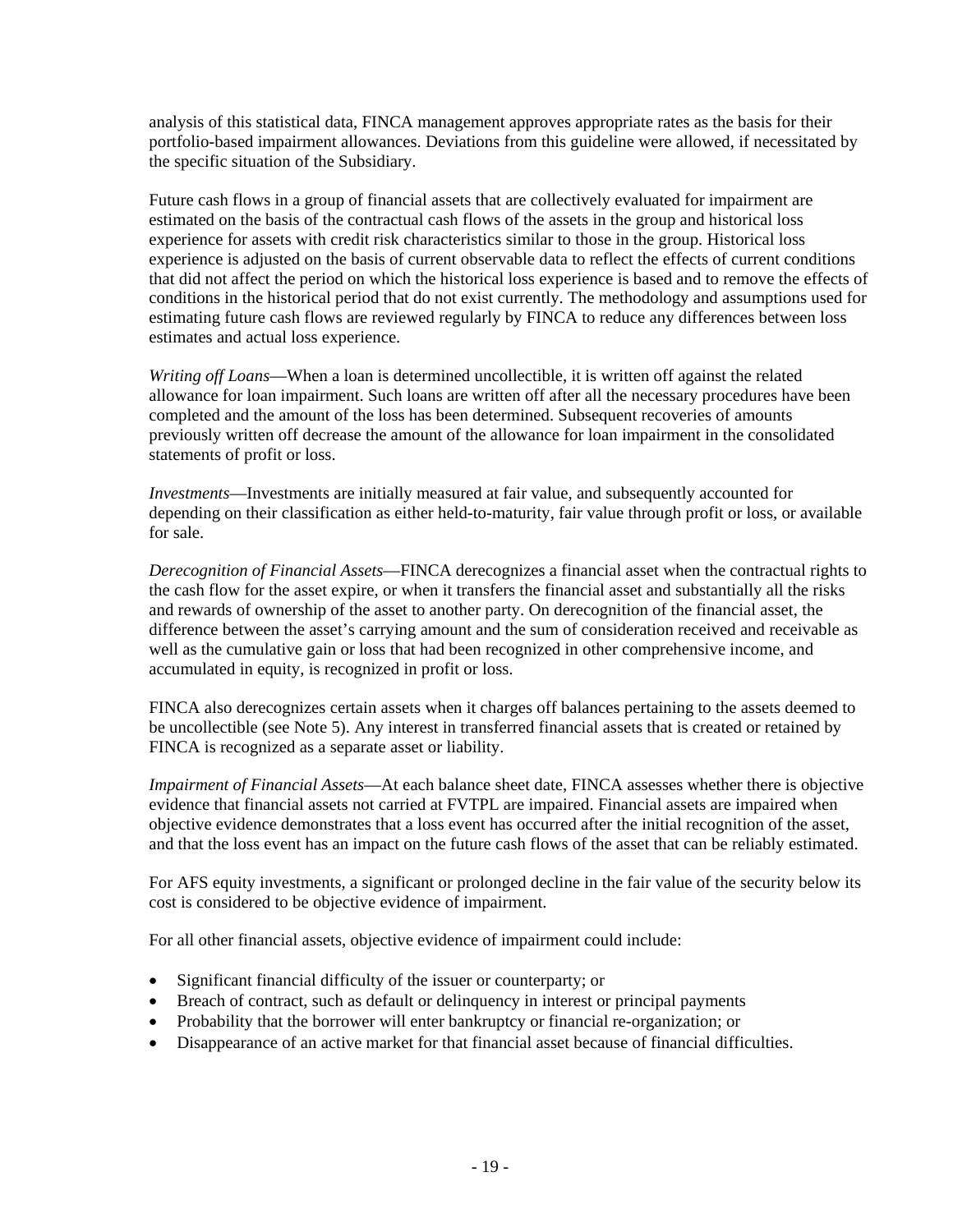FINCA considers evidence of impairment at both a specific and collective asset level. All individually significant financial assets are assessed for specific impairment. All significant assets found not to be specifically impaired are then collectively assessed for any impairment that has been incurred but not yet identified. Assets that are not individually significant are then collectively assessed for impairment, by grouping together financial assets (carried at amortized cost) with similar risk characteristics.

Objective evidence that financial assets are impaired can include default or delinquency by a client, restructuring of a loan or advance by FINCA on terms that FINCA would not otherwise consider, indications that a client or issuer will enter bankruptcy, or other observable data relating to a group of assets, such as adverse changes in the payment status of clients or issuers in the group, or economic conditions that correlate with defaults in the group.

Impairment losses on assets carried at amortized cost are measured as the difference between the carrying amount of the financial assets and the present value of estimated cash flows discounted at the assets' original effective interest rate. Losses are recognized in the consolidated statements of profit or loss and reflected in an allowance account against loans and advances.

When a subsequent event causes the amount of impairment loss to decrease, the impairment loss is reversed through profit or loss.

**Financial Liabilities**—Financial liabilities are classified as either financial liabilities 'at FVTPL', or 'other financial liabilities'.

*Financial Liabilities at FVTPL*—Financial liabilities are classified as 'at FVTPL' when the financial liability is held for trading or it is designated as 'at FVTPL'. FINCA did not have any financial liabilities held for trading at December 31, 2015.

A financial liability other than a financial liability held for trading may be designated at FVTPL upon initial recognition if:

- it has been incurred principally for the purpose of repurchasing it in the near term; or
- on initial recognition it is part of a portfolio of identified financial instruments that FINCA manages together and has a recent actual pattern of short-term profit taking; or
- it is a derivative that is not designated and effective as a hedging instrument, such designation eliminates or significantly reduces a measurement or recognition inconsistency that would otherwise arise; or
- the financial asset forms part of a group of financial assets or financial liabilities or both, which is managed and its performance is evaluated on a fair value basis, in accordance with FINCA's documented risk management or investment strategy, and information about the grouping is provided internally on that basis; or
- it forms part of a contract containing one or more embedded derivatives, and IAS 39 permits the entire combined contract to be designated as at FVTPL.

Financial liabilities at FVTPL are stated at fair value with remeasurement gains or losses recognized in profit or loss. The net gain or loss recognized in profit or loss incorporates any interest paid on the financial liability and is included in the "other gains or losses" line item.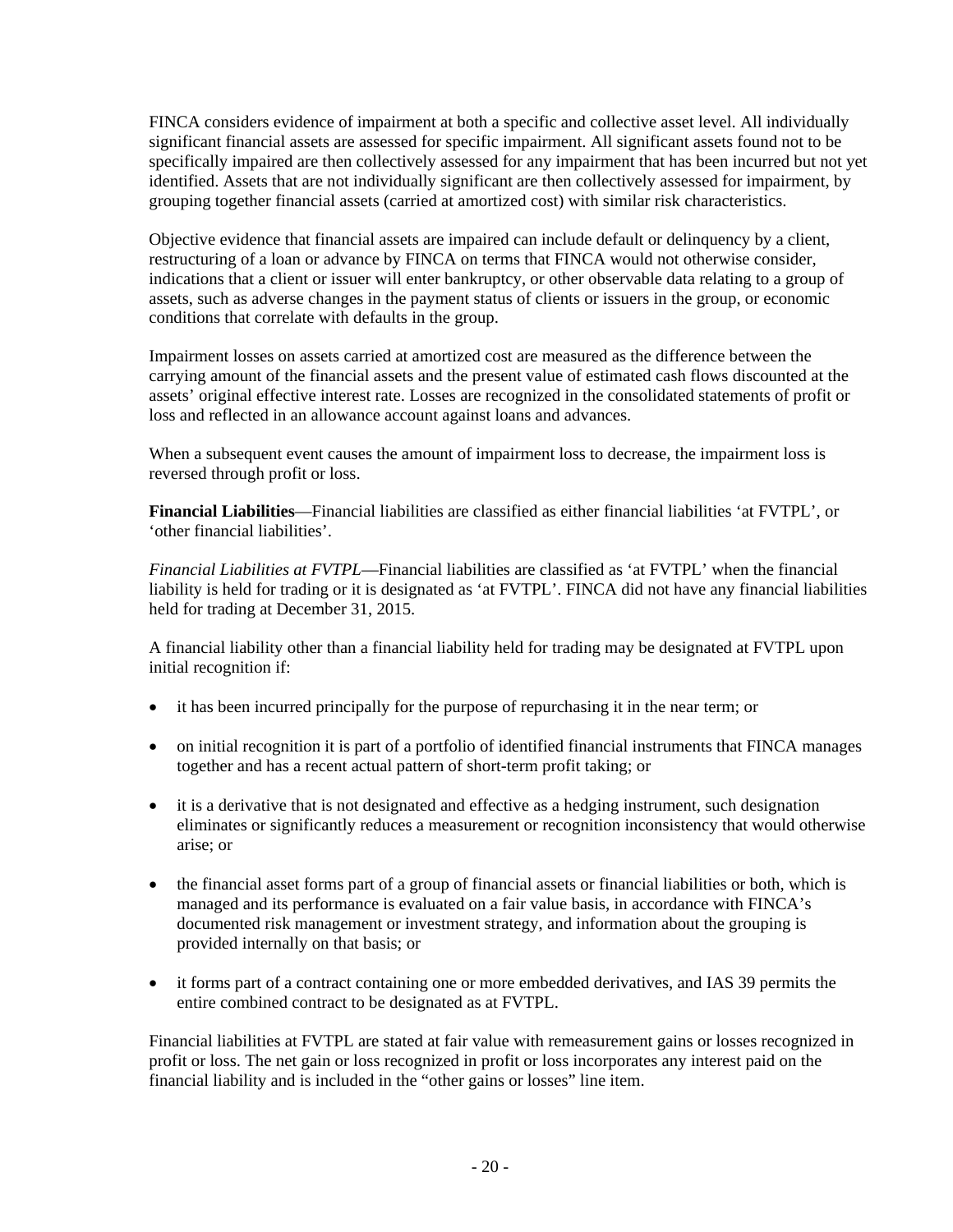*Other Financial Liabilities*—Other financial liabilities (including borrowings, trade and other payables) are measured at amortized cost using the effective interest method.

FINCA initially recognizes loans and advances, and other financial liabilities (including depository instruments with the Central Banks of Subsidiaries' countries of operation, deposits by banks and customers, debt securities issued, other borrowed funds, subordinated debt and other financial liabilities) at fair value, net of transaction costs.

*Notes Payable*—Notes payable are recognized initially at fair value, net of transaction costs incurred. Notes payable are subsequently carried at amortized cost; any difference between the proceeds (net of transaction costs) and the redemption value is recognized in the consolidated statements of profit or loss over the period of the borrowings using the effective interest method. Fees paid on the establishment of loan facilities are recognized as transaction costs of the loan to the extent that it is probable that some or all of the facility will be drawn down. In this case, the fee is deferred until the drawdown occurs. To the extent there is no evidence that it is probable that some or all of the facility will be drawn down, the fee is capitalized as a prepayment for liquidity services and amortized over the period of the facility to which it relates.

*Subordinated Debt*—Subordinated debt consists mainly of liabilities to other international financial institutions which, in the event of insolvency or liquidation, are not repaid until all nonsubordinated creditors have been satisfied. There is no obligation to repay early. Following initial recognition at acquisition cost, the subordinated debt is recognized at amortized cost. Premiums and discounts are accounted for over the respective terms in the consolidated statements of profit or loss under "net interest income."

*Client Deposits*—Client deposits are recognized initially at fair value net of transaction costs incurred. Changes to client deposits are subsequently stated at amortized cost; any difference between proceeds net of transaction costs and the redemption value is recognized in the consolidated statements of profit or loss over the period of the borrowings using the effective interest rate method.

Other fair value changes are recognized in other comprehensive income, a component of equity, until the investment is sold or impaired and the balance in equity is recognized in the consolidated statements of profit or loss.

*Financial Guarantee Contracts*—Financial guarantee contracts issued by FINCA are initially measured at their fair value and, if not designated as 'at FVTPL' are subsequently measured at the higher of:

- The amount of obligation under the contract, as determined in accordance with IAS 37.
- The amount initially recognized less, where appropriate, cumulative amortization recognized in accordance with the revenue recognition policies.

*Derecognition of Financial Liabilities*—Financial liabilities are derecognized when they have been redeemed or otherwise extinguished. All financial liabilities are derecognized when they are extinguished—that is, when the obligation is discharged, canceled or expires. The difference between the carrying amount of financial liability derecognized and consideration paid is recognized in the consolidated statements of profit or loss.

**Derivatives**—The Company enters into a variety of derivative financial instruments to manage its exposure to interest rate and foreign exchange risk, including foreign exchange forward contracts, interest rate and foreign exchange swaps.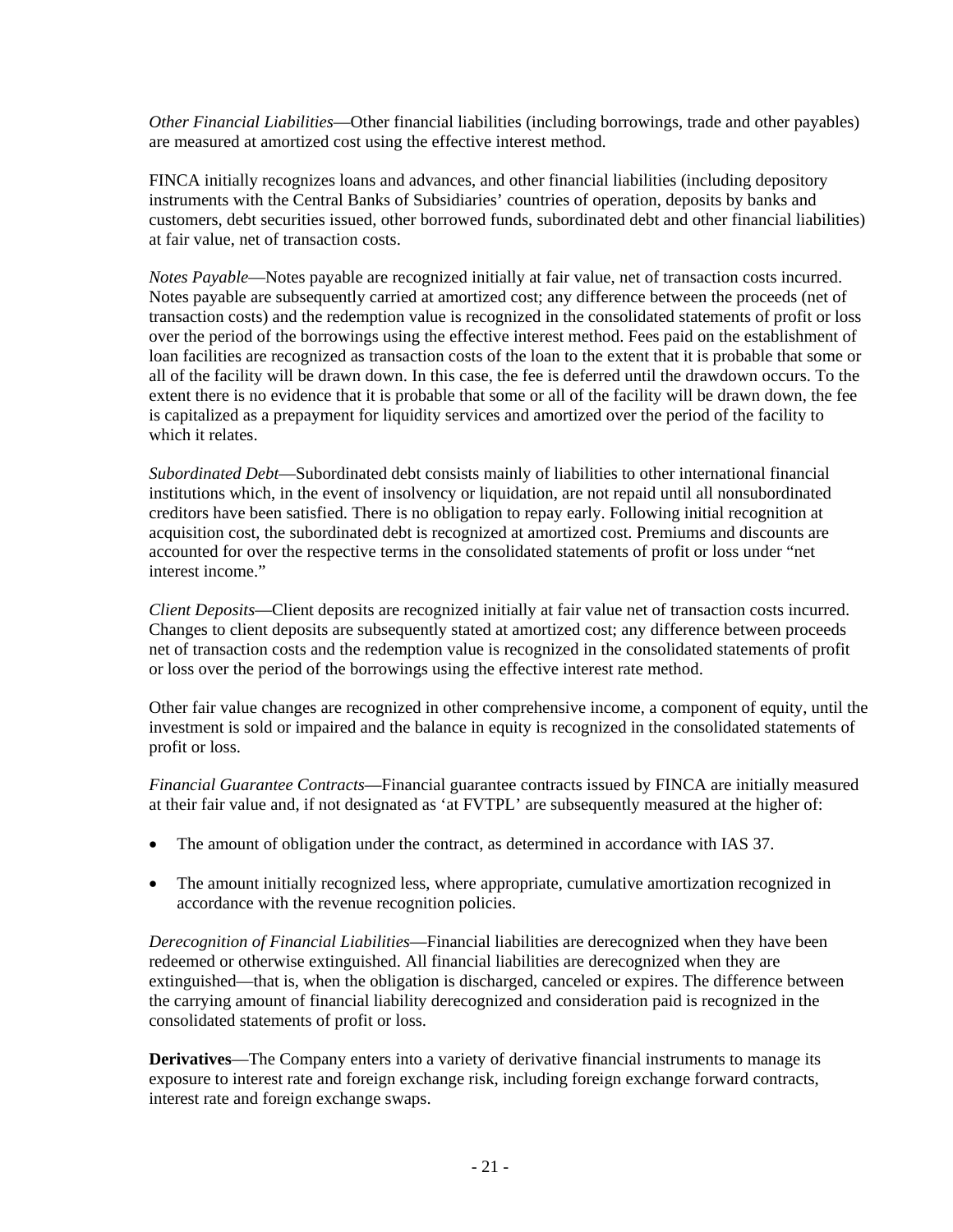Derivative instruments are initially recognized at fair value at the date the derivative contracts are entered into and are subsequently remeasured to their fair value at the end of each reporting period. The resulting gain or loss is recognized in profit or loss immediately unless the derivative is designated and effective as a hedging instrument, in which event the timing of the recognition in profit or loss depends on the nature of the hedge relationship. FINCA, in alignment with its risk management objectives, resources, and its strategy for undertaking various hedge transactions, assesses the relationship between the hedging instrument and the hedged item. Based on this assessment the Company did not designate any of the hedging instruments as derivatives used for hedging purposes that qualify for hedge accounting. At December 31, 2015, the resulting gains or losses from 'mark-to-market' valuation of the derivative instruments are recognized in the consolidated statements of profit or loss.

**Offsetting**—Financial assets and liabilities are offset and the net amount is presented in the consolidated statements of financial position when, and only when, FINCA has a legal right to offset the amounts and intends either to settle on a net basis or to realize the asset and settle the liability simultaneously.

Income and expenses are presented on a net basis only when permitted by the accounting standards, or for gains and losses arising from a group of similar transactions.

**Cash and Cash Equivalents**—Cash and cash equivalents include notes and coins on-hand, unrestricted balances held with central banks, and highly liquid financial assets with original maturities of less than three months, which are subject to insignificant risk of changes in their fair value and are used by FINCA in the management of its short-term commitments.

**Property and Equipment**—Items of property and equipment are measured at cost, less accumulated depreciation and recognized impairment losses.

Cost includes expenditures that are directly attributable to the acquisition of the asset. The cost of self-constructed assets includes the cost of materials and direct labor, any other costs directly attributable to bringing the asset to a working condition for its intended use, and the costs of dismantling and removing the items and restoring the site on which they are located. Purchased software that is integral to the functionality of the related equipment is capitalized as part of that equipment.

The cost of replacing part of an item of property or equipment is recognized in the carrying amount of the item, if it is probable that the future economic benefits embodied within the part will flow to FINCA and its cost can be reliably measured. The costs of the day-to-day servicing of property and equipment are recognized in the consolidated statements of profit or loss as incurred.

Depreciation is recognized in the consolidated statements of profit or loss on a straight-line basis over the estimated useful lives of each part of an item of property and equipment:

| Buildings and offices          | $20 - 50$ years |
|--------------------------------|-----------------|
| Computer equipment             | $2-5$ years     |
| Furniture and office equipment | $5-7$ years     |
| Vehicles                       | $3-5$ years     |
| Other                          | $2-5$ years     |

Leasehold improvements are depreciated over the shorter of the lease term or their useful lives. When necessary, assets are componentized to address different useful lives of the component.

Depreciation methods, useful lives and residual values are reassessed at each reporting date.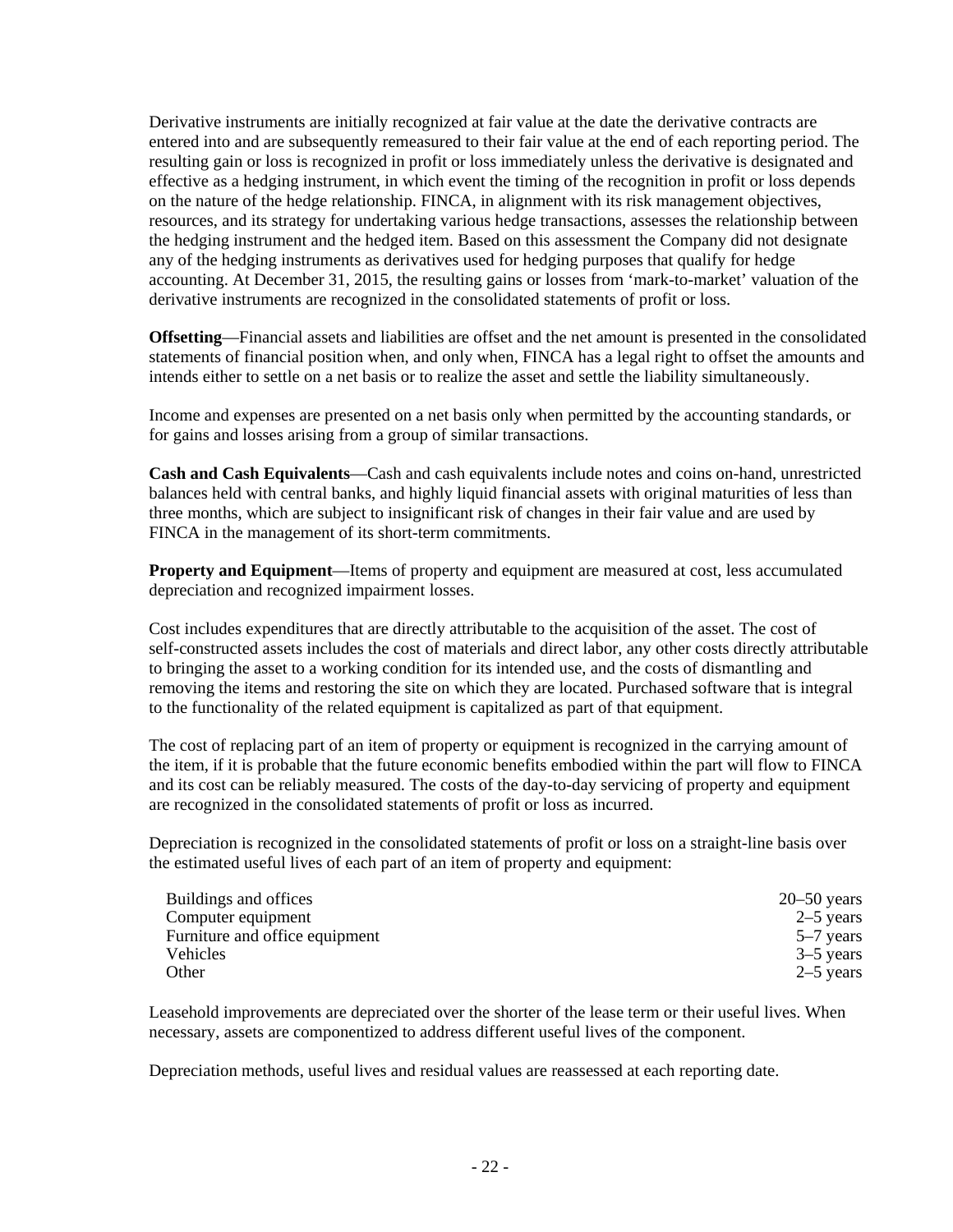**Borrowing Costs**—FINCA did not incur any interest costs that qualify for capitalization under IAS 23, *Borrowing Costs*.

**Intangible Assets**—Costs associated with maintaining computer software programs are recognized as an expense as incurred. Development costs that are directly attributable to the design and testing of identifiable and unique software products controlled by FINCA are recognized as intangible assets when the following criteria are met:

- It is technically feasible to complete the software product so that it will be available for use;
- Management intends to complete the software product and use it;
- There is an ability to use or sell the software product;
- It can be demonstrated how the software product will generate probable future economic benefits;
- Adequate technical, financial and other resources to complete the development and to use or sell the software product are available; and
- The expenditure attributable to the software product during its development can be reliably measured.

Directly attributable costs that are capitalized as part of the software product include the software development employee costs and an appropriate portion of the overhead costs.

Other development expenditures that do not meet these criteria are recognized as an expense as incurred. Development costs previously recognized as an expense are not recognized as an asset in a subsequent period.

Computer software development costs recognized as assets are amortized over their useful lives, which is three to five years depending on facts and circumstances. Capital work in progress is represented by capitalized costs of information systems implementation in process. Capital work in progress is not amortized.

**Impairment of Nonfinancial Assets**—The carrying amounts of FINCA's nonfinancial assets are reviewed on an annual basis or whenever a triggering event has been observed to determine whether there is any indication of impairment. If any such indication exists, the asset's recoverable amount is estimated to determine the extent of the impairment loss (if any).

An impairment loss is recognized if the carrying amount of an asset or its cash-generating unit exceeds its recoverable amount. A cash-generating unit is the smallest identifiable asset group that generates cash flows that are largely independent from other assets and groups. Impairment losses are recognized in the consolidated statements of profit or loss.

The recoverable amount of an asset or cash-generating unit is the higher of its value in use or its fair value, less cost to sell. In assessing value in use, the estimated future cash flows are discounted to their present value using a pretax discount rate that reflects current market assessments of the time value of money and the risks specific to the asset for which the estimates of future cash flows have not been adjusted.

Impairment losses recognized in prior periods are assessed at each reporting date for any indications that the loss has decreased or no longer exists. Such impairment loss is reversed if there has been a change in the estimates used to determine the recoverable amount. Such an impairment loss is reversed only to the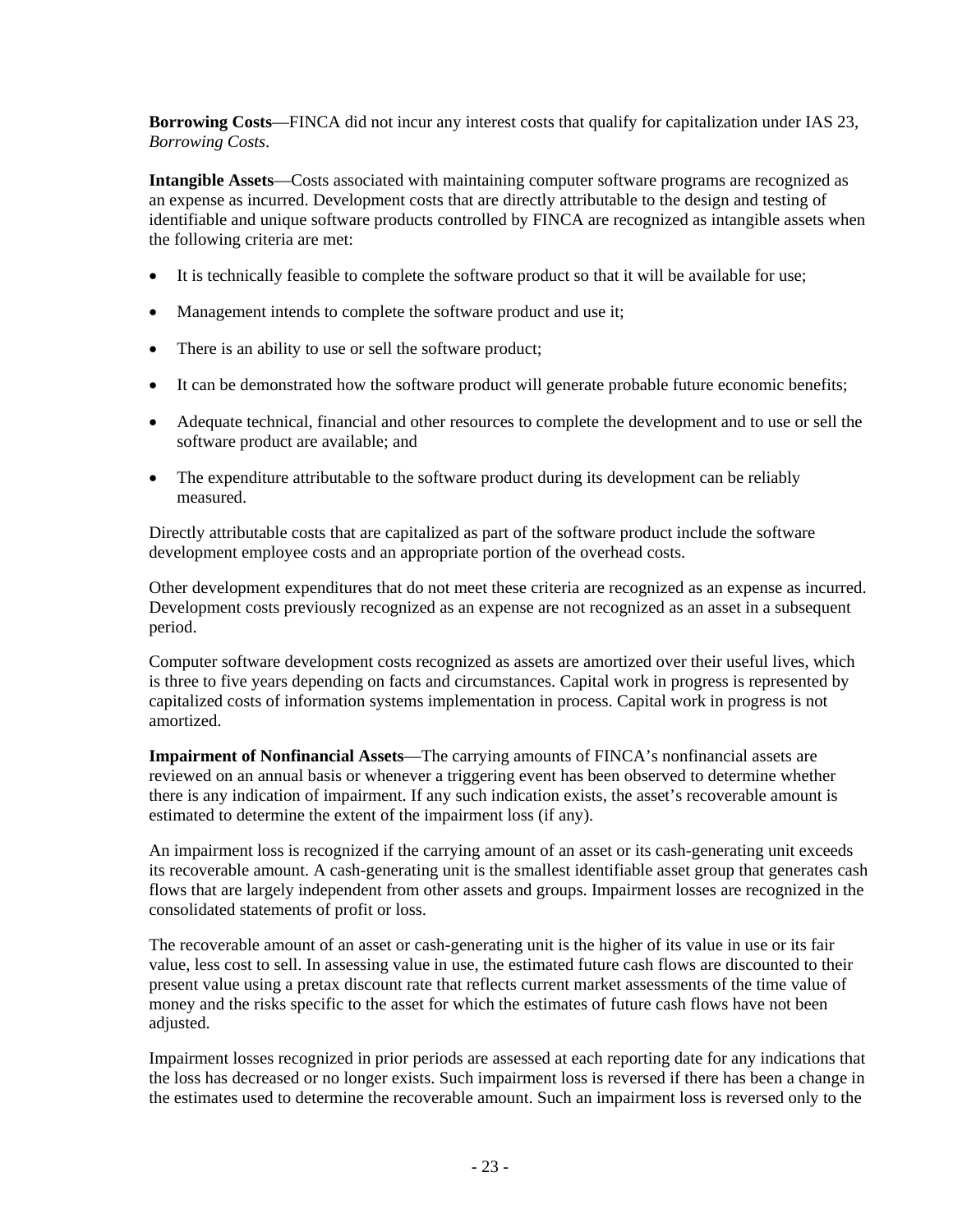extent that the asset's carrying amount does not exceed the carrying amount that would have been determined, net of depreciation or amortization, if no impairment loss had been recognized in previous years.

**Leased Assets**—Where substantially all of the risks and rewards incidental to ownership of a leased asset have been transferred to FINCA (a "finance lease"), the asset is treated as if it had been purchased outright. The amount initially recognized as an asset is the lower of the fair value of the leased property or the present value of the minimum lease payments payable over the term of the lease. The corresponding lease commitment is shown as a liability. Lease payments are analyzed between capital and interest. The interest element is charged to the consolidated statements of profit or loss over the period of the lease and is calculated so that it represents a constant proportion of the lease liability. The capital element reduces the balance owed to the lessor. As of December 31, 2015 and 2014, FINCA had no finance leases.

Where substantially all of the risks and rewards incidental to ownership are not transferred to FINCA (an "operating lease"), the total rentals payable under the lease are charged to the consolidated statements of profit or loss on a straight-line basis over the lease term. The aggregate benefit of lease incentives is recognized as a reduction of the rental expense over the lease term on a straight-line basis.

**Lease Payments Made**—Payments made under operating leases are recognized in the consolidated statements of profit or loss on a straight-line basis over the term of the lease. Lease incentives received are recognized as an integral part of the total lease expense, over the term of the lease.

### **Employee Benefits**

*Deferred Contribution Benefit Plan*—FINCA follows statutory and regulatory requirements with regard to establishing employee benefit plans in both the international jurisdictions it operates and in the United States.

FINCA has established an employee contribution plan that allows employees to defer compensation up to a maximum amount as permitted by the Internal Revenue Code. FINCA makes contributions to the plan as a discretionary employer match. Payments to defined contribution retirement benefit plans are recognized as an expense when employees have rendered service entitling them to the contributions.

*Employee Benefit Plans*—In accordance with IAS 19 (as amended in 2011), for defined benefit retirement plans, FINCA uses the projected unit credit method to calculate the cost of providing benefits, with actuarial valuations being carried out by a qualified actuary at the end of each annual reporting period. Remeasurements, including actuarial gains and losses, the effect of changes to the asset ceiling (if applicable), and the return on plan assets (excluding interest) are reflected immediately in the consolidated statements of financial position with a cost or credit recognized in other comprehensive income in the period in which they occur. Remeasurement recognized in other comprehensive income is reflected immediately in retained earnings and will not be reclassified in to profit or loss. Prior service costs are recognized in profit or loss in the period of plan amendment. Defined benefit costs are categorized as follows:

- Service costs, which include current and past service costs, as well as gains and losses on curtailments and settlements
- Net interest expense or income
- Remeasurements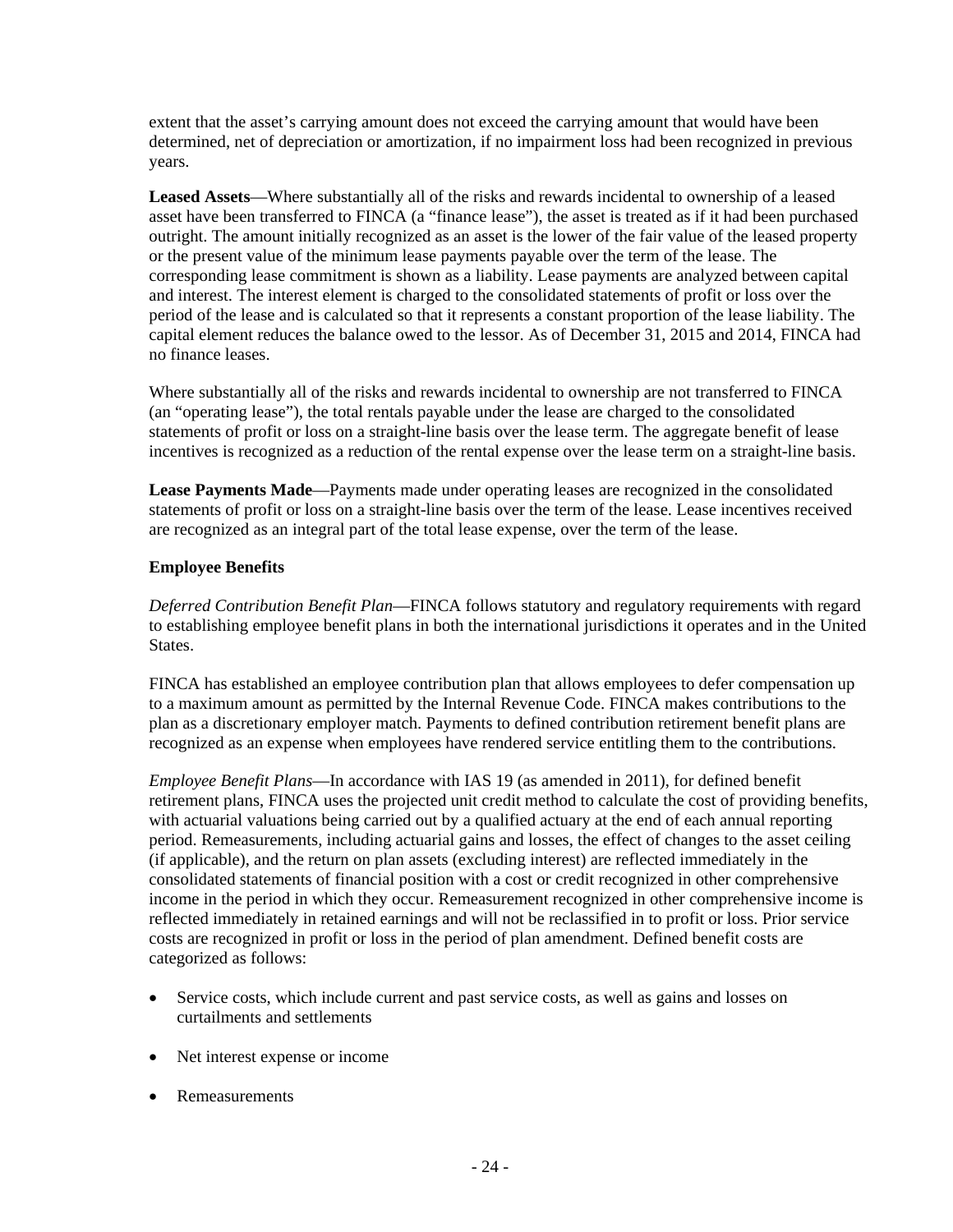FINCA presents the first two components of defined benefit costs in profit or loss under the employee benefits expense line item. The retirement benefit obligation recognized in the consolidated statements of financial position represents the actual deficit of FINCA's defined benefit plans.

*Short-Term Benefits*—Short-term employee benefit obligations are measured on an undiscounted basis and are expensed as the related service is provided.

A provision is recognized for the amount expected to be paid under short-term cash bonus or if FINCA has a present legal or constructive obligation to pay this amount as a result of past service provided by the employee and the obligation can be reliably estimated.

**Government and Other Grants**—Grants are accounted for in accordance with IAS 20, *Accounting for Government Grants and Disclosure of Government Assistance*, following the gross approach, where the money received and the obligation to use the money for ongoing expenses is not offset. The liability to fulfill the obligation, recognized in the consolidated statements of financial position, is amortized through the consolidated statements of profit or loss at the same time as funds are spent to cover expenditures. When donor contributions are used to purchase assets, the assets are recognized in the consolidated statements of financial position. Another liability is recognized to reflect the obligation to use the funds for restricted purposes. The liability is amortized through the consolidated statements of profit or loss at which time expenses are incurred for program activities.

**Provisions**—Provisions are recognized when: FINCA has a present obligation (legal or constructive) as a result of past events; it is probable that an outflow of resources will be required to settle the obligation; and the amount has been reliably estimated. Provisions are not recognized for future operating losses.

Provisions are measured at the present value of the expenditures expected to be required to settle the obligation using a pretax rate that reflects current market assessments of the time value of money and the risks specific to the obligation.

# **Application of New and Revised IFRSs**

*New and Revised IFRSs*—In the current year, FINCA has adopted all new and revised standards and interpretations that are relevant, or otherwise stated their inapplicability to its operations and effective for an accounting period that begins on or after January 1, 2015.

*Annual Improvements to IFRSs 2010–2012 Cycle and IFRSs 2011–2013 Cycle*—FINCA has applied the amendments to IFRSs included in the Annual Improvements to IFRSs 2010–2012 Cycle and IFRSs 2011–2013 in the current year which have been previously disclosed. The application of these amendments has had no impact on the disclosures or amounts recognized in FINCA's consolidated financial statements.

*New and Revised IFRSs in Issue but Not Yet Effective*—FINCA has not applied the following new and revised IFRSs that have been issued but are not yet effective:

Effective for annual periods beginning on or after 1 January 2018, with earlier application permitted.

- IFRS 9 *Financial Instruments*;
- IFRS 15 *Revenue from Contracts with Customers*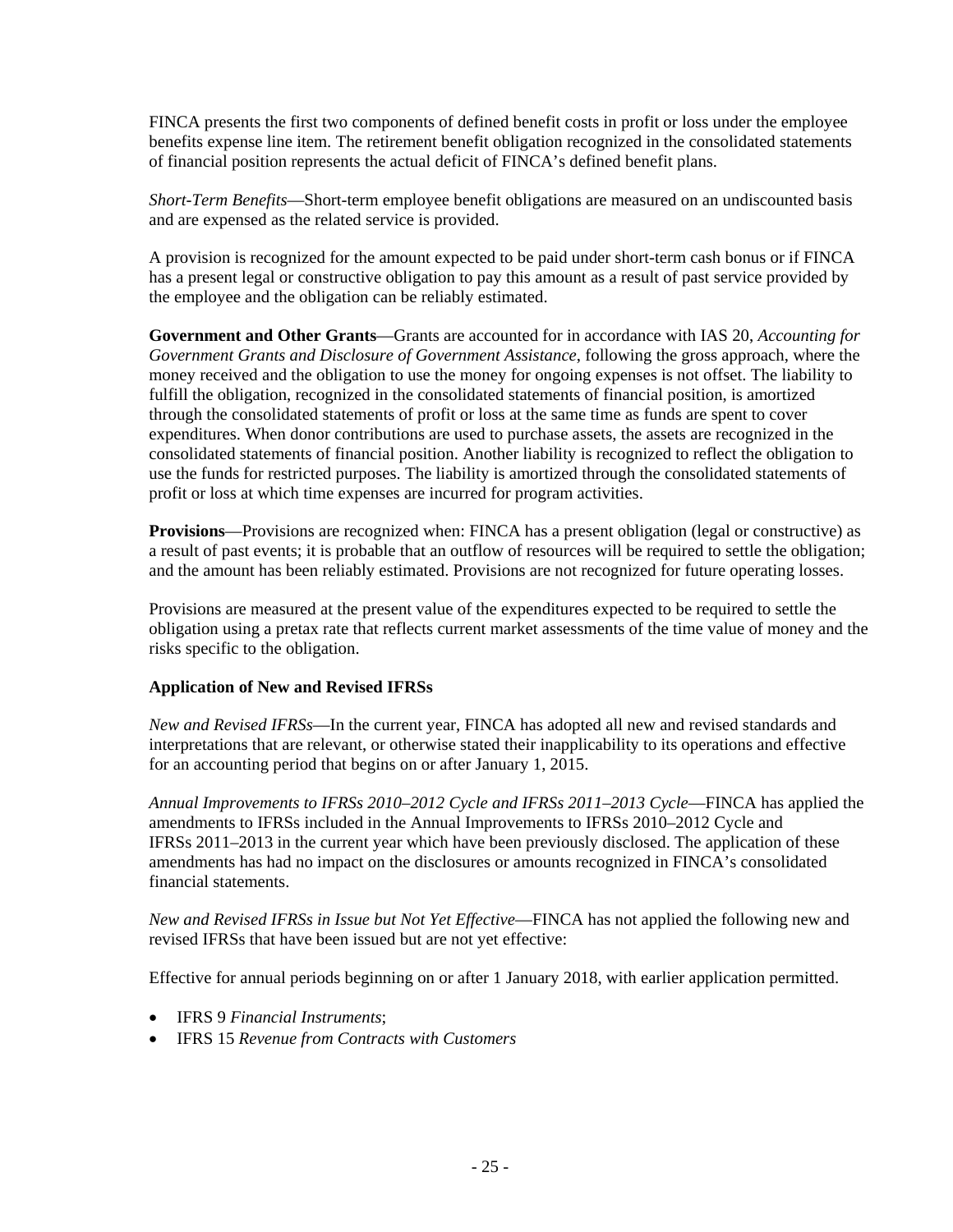Effective for annual periods beginning on or after 1 January 2016, with earlier application permitted.

- Amendments to IFRS 11 *Accounting for Acquisitions of Interests in Joint Operations;*
- Amendments to IAS 16 and IAS 38 *Clarification of Acceptable Methods of Depreciation and Amortization*;
- Amendments to IFRS 10 and IAS 28 *Sale or Contribution of Assets between an Investor and its Associate or Joint Venture*;
- Amendments to IFRS 10, IFRS 12 and IAS 28 *Investment Entities: Applying the Consolidation Exception*; and
- Annual Improvements to IFRSs 2012–2014 Cycle.

#### *IFRS 9 Financial Instruments (as revised in 2014)*

(Effective for annual periods beginning on or after 1 January 2018)

In July 2014, the IASB finalized the reform of financial instruments accounting and issued IFRS 9 (as revised in 2014), which contains the requirements for a) the classification and measurement of financial assets and financial liabilities, b) impairment methodology, and c) general hedge accounting. IFRS 9 (as revised in 2014) will supersede IAS 39 upon its effective date.

### *Phase 1: Classification and measurement of financial assets and financial liabilities*

With respect to the classification and measurement, the number of categories of financial assets under IFRS 9 has been reduced; all recognized financial assets that are currently within the scope of IAS 39 will be subsequently measured at either amortized cost or fair value under IFRS 9. Specifically:

- a debt instrument that (i) is held within a business model whose objective is to collect the contractual cash flows and (ii) has contractual cash flows that are solely payments of principal and interest on the principal amount outstanding must be measured at amortized cost (net of any write down for impairment), unless the asset is designated at fair value through profit or loss (FVTPL) under the fair value option;
- a debt instrument that (i) is held within a business model whose objective is achieved both by collecting contractual cash flows and selling financial assets and (ii) has contractual terms that give rise on specified dates to cash flows that are solely payments of principal and interest on the principal amount outstanding, must be measured at fair value through other comprehensive income or loss (FVTOCI), unless the asset is designated at FVTPL under the fair value option;
- all other debt instruments must be measured at FVTPL; and
- all equity investments are to be measured in the statement of financial position at fair value, with gains and losses recognized in profit or loss except that if an equity investment is not held for trading, an irrevocable election can be made at initial recognition to measure the investment at FVTOCI, with dividend income recognized in profit or loss.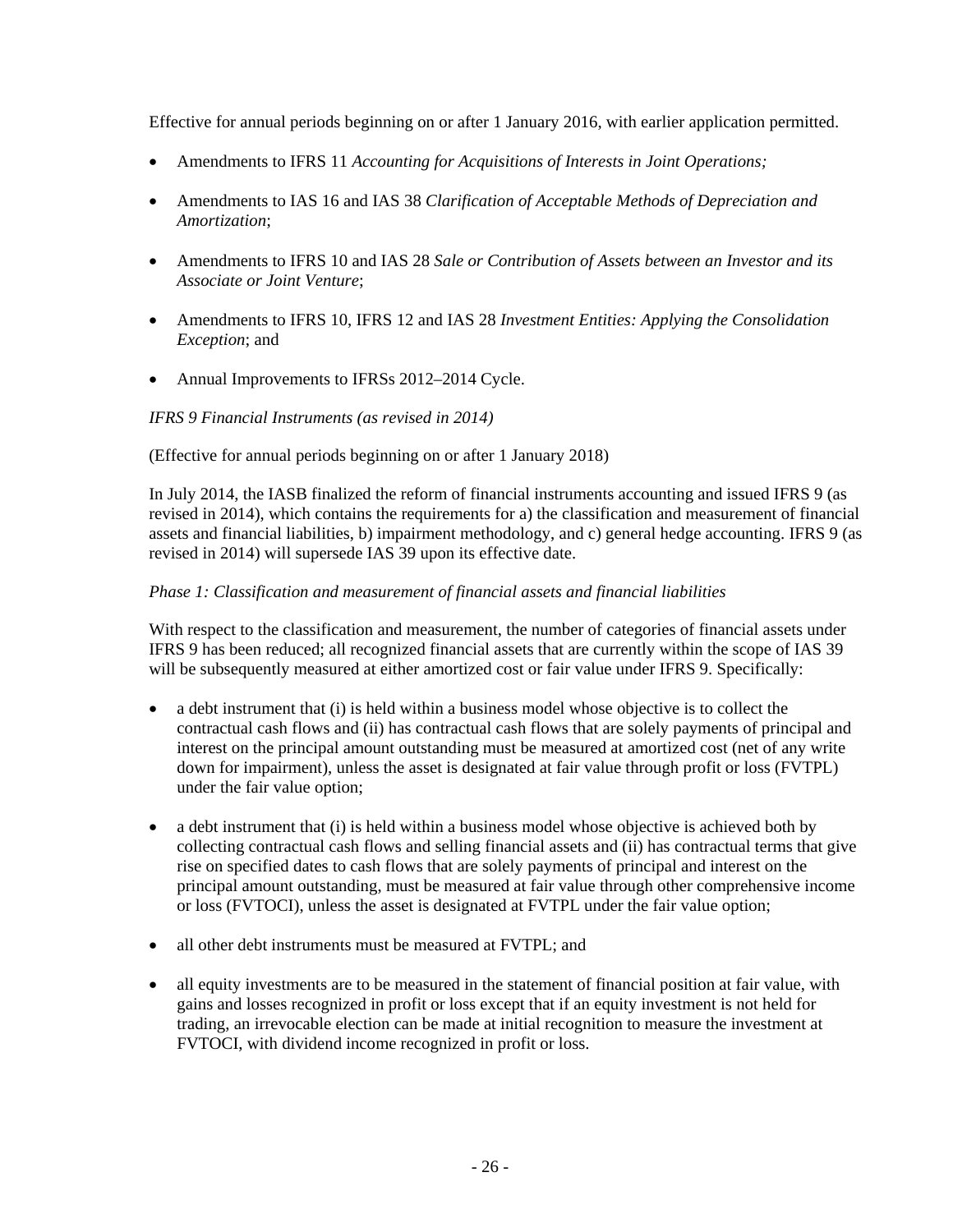IFRS 9 also contains requirements for the classification and measurement of financial liabilities and derecognition requirements. One major change from IAS 39 relates to the presentation of changes in the fair value of a financial liability designated as at FVTPL attributable to changes in the credit risk of that liability. Under IFRS 9, such changes are presented in other comprehensive income, unless the presentation of the effect of the change in the liability's credit risk in other comprehensive income would create or enlarge an accounting mismatch in profit or loss. Changes in fair value attributable to a financial liability's credit risk are not subsequently reclassified to profit or loss. Under IAS 39, the entire amount of the change in the fair value of the financial liability designated as FVTPL is presented in profit or loss.

#### *Phase 2: Impairment Methodology*

The impairment model under IFRS 9 reflects *expected* credit losses, as opposed to *incurred* credit losses under IAS 39. Under the impairment approach in IFRS 9, it is no longer necessary for a credit event to have occurred before credit losses are recognized. Instead, an entity always accounts for expected credit losses and changes in those expected credit losses. The amount of expected credit losses should be updated at each reporting date to reflect changes in credit risk since initial recognition.

#### *Phase 3: Hedge Accounting*

The general hedge accounting requirements of IFRS 9 retain the three types of hedge accounting mechanisms in IAS 39. However, greater flexibility has been introduced to the types of transactions eligible for hedge accounting, specifically broadening the types of instruments that qualify as hedging instruments and the types of risk components of non-financial items that are eligible for hedge accounting. In addition, the effectiveness test has been overhauled and replaced with the principle of an 'economic relationship'. Retrospective assessment of hedge effectiveness is no longer required. Far more disclosure requirements about an entity's risk management activities have been introduced.

The work on macro hedging by the IASB is still at a preliminary stage—a discussion paper was issued in April 2014 to gather preliminary views and direction from constituents with a comment period which ended on 17 October 2014. The project is under redeliberation at the time of writing.

#### *Transitional Provisions*

IFRS 9 (as revised in 2014) is effective for annual periods beginning on or after 1 January 2018 with earlier application permitted. If an entity elects to apply IFRS 9 early, it must apply all of the requirements in IFRS 9 at the same time, except for those relating to:

- 1. the presentation of fair value gains and losses attributable to changes in the credit risk of financial liabilities designated as at FVTPL, the requirements for which an entity may early apply without applying the other requirements in IFRS 9; and
- 2. hedge accounting, for which an entity may choose to continue to apply the hedge accounting requirements of IAS 39 instead of the requirements of IFRS 9.

It is not practicable to provide a reasonable estimate of the effect of IFRS 9 until FINCA performs a detailed review.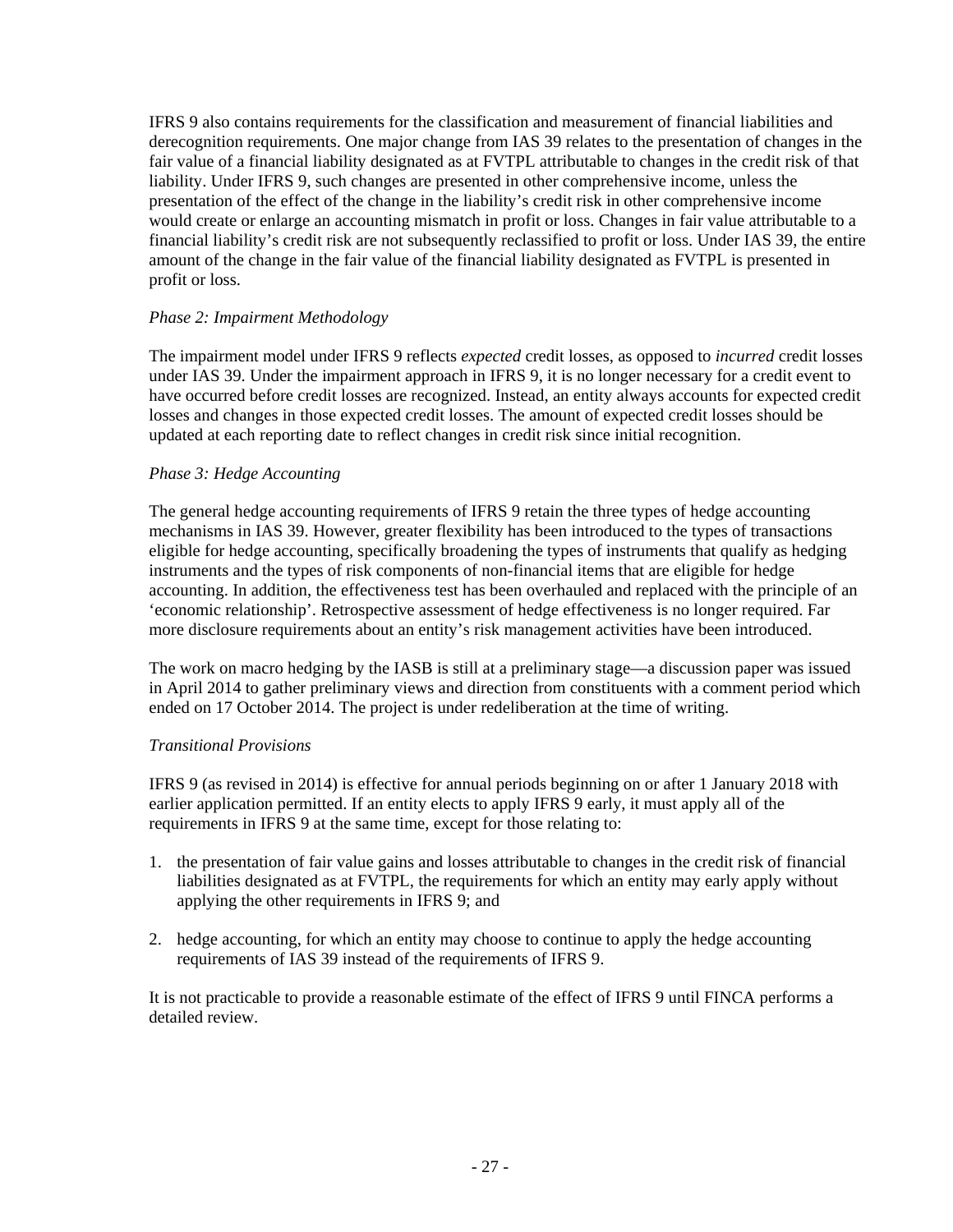#### *IFRS 15 Revenue from Contracts with Customers*

(Effective for annual periods beginning on or after 1 January 2018)

IFRS 15 establishes a single comprehensive model for entities to use in accounting for revenue arising from contracts with customers. It will supersede the following revenue Standards and Interpretations upon its effective date:

- IAS 18 *Revenue*;
- IAS 11 *Construction Contracts*;
- IFRIC 13 *Customer Loyalty Programs*;
- IFRIC 15 *Agreements for the Construction of Real Estate*;
- IFRIC 18 *Transfers of Assets from Customers*; and
- SIC 31 Revenue-Barter Transactions Involving Advertising Services.

As suggested by the title of the new revenue Standard, IFRS 15 will only cover revenue arising from contracts with customers. Under IFRS 15, a customer of an entity is a party that has contracted with the entity to obtain goods or services that are an output of the entity's ordinary activities in exchange for consideration. Unlike the scope of IAS 18, the recognition and measurement of interest income and dividend income from debt and equity investments are no longer within the scope of IFRS 15. Instead, they are within the scope of IAS 39 *Financial Instruments: Recognition and Measurement* (or IFRS 9 *Financial Instruments*, if IFRS 9 is early adopted).

As mentioned above, the new revenue Standard has a single model to deal with revenue from contracts with customers. Its core principle is that an entity should recognize revenue to depict the transfer of promised goods or services to customers in an amount that reflects the consideration to which the entity expects to be entitled in exchange for those goods or services.

The new revenue Standard introduces a 5-step approach to revenue recognition and measurement:

- Step 1: Identify the contract(s) with a customer.
- Step 2: Identify the performance obligations in the contract.
- Step 3: Determine the transaction price.
- Step 4: Allocate the transaction price to the performance obligations in the contract.

Step 5: Recognize revenue when (or as) the entity satisfies a performance obligation.

Under IFRS 15, an entity recognizes revenue when (or as) a performance obligation is satisfied, i.e. when 'control' of the goods or services underlying the particular performance obligation is transferred to the customer. Far more prescriptive guidance has been added in IFRS 15 to deal with specific scenarios. Furthermore, extensive disclosures are required by IFRS 15.

It is not practicable to provide a reasonable estimate of the effect of IFRS 15 until FINCA performs a detailed review.

*Amendments to IFRS 11 Accounting for Acquisitions of Interests in Joint Operations*

(Effective for annual periods beginning on or after 1 January 2016)

The amendments to IFRS 11 provide guidance on how to account for the acquisition of a joint operation that constitutes a business as defined in IFRS 3 *Business Combinations*. Specifically, the amendments state that the relevant principles on accounting for business combinations in IFRS 3 and other standards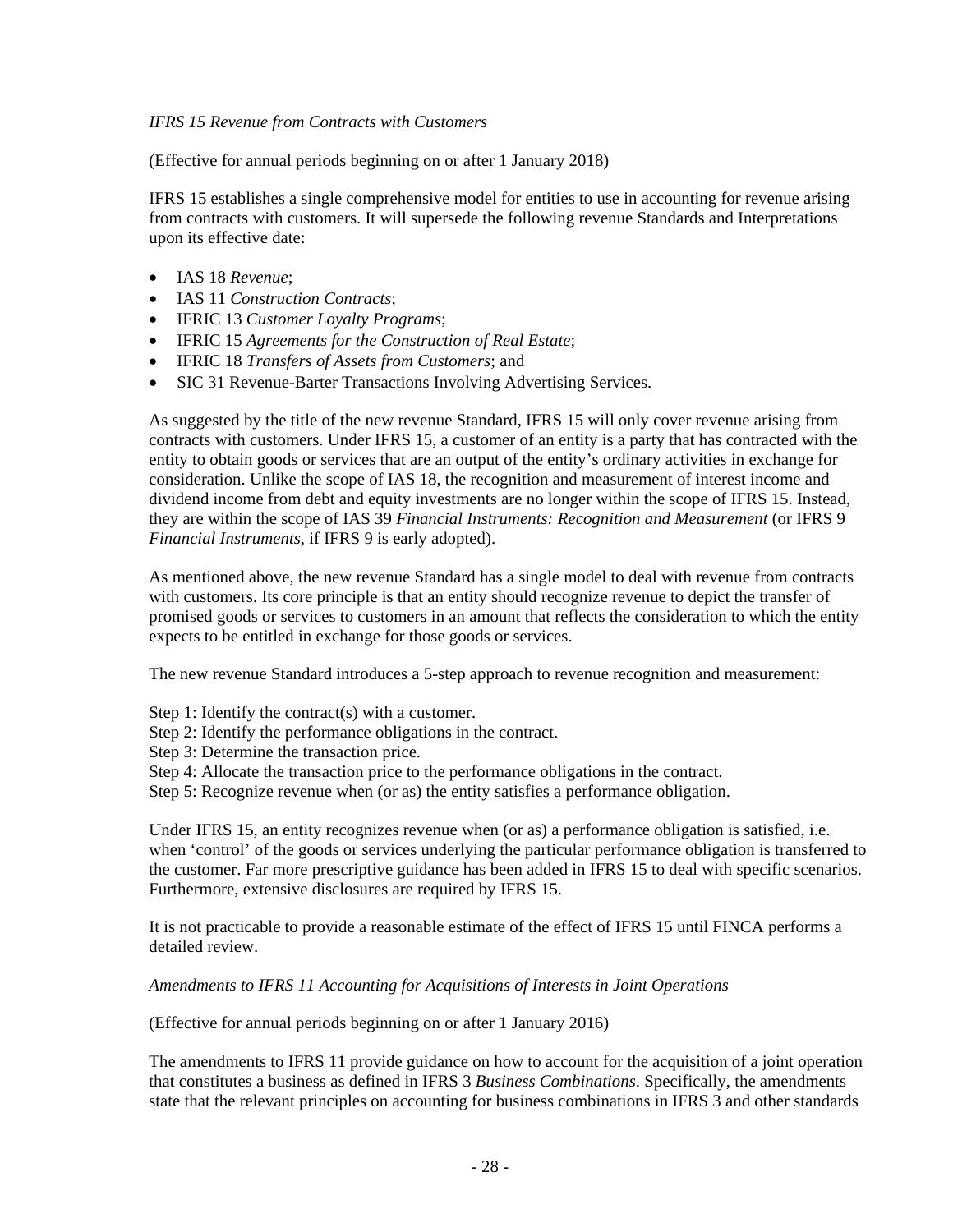(e.g. IAS 36 *Impairment of Assets* regarding impairment testing of a cash-generating unit to which goodwill on acquisition of a joint operation has been allocated) should be applied. The same requirements should be applied to the formation of a joint operation if and only if one of the parties that participates in the joint operation contributes an existing business to the joint operation.

A joint operator is also required to disclose the relevant information required by IFRS 3 and other standards for business combinations.

The management of FINCA does not anticipate that the application of these amendments to IFRS 11 will have a material impact on the FINCA's consolidated financial statements.

*Amendments to IAS 16 and IAS 38 Clarification of Acceptable Methods of Depreciation and Amortization*—The amendments to IAS 16 prohibit entities from using a revenue-based depreciation method for items of property, plant and equipment. The amendments to IAS 38 introduce a rebuttable presumption that revenue is not an appropriate basis for amortization of an intangible asset. This presumption can only be rebutted in the following two limited circumstances:

- a) when the intangible asset is expressed as a measure of revenue; or
- b) when it can be demonstrated that revenue and consumption of the economic benefits of the intangible asset are highly correlated.

The amendments apply prospectively for annual periods beginning on or after January 1, 2016. Currently, FINCA uses the straight-line method for depreciation and amortization for its property, plant and equipment, and intangible assets respectively. The management of FINCA believe that the straightline method is the most appropriate method to reflect the consumption of economic benefits inherent in the respective assets and accordingly, the management of FINCA does not anticipate that the application of these amendments to IAS 16 and IAS 38 will have a material impact on FINCA's consolidated financial statements.

#### *Amendments to IFRS 10 and IAS 28 Sale or Contribution of Assets between an Investor and its Associate or Joint Venture*

(Effective for annual periods beginning on or after 1 January 2016)

The amendments deal with situations where there is a sale or contribution of assets between an investor and its associate or joint venture.

IAS 28 has been amended to reflect the following:

- Gains and losses resulting from transactions involving assets that do not constitute a business between an investor and its associate or joint venture are recognized to the extent of unrelated investors' interests in the associate or joint venture.
- Gains or losses from downstream transactions involving assets that constitute a business between an investor and its associate or joint venture should be recognized in full in the investor's financial statements.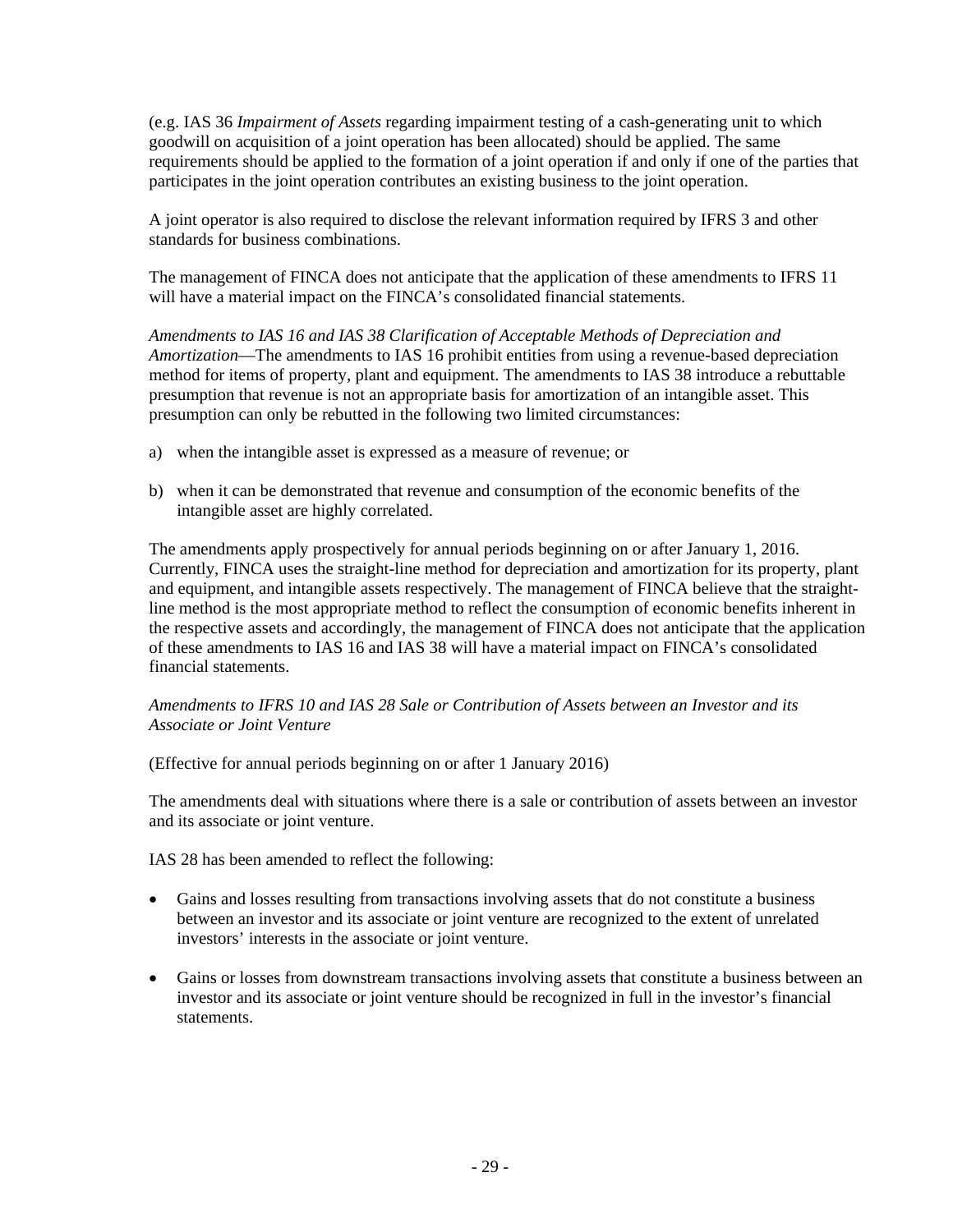IFRS 10 has been amended to reflect the following:

Gains or losses resulting from the loss of control of a subsidiary that does not contain a business in a transaction with an associate or a joint venture that is accounted for using the equity method, are recognized in the parent's profit or loss only to the extent of the unrelated investors' interests in that associate or joint venture. Similarly, gains and losses resulting from the remeasurement of investments retained in any former subsidiary (that has become an associate or a joint venture that is accounted for using the equity method) to fair value are recognized in the former parent's profit or loss only to the extent of the unrelated investors' interests in the new associate or joint venture.

The management of FINCA does not anticipate that the application of these amendments will have a significant impact on FINCA's consolidated financial statements.

#### *Amendments to IFRS 10, IFRS 12 and IAS 28 Investment Entities:*

Applying the Consolidation Exception (Effective for annual periods beginning on or after 1 January 2016)

The amendments clarify that the exemption from preparing consolidated financial statements is available to a parent entity that is a subsidiary of an investment entity, even if the investment entity measures all its subsidiaries at fair value in accordance with IFRS 10. Consequential amendments have also been made to IAS 28 to clarify that the exemption from applying the equity method is also applicable to an investor in an associate or joint venture if that investor is a subsidiary of an investment entity that measures all its subsidiaries at fair value.

The amendments further clarify that the requirement for an investment entity to consolidate a subsidiary providing services related to the former's investment activities applies only to subsidiaries that are not investment entities themselves.

Moreover, the amendments clarify that in applying the equity method of accounting to an associate or a joint venture that is an investment entity, an investor may retain the fair value measurements that the associate or joint venture used for its subsidiaries.

Lastly, clarification is also made that an investment entity that measures all its subsidiaries at fair value should provide the disclosures required by IFRS 12 *Disclosures of Interests in Other Entities*.

These amendments will not have a significant impact on FINCA's consolidated financial statements since FINCA does not have subsidiaries which are investment entities.

#### *Annual Improvements to IFRSs 2012–2014 Cycle*

The Annual Improvements to IFRSs 2012–2014 Cycle include a number of amendments to various IFRSs, which are summarized below.

The amendments to IFRS 5 introduce specific guidance in IFRS 5 for when an entity reclassifies an asset (or disposal group) from held for sale to held for distribution to owners (or vice versa). The amendments clarify that such a change should be considered as a continuation of the original plan of disposal and hence requirements set out in IFRS 5 regarding the change of sale plan do not apply. The amendments also clarify the guidance for when held-for-distribution accounting is discontinued.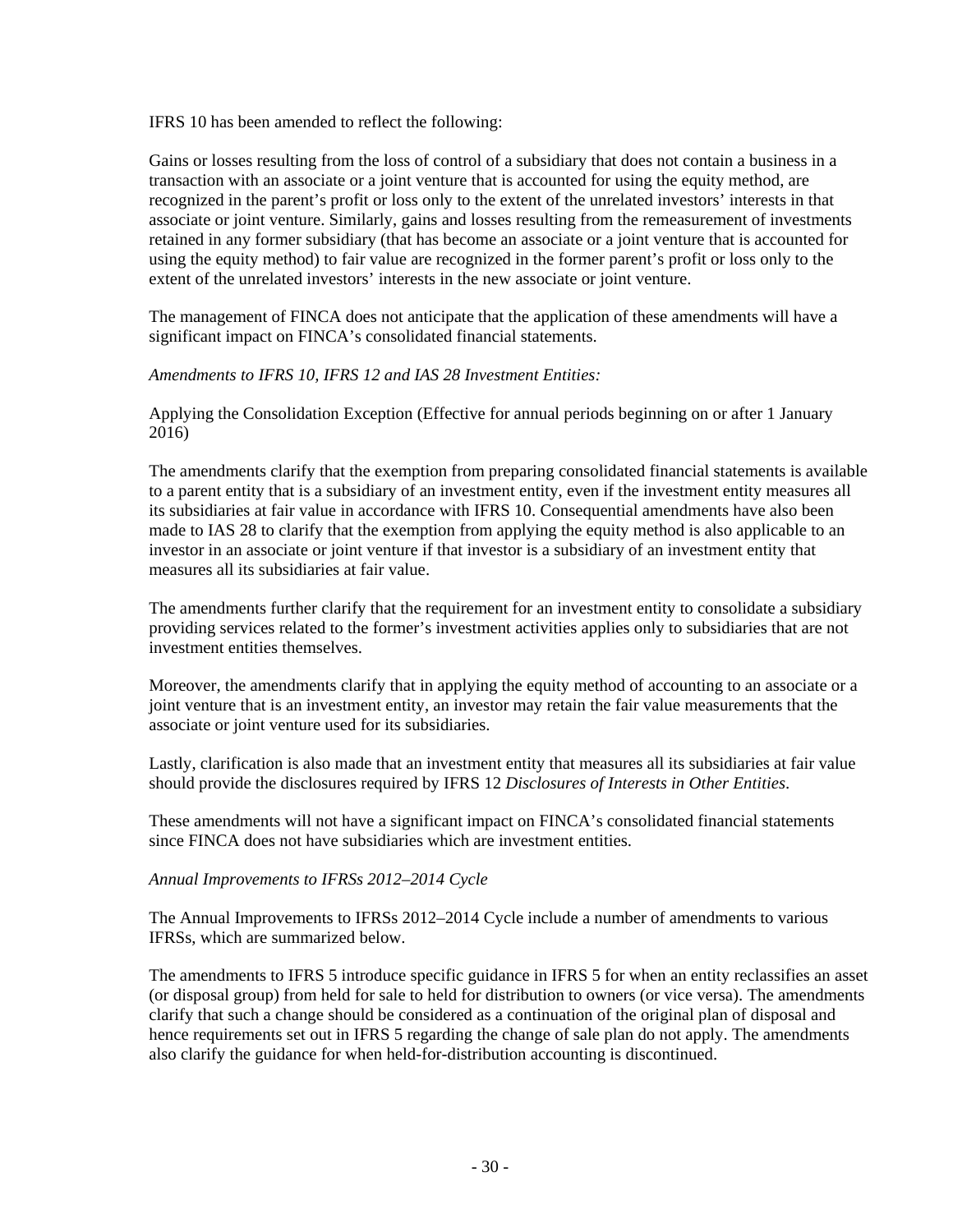The amendments to IFRS 7 provide additional guidance to clarify whether a servicing contract is continuing involvement in a transferred asset for the purpose of the disclosures required in relation to transferred assets.

The amendments to IAS 19 clarify that the rate used to discount post-employment benefit obligations should be determined by reference to market yields at the end of the reporting period on high quality corporate bonds. The assessment of the depth of a market for high quality corporate bonds should be at the currency level (i.e. the same currency as the benefits are to be paid). For currencies for which there is no deep market in such high quality corporate bonds, the market yields at the end of the reporting period on government bonds denominated in that currency should be used instead.

The management of FINCA does not anticipate that the application of these amendments will have a significant impact on FINCA's consolidated financial statements.

# **4. CRITICAL ACCOUNTING ESTIMATES AND JUDGMENTS**

**Allowances for Credit Impairment**—The specific counterparty component of the total allowances for impairment applies to claims evaluated individually for impairment and is based upon management's best estimate of the present value of the cash flows that are expected to be received. In estimating these cash flows, management makes judgments about a counterparty's financial situation and the net realizable value of any underlying collateral. Each impaired asset is assessed on its merits, and the workout strategy and estimate of cash flows considered recoverable are independently approved by FINCA management.

Collectively assessed impairment allowances cover credit losses inherent in portfolios of claims with similar economic characteristics when there is objective evidence to suggest that they contain impaired claims, but the individual impaired items cannot yet be identified. A component of collectively assessed allowances is for country risks. In assessing the need for collective loan credit loss allowances, management considers factors such as credit quality, portfolio size, concentrations, and economic factors. In order to estimate the required allowance, assumptions are made to define the way inherent losses are modeled and to determine the required input parameters, based on historical experience and current economic conditions. The accuracy of the allowances depends on how well these estimated future cash flows for specific counterparty allowances are forecast and the model assumptions and parameters used in determining collective allowances.

**Income Taxes**—FINCA is subject to income tax in several international jurisdictions and significant judgment is required in determining the provision for income taxes. During the ordinary course of business, there are transactions and calculations for which the ultimate tax determination is uncertain. As a result, FINCA recognizes tax liabilities based on estimates of whether additional taxes and interest will be due. These tax liabilities are recognized when, despite FINCA's belief that its tax return positions are supportable, FINCA believes that certain positions are likely to be challenged and may not be fully sustained upon review by tax authorities. FINCA believes that its accruals for tax liabilities are adequate for all open audit years based on its assessment of many factors including past experience and interpretations of tax law. This assessment relies on estimates and assumptions and may involve a series of complex judgments about future events. To the extent that the final tax outcome of these matters is different than the amounts recorded, such differences will impact income tax expense in the period in which such determination is made.

**Legal Proceedings**—In accordance with IFRS, FINCA recognizes a provision where there is a present obligation from a past event, a transfer of economic benefits is probable and the amount of costs of the transfer can be estimated reliably. In instances where the criteria are not met, a contingent liability may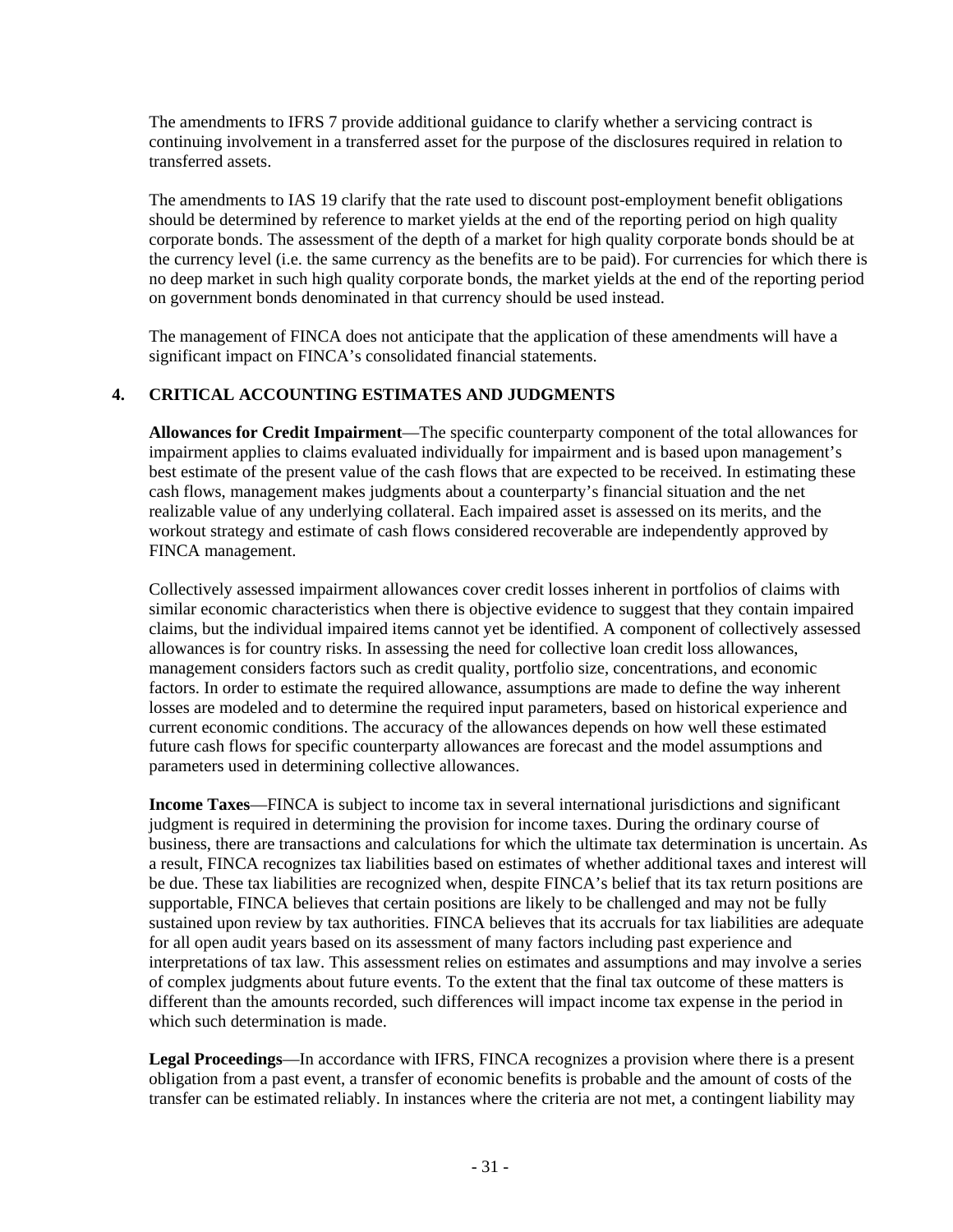be disclosed in the notes to the consolidated financial statements. Obligations arising in respect of contingent liabilities that have been disclosed, or those which are not currently recognized or disclosed in the consolidated financial statements, could have a material effect on FINCA's financial position. Application of these accounting principles to legal cases requires FINCA management to make determinations about various factual and legal matters beyond its control. FINCA has outstanding legal cases, makes assessments of the legal proceedings at each reporting date and makes a determination as to their status, in order to assess the need for provisions and disclosures in its consolidated financial statements. Among the factors considered in making decisions on provisions are the nature of litigation, claim, or assessment, the legal process and potential level of damages in the jurisdiction in which the litigation, claim, or assessment has been brought, the progress of the case (including the progress after the date of the consolidated financial statements, but before those consolidated statements are issued), the opinions or views of legal advisers, experience on similar cases and any decision of FINCA's management as to how it will respond to the litigation, claim, or assessment.

# **5. FINANCIAL RISK MANAGEMENT**

FINCA believes that effective risk management is of primary importance to its overall operations. Accordingly, FINCA's risk management process has been designed to monitor, evaluate and manage the principal risks it assumes in conducting its activities. Specifically, the activities that FINCA engages in, and the risks those activities generate, must be consistent with FINCA's underlying goal of serving the world's lowest income entrepreneurs.

FINCA's risks are generally categorized into:

- Credit risk
- Market risk
- Liquidity risk
- Counterparty risk
- Foreign currency risk

In today's environment, we have placed emphasis on solvency, liquidity, anti-money laundering, treasury, cash flow, and capital adequacy.

FINCA's risk programs are based on three lines of defense: (i) business management, (ii) independent control functions and (iii) Internal Audit.

- Business Management. Each of FINCA's subsidiaries, including in-business risk personnel, own and manage the risks, including compliance risks, inherent in or arising from the business, and are responsible for having controls in place to mitigate key risks and promoting a culture of compliance and control.
- Independent Control Functions. FINCA's independent control functions, including Finance, Legal and Risk, set standards according to which FINCA and its businesses are expected to manage and oversee risks, including compliance with applicable laws, regulatory requirements, policies and standards of ethical conduct. In addition, among other things, the independent control functions provide advice and training to FINCA's businesses and establish tools, methodologies, processes and oversight of controls used by the businesses to foster a culture of compliance and control and to satisfy those standards.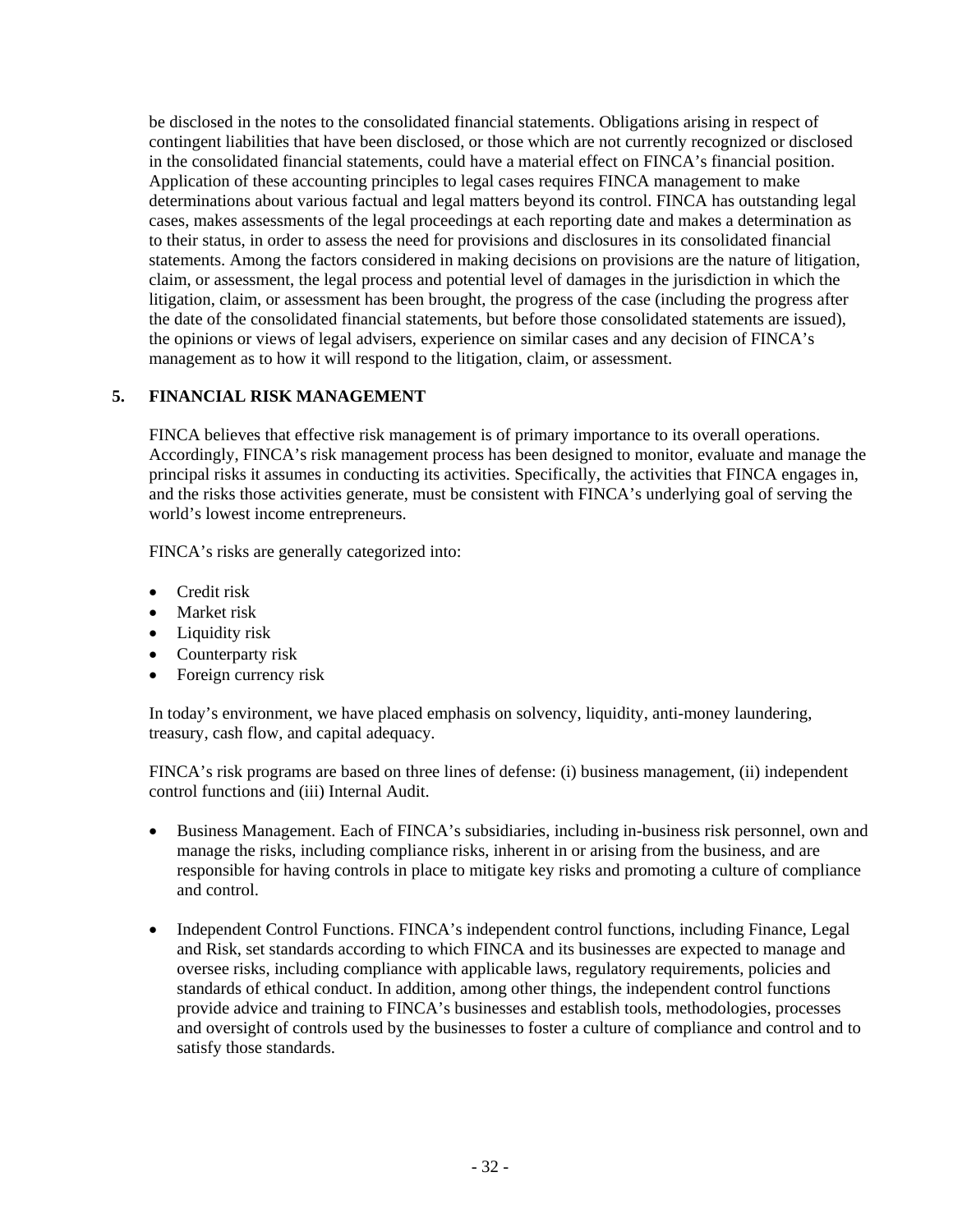• Internal Audit. FINCA's Internal Audit function independently reviews activities of the first two lines of defense discussed above based on a risk-based audit plan and methodology approved by the FINCA's Board of Directors.

Historically, FINCA maintained a minimum Tier I capital policy that required subsidiaries to maintain common tangible equity equal to at least 20% of total assets. This level was quite conservative compared with competitors and local regulatory requirements. To better align with lender and regulatory standards, and acknowledging the constraint this relatively high capital requirement placed upon growth, in 2014 and 2015 certain subsidiaries were granted approval from FINCA's audit committee to lower their minimum tangible equity level to 15% (this lowering was coordinated with relevant lenders). In addition, certain subsidiaries are also permitted to include qualifying Tier II equity in their minimum equity ratios. Subsidiaries that have not been permitted a higher leverage limit must remain compliant with the 20% tangible equity level. Compliance with this internal policy is monitored as part of the monthly Asset-Liability Committee (ALCO) process. FINCA's Tier I and Tier II capital ratios exceeded this minimum policy level in 2015 and 2014.

|                                                               | 2015                                              | 2014                                              |
|---------------------------------------------------------------|---------------------------------------------------|---------------------------------------------------|
| Reserves<br>Retained earnings<br>Currency translation reserve | \$<br>16,837,266<br>190,871,939<br>(59, 795, 383) | \$<br>17,706,184<br>188,448,532<br>(28, 299, 651) |
| Tier I capital attributable to the parent company             | 147,913,822                                       | 177,855,065                                       |
| Tier I capital attributable to non-controlling interests      | 96,636,199                                        | 119,559,445                                       |
| Tier I capital                                                | 244,550,021                                       | 297,414,510                                       |
| Total assets                                                  | \$1,093,558,818                                   | \$1,251,644,852                                   |
| Tier I capital/assets                                         | 22.4 %                                            | 23.8 %                                            |
| Qualified Tier II capital                                     | \$                                                | 3,827,200                                         |
| Total capital                                                 | 244,550,021                                       | 301,241,710                                       |
| Total capital/assets                                          | 22.4 %                                            | 24.1 %                                            |

**Credit Risk**—Credit risk is the potential for financial loss resulting from the failure of a client or counterparty to honor its financial or contractual obligations. Credit risk arises from FINCA's microfinance activities.

FINCA's loan portfolio is made up entirely of loans made to individuals, groups of individuals and SME for a specific purpose and is sufficiently diversified to reduce concentration risk. At December 31, 2015 and 2014, FINCA had 1.2 million borrowers.

FINCA's aggregate loan portfolio was \$818.9 million and \$966.9 million as of December 31, 2015 and 2014, respectively (see Note 16). FINCA's total allowance for impairments totaled \$24.9 million, a coverage ratio of 3.0% of total loans, and \$17.5 million, a coverage ratio of 1.8% of total loans, as of December 31, 2015 and 2014, respectively.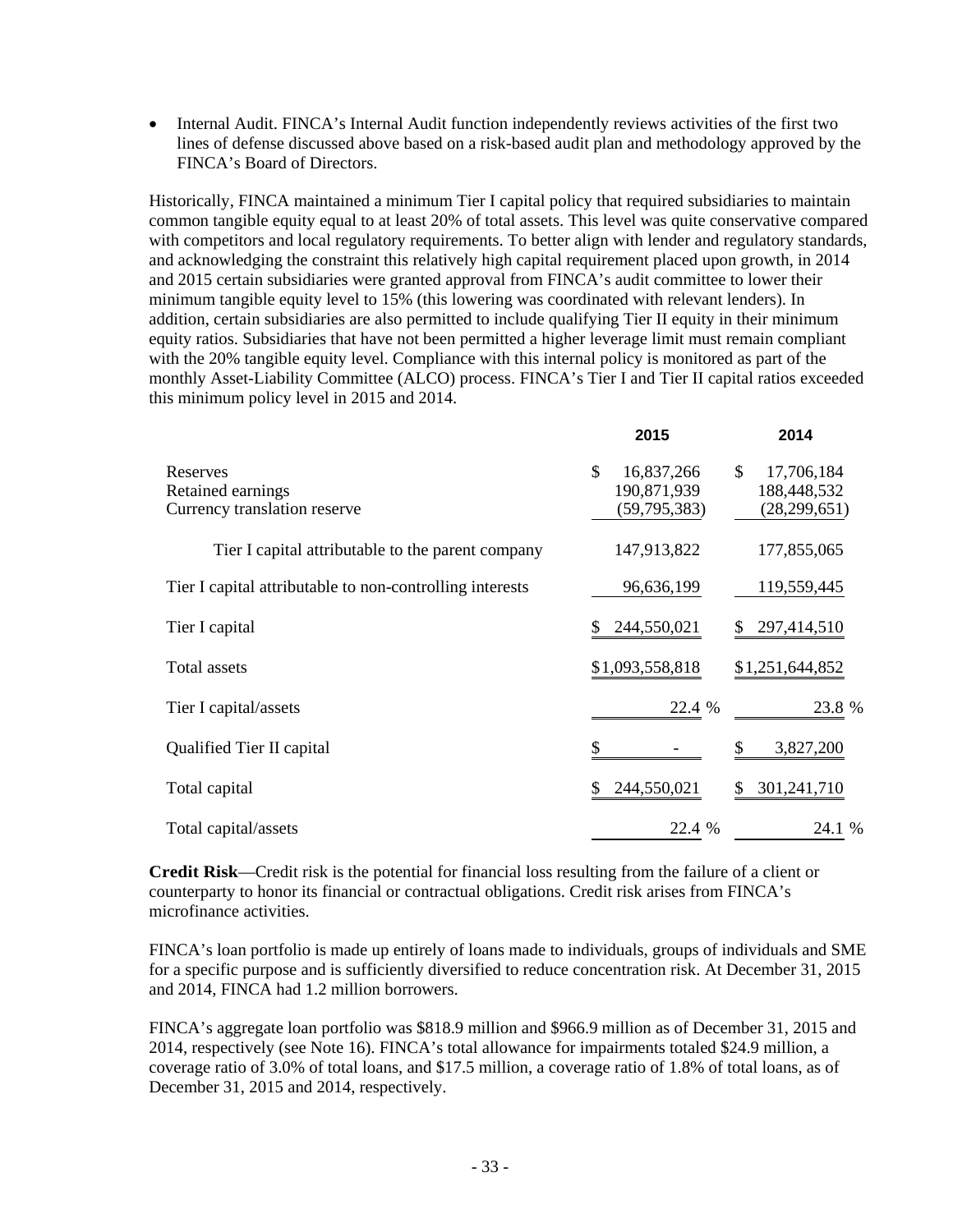Regionally, impairment losses on loans approximate 1.8% to 5.5% and 1.7% to 6.0% of the average total loan portfolio at December 31, 2015 and 2014, respectively, pursuant to the following:

|               | <b>Impairment Losses</b><br><b>Average Gross</b><br><b>Loans to Customers</b><br>on Loans |             |               | <b>Impairment Losses</b><br>As % of Average<br><b>Gross Loans</b> |       |         |
|---------------|-------------------------------------------------------------------------------------------|-------------|---------------|-------------------------------------------------------------------|-------|---------|
|               | 2015                                                                                      | 2014        | 2015          | 2014                                                              | 2015  | 2014    |
| Eurasia       | \$23,904,084                                                                              | \$9,437,650 | \$489,901,816 | \$550,395,904                                                     | 4.9 % | $1.7\%$ |
| Latin America | 9,084,152                                                                                 | 9,266,708   | 164,670,801   | 154,409.581                                                       | 5.5   | 6.0     |
| Africa        | 6,116,054                                                                                 | 4,325,874   | 148,049,311   | 127,505,307                                                       | 4.1   | 3.4     |
| <b>MESA</b>   | 1,538,989                                                                                 | 1,146,714   | 85,030,669    | 60,107,003                                                        | 1.8   | 1.9     |

FINCA conducts bi-annual historical loan loss migration analysis across its subsidiary network in order to determine the probability of default, defined as all loans in arrears in excess of 180 days, as well as an examination of other current observable factors (e.g., macroeconomic, operational, policy and systems changes, political risk, etc.) in order to establish subsidiary credit reserves. The loan loss migration data is used to form the statistical base of the credit risk calculation in order to estimate the probability of default over a six month period. In addition, FINCA conducts quarterly vintage loan analysis.

Exposure to credit risk at December 31, 2015 is as follows:

*Impaired Loans*—Impaired loans are loans for which FINCA determines that it is probable that it will be unable to collect all principal and interest due according to the contractual terms of the loan agreement.

*Past Due but not Impaired Loans—*Past due but not impaired loans are loans where contractual interest or principal payments are past due, but FINCA believes that impairment is not appropriate on the basis of the level of collateral available and/or the stage of collection of amounts owed to FINCA.

*Loans with Renegotiated Terms*—Loans with renegotiated terms are loans that have been restructured due to deterioration in the client's financial position, and where FINCA has made concessions that it would not otherwise consider. Once the loan is restructured, it remains in this category independent of satisfactory performance after restructuring.

*Allowances for Impairment*—FINCA establishes an allowance for impairment losses that represents an estimate of probable or expected losses in its loan portfolio. The main components of this allowance are a specific loss component that relates to individually significant exposures, and a collective loan loss allowance established for groups of homogeneous assets with respect to losses that have been incurred but have not been identified on loans subject to individual assessment for impairment.

*Write-Off Policy*—FINCA writes off a loan (and any related allowances for impairment losses) when FINCA's Credit Committees and Subsidiaries' Audit Committees determine that the loans are uncollectible. This determination is reached after considering information such as the occurrence of significant changes in a client's financial position, such that the client can no longer pay the obligation, or that proceeds from collateral, if any, will not be sufficient to pay back the entire exposure. For smaller balance standardized loans, charge-off decisions are generally based on a product-specific past due status.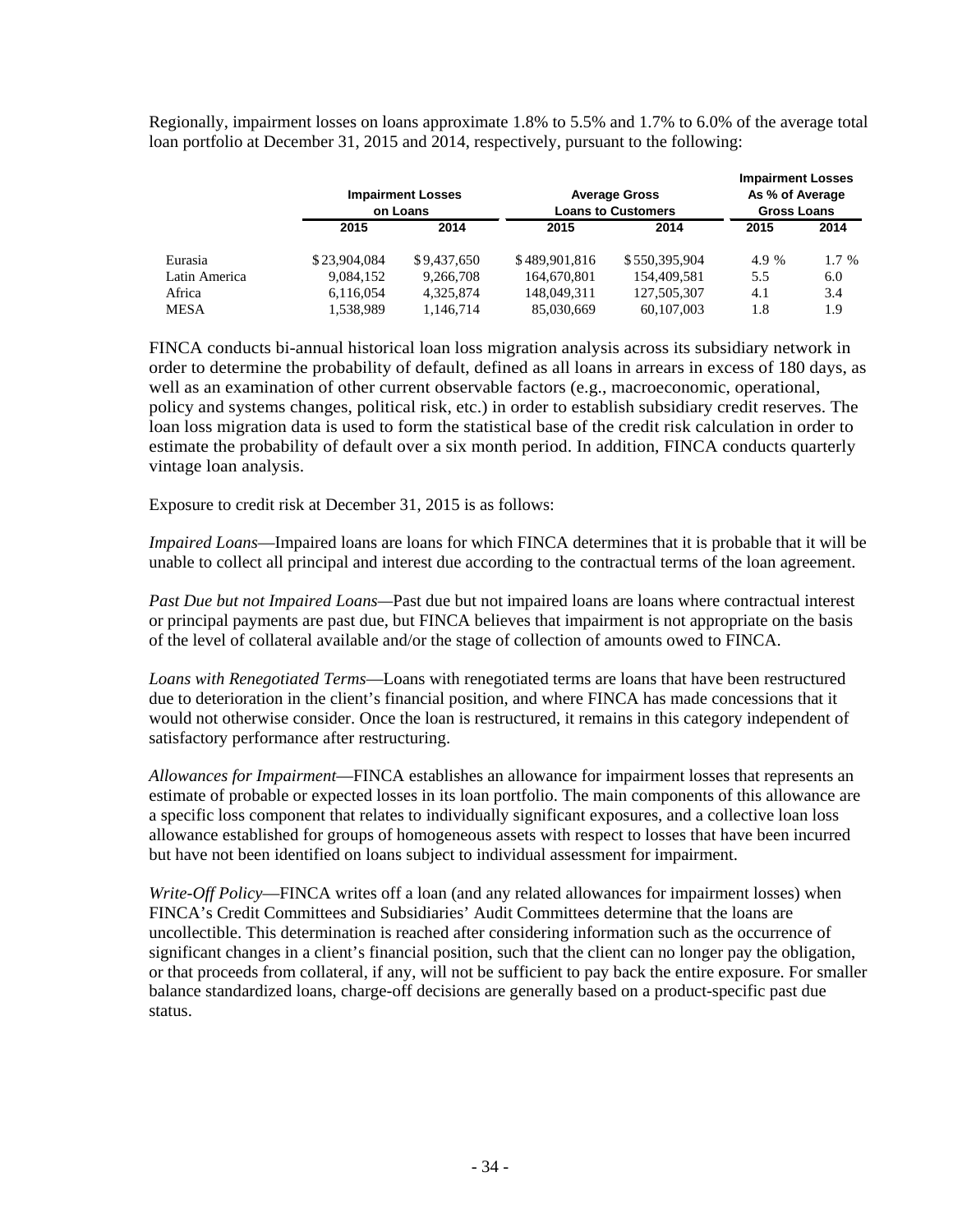|                                                   |                                                           | Total Gross Loans for Each Portfolio Aging Segment  |                                                  |                                                |                                                    |                                     |                                                           |  |  |  |
|---------------------------------------------------|-----------------------------------------------------------|-----------------------------------------------------|--------------------------------------------------|------------------------------------------------|----------------------------------------------------|-------------------------------------|-----------------------------------------------------------|--|--|--|
|                                                   | Current                                                   | $1-30$ Days                                         | 31-60 Days                                       | 61-90 Days                                     | 91-180 Days                                        | $180 +$ Days                        | <b>Total Gross</b><br>Loan Portfolio                      |  |  |  |
| Eurasia<br>Latin America<br>Africa<br><b>MESA</b> | \$371,928,829<br>154,551,784<br>145,036,312<br>90,719,473 | \$19,407,605<br>3,339,435<br>3,628,824<br>1,589,149 | \$4,803,184<br>1,414,954<br>1,452,409<br>707,686 | \$3,334,223<br>1,162,878<br>864,978<br>409,131 | \$3,525,822<br>3,194,037<br>1,761,663<br>1,022,415 | \$3,129,810<br>635,607<br>1,230,609 | \$406,129,473<br>164,298,695<br>153,974,795<br>94,447,854 |  |  |  |
| Total                                             | \$762,236,398                                             | \$27,965,013                                        | \$8,378,233                                      | \$5,771,210                                    | \$9,503,937                                        | \$4,996,026                         | \$818,850,817                                             |  |  |  |
|                                                   |                                                           |                                                     |                                                  | Aging of the Allowances for Impairment         |                                                    |                                     |                                                           |  |  |  |
|                                                   | Current                                                   | $1-30$ Days                                         | 31-60 Days                                       | 61-90 Days                                     | 91-180 Days                                        | 180+ Days                           | <b>Total allowance</b><br>for impairment                  |  |  |  |
| Eurasia<br>Latin America<br>Africa<br><b>MESA</b> | \$<br>2,124,771<br>881,541<br>485,048<br>89,323           | \$1.480,625<br>504,105<br>476,055<br>136,866        | \$3,629,914<br>543,537<br>552,966<br>215,166     | \$1,282,351<br>668,815<br>507,678<br>192,706   | \$2,458,905<br>2,276,753<br>1,399,532<br>405,036   | \$3,065,065<br>638,547<br>908,413   | \$14,041,631<br>5,513,298<br>4,329,692<br>1,039,097       |  |  |  |
| Total                                             | 3,580,683<br>\$                                           | \$2,597,651                                         | \$4,941,583                                      | \$2,651,550                                    | \$6,540,226                                        | \$4,612,025                         | 24,923,718<br>\$                                          |  |  |  |

The regional segmentation by arrears category for gross loans and allowances at December 31, 2015 is as follows:

The regional segmentation by arrears category for gross loans and allowances at December 31, 2014 is as follows:

|                                                   |                                                           | <b>Total Gross Loans for Each Portfolio Aging Segment</b> |                                                         |                                                |                                                |                                               |                                                             |  |  |
|---------------------------------------------------|-----------------------------------------------------------|-----------------------------------------------------------|---------------------------------------------------------|------------------------------------------------|------------------------------------------------|-----------------------------------------------|-------------------------------------------------------------|--|--|
|                                                   | Current                                                   | $1-30$ Days                                               | 31-60 Days                                              | 61-90 Days                                     | 91-180 Days                                    | 180+ Days                                     | <b>Total Gross</b><br><b>Loan Portfolio</b>                 |  |  |
| Eurasia<br>Latin America<br>Africa<br><b>MESA</b> | \$559,192,472<br>164.396.196<br>134,359,073<br>74,223,274 | \$7.337.303<br>3,815,032<br>4,602,399<br>569,332          | \$2,047,506<br>1,654,023<br>656,888<br>279,174          | \$1,414,742<br>1,495,233<br>469,308<br>180,971 | \$3,128,189<br>3,442,964<br>923,424<br>360,450 | \$.<br>553,950<br>651,880<br>1,112,735<br>282 | \$573,674,162<br>175,455,328<br>142, 123, 827<br>75,613,483 |  |  |
| Total                                             | \$932,171,015                                             | \$16,324,066                                              | \$4,637,591                                             | \$3,560,254                                    | \$7,855,027                                    | \$2,318,847                                   | \$966,866,800                                               |  |  |
|                                                   |                                                           |                                                           |                                                         | Aging of the Allowances for Impairment         |                                                |                                               |                                                             |  |  |
|                                                   | Current                                                   | $1-30$ Days                                               | 31-60 Days                                              | 61-90 Days                                     | 91-180 Days                                    | $180 +$ Days                                  | <b>Total Allowance</b><br>for Impairment                    |  |  |
| Eurasia<br>Latin America<br>Africa<br><b>MESA</b> | \$<br>2.079.755<br>1,314,263<br>745.501<br>80,334         | \$<br>419,980<br>496,233<br>169,887<br>51,261             | 709,600<br>$\mathbf{s}$<br>643,766<br>422,717<br>89,025 | \$<br>825.955<br>906,732<br>259,853<br>88,762  | \$2,572,912<br>2,696,666<br>636,109<br>297,509 | 556,075<br>\$.<br>540,640<br>929,815<br>282   | \$<br>7,164,277<br>6,598,300<br>3,163,882<br>607,173        |  |  |
| Total                                             | \$<br>4,219,853                                           | \$1,137,361                                               | \$1,865,108                                             | \$2,081,302                                    | \$6,203,196                                    | \$2,026,812                                   | 17,533,632<br>\$                                            |  |  |

*Market Risk*—Market risk includes price risk, foreign exchange and liquidity risk, which arise in the normal course of FINCA's business:

- Price risk is the risk to earnings from changes in interest rates
- Foreign exchange rate risk arises from the different markets in which FINCA operates, which are mostly developing countries with so called exotic currencies
- Liquidity risk is the risk that a change in market conditions precludes the ability of FINCA to fund its existing asset base and operational requirements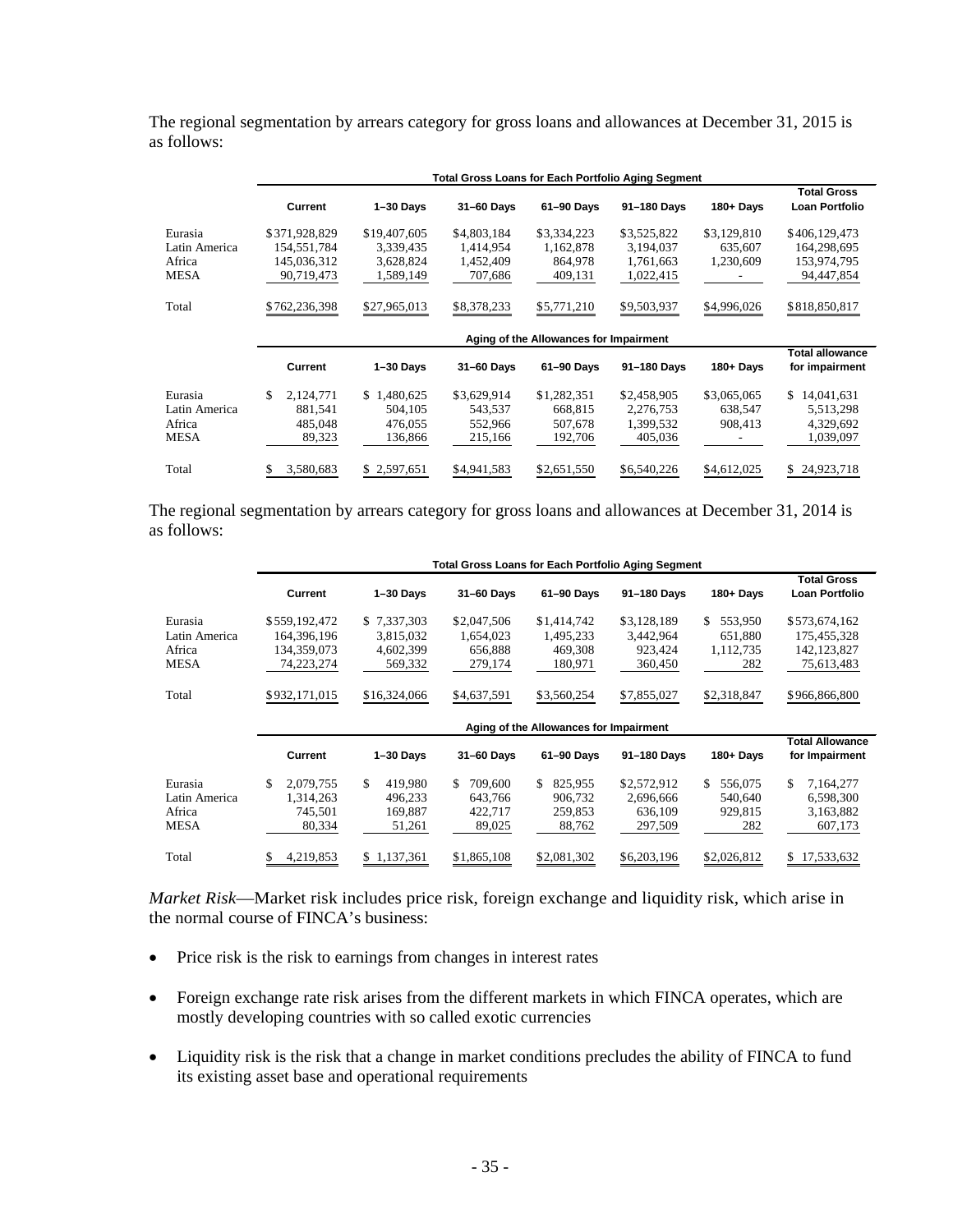Market risks are measured in accordance with established standards to ensure consistency across Subsidiaries. Each Subsidiary is required to comply with network-wide risk limits that clearly define approved risk parameters.

FINCA's financial performance is subject to some degree of risk due to changes in interest rates; however, FINCA's Subsidiaries' balance sheets have significantly less interest rate risk than that of a traditional financial institution as:

- The tenor mismatch between assets and liabilities is far less
- Neither the assets nor the liabilities of Subsidiaries are tied to any particular market index and therefore do not automatically "reprice" during their stated tenor
- The short-term nature of FINCA's loans to clients renders the benefit of prepayments to be immaterial—thus, changes in market rates have an immaterial effect on prepayments

The consideration of interest rate risk by term of asset and liability as of December 31, 2015 is as follows:

**Non-interest**

|                                                                     | Up to<br>3 Months | 3-6 Months    | 7-12 Months   | 1-3 Years    | More than 3<br>Years | <b>Sensitive</b><br><b>Balances</b> | 2015<br><b>Total</b> |
|---------------------------------------------------------------------|-------------------|---------------|---------------|--------------|----------------------|-------------------------------------|----------------------|
| Cash and cash equivalents                                           | \$29,365,525      | \$<br>592.967 | \$            | \$           | \$                   | \$107,367,144                       | \$137,325,636        |
| Restricted cash and cash equivalents                                | 20,204,543        | 607.587       |               | 50,000       |                      | 4,014,283                           | 24,876,413           |
| Available for sale financial assets                                 | 4,763,714         | 500,000       | 814,770       | 70.327       |                      | 768,156                             | 6,916,967            |
| Financial assets held-to-maturity<br>Financial assets at fair value | 8,435,196         | 1,906,532     | 1,555,461     | 281,849      | 802,956              |                                     | 12,981,994           |
| through profit and loss                                             | 4,488,287         | 6.591.139     | 3,599,217     | 5.254.649    | 599.731              | 9,440,002                           | 29.973.025           |
| Loans receivable-net                                                | 182,311,448       | 178,563,978   | 230,738,541   | 190,877,574  | 11,435,558           |                                     | 793,927,099          |
| Due from banks                                                      | 2,129,670         | 622,615       | 1,181,049     |              |                      |                                     | 3,933,334            |
| Other receivables, prepaid and                                      |                   |               |               |              |                      |                                     |                      |
| other assets                                                        | 394,131           | 334,765       | 162,400       | 351,441      |                      | 21,233,228                          | 22,475,965           |
| Property and equipment-net                                          |                   |               |               |              |                      | 31,056,503                          | 31,056,503           |
| Intangible assets-net                                               |                   |               |               |              |                      | 11,058,837                          | 11,058,837           |
| Goodwill                                                            |                   |               |               |              |                      | 1,041,608                           | 1,041,608            |
| Deferred tax assets                                                 | 55.814            |               |               |              |                      | 6,845,941                           | 6,901,755            |
| Assets of disposal group classified                                 |                   |               |               |              |                      |                                     |                      |
| as held for sale                                                    |                   |               |               |              |                      | 11,089,682                          | 11,089,682           |
| <b>Total</b> assets                                                 | 252,148,328       | 189,719,583   | 238,051,438   | 196,885,840  | 12,838,245           | 203,915,384                         | 1,093,558,818        |
| Accounts payable and other                                          |                   |               |               |              |                      |                                     |                      |
| accrued liabilities                                                 | 338,084           | 748,799       |               |              |                      | 31,905,145                          | 32,992,028           |
| Financial liability at fair value                                   |                   |               |               |              |                      |                                     |                      |
| through profit and loss                                             | 34,714            | 927.210       |               | 190.162      |                      |                                     | 1,152,086            |
| Client deposits                                                     | 83,665,611        | 17,556,382    | 34,223,176    | 20,229,189   | 2,089,381            | 10,576,940                          | 168,340,679          |
| <b>Bank</b> deposits                                                | 8,524,961         | 2,817,940     | 7,231,603     | 1,129,814    |                      |                                     | 19,704,318           |
| Notes payable                                                       | 218,529,020       | 73,581,198    | 74,201,067    | 151,775,041  | 66,728,061           |                                     | 584,814,387          |
| Subordinated debt                                                   | 12,978,457        | 163,699       | 7,738,670     | 1,500,000    | 2,072,889            |                                     | 24,453,715           |
| Deferred revenue                                                    | 49,647            |               |               |              |                      | 5,989,291                           | 6,038,938            |
| Employee benefits                                                   | ٠                 |               |               |              |                      | 3,599,046                           | 3,599,046            |
| Current income tax liability                                        | 42,631            |               |               |              |                      | 3,837,975                           | 3,880,606            |
| Deferred tax liabilities                                            |                   |               |               |              |                      | 997,302                             | 997,302              |
| Liabilities of disposal group classified                            |                   |               |               |              |                      |                                     |                      |
| as held for sale                                                    |                   |               |               |              |                      | 3,035,692                           | 3,035,692            |
| <b>Total liabilities</b>                                            | 324, 163, 125     | 95,795,228    | 123,394,516   | 174,824,206  | 70,890,331           | 59,941,391                          | 849,008,797          |
| Open position                                                       | \$(72,014,797)    | \$93,924,355  | \$114,656,922 | \$22,061,634 | \$ (58,052,086)      | \$143,973,993                       | \$244,550,021        |
|                                                                     |                   |               |               |              |                      |                                     |                      |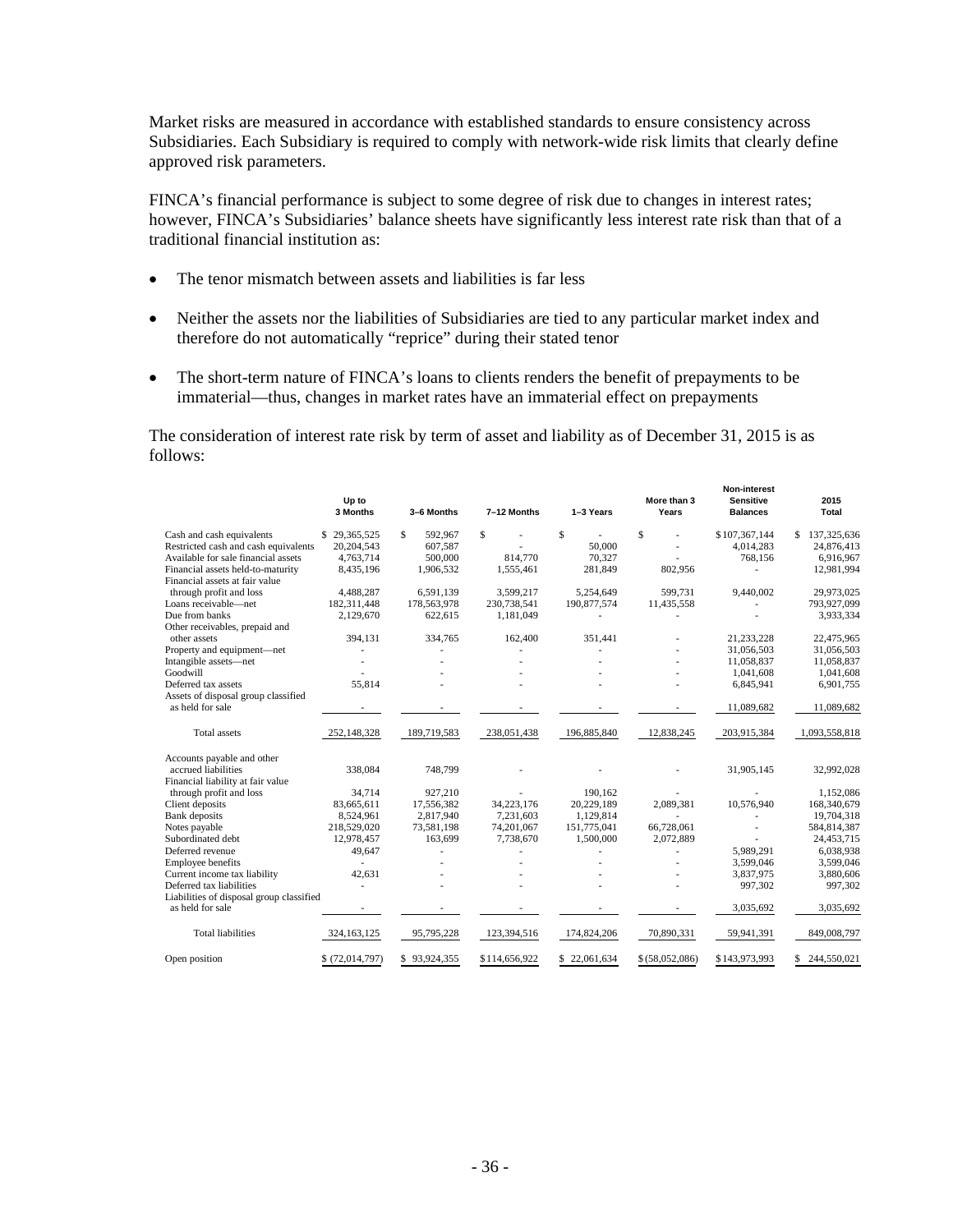The consideration of interest rate risk by term of asset and liability as of December 31, 2014 is as follows:

|                                      | Up to<br>3 Months | 3-6 Months      | 7-12 Months  | 1-3 Years         | More than 3<br>Years | Non-interest<br><b>Sensitive</b><br><b>Balances</b> | 2014<br>Total |
|--------------------------------------|-------------------|-----------------|--------------|-------------------|----------------------|-----------------------------------------------------|---------------|
| Cash and cash equivalents            | \$54,661,182      | 2,098,695<br>£. | S            | S                 | \$                   | \$92,395,033                                        | \$149,154,910 |
| Restricted cash and cash equivalents | 20,595,753        | 850,523         |              | 50,000            |                      | 2,360,449                                           | 23,856,725    |
| Available for sale financial assets  | 8,201,007         | 9,454,720       | 4,277,222    | 7,891,731         |                      | 728,829                                             | 30,553,509    |
| Financial assets held-to-maturity    | 43,567            |                 |              | 669,651           | 669,671              |                                                     | 1,382,889     |
| Financial assets at fair value       |                   |                 |              |                   |                      |                                                     |               |
| through profit and loss              | 2,250,508         | 7,787,282       | 354,192      | 2,787,480         |                      |                                                     | 13,179,462    |
| Loans receivable-net                 | 253,347,641       | 216,317,813     | 283,131,167  | 191,451,026       | 5,085,521            |                                                     | 949, 333, 168 |
| Grants receivable-net                | 112.739           |                 | 198,003      |                   |                      | 2,788,765                                           | 3,099,507     |
| Other receivables, prepaid and       |                   |                 |              |                   |                      |                                                     |               |
| other assets                         | 944.526           | 108,614         | 62.993       | 62,900            | 23,097               | 22,590,376                                          | 23,792,506    |
| Property and equipment—net           |                   |                 | 123,129      |                   | 814,635              | 32,570,277                                          | 33,508,041    |
| Intangible assets-net                |                   | 19.140          |              | 13.098            | 436,708              | 13.601.531                                          | 14,070,477    |
| Deferred tax assets                  | 42,390            |                 |              |                   |                      | 9,671,268                                           | 9,713,658     |
| <b>Total</b> assets                  | 340,199,313       | 236,636,787     | 288,146,706  | 202,925,886       | 7,029,632            | 176,706,528                                         | 1,251,644,852 |
| Accounts payable and other           |                   |                 |              |                   |                      |                                                     |               |
| accrued liabilities                  | 2,336,726         |                 | 81,376       |                   | 555,088              | 30,686,795                                          | 33,659,985    |
| Financial liability at fair value    |                   |                 |              |                   |                      |                                                     |               |
| through profit and loss              | 20.095            | 67.148          |              | 39.711            |                      | 2,220,005                                           | 2.346.959     |
| Client deposits                      | 75,737,242        | 22,940,500      | 22,420,399   | 5,142,081         | 669,848              | 3,303,565                                           | 130,213,635   |
| <b>Bank</b> deposits                 | 1.547.026         | 1,095,244       |              |                   |                      | ٠                                                   | 2.642.270     |
| Notes payable                        | 76,500,489        | 108,884,288     | 167,813,050  | 320,381,909       | 67,245,950           |                                                     | 740,825,686   |
| Subordinated debt                    | 25,988            | 827,212         | 2.731.181    | 18,232,678        | 1.829.459            |                                                     | 23,646,518    |
| Deferred revenue                     | 320,962           | 9,712           | 17,523       | 10,238            | ä,                   | 10,256,990                                          | 10,615,425    |
| Employee benefits                    |                   |                 |              |                   |                      | 4,618,476                                           | 4,618,476     |
| Current income tax liability         | 177,095           |                 |              |                   |                      | 4,156,466                                           | 4,333,561     |
| Deferred tax liabilities             | $\sim$            |                 |              |                   | 385.729              | 942,098                                             | 1,327,827     |
|                                      |                   |                 |              |                   |                      |                                                     |               |
| <b>Total liabilities</b>             | 156,665,623       | 133,824,104     | 193,063,529  | 343,806,617       | 70,686,074           | 56,184,395                                          | 954,230,342   |
| Open position                        | \$183,533,690     | \$102,812,683   | \$95,083,177 | \$(140, 880, 731) | \$ (63,656,442)      | \$120,522,133                                       | \$297,414,510 |

FINCA has performed interest rate simulations based on the GAP analysis to estimate the effect on net interest margin and on the longer-term economic value of equity for differing levels of immediate and ongoing changes to market interest rates. A GAP analysis consists of separating FINCA's consolidated balance sheets into different timeframes in which assets or liabilities mature. Note that FINCA can influence certain interest rates, e.g., deposit and lending rates, whereas other interest rates are determined by exogenous factors in the global macroeconomy.

On a group level, the network-wide impacts from simultaneous interest rate shocks of 200 basis points (bps) for USD and EUR and the weighted average of local currency shocks are considered. The effect on net interest income for the year and consolidated net consolidated equity from these assumed interest rate shocks are as follows:

|                                                                                                                               | 2015           | 2014          |
|-------------------------------------------------------------------------------------------------------------------------------|----------------|---------------|
| USD/EUR net interest income impact $@$ 200 bp (in USD millions)<br>Local current net interest income impact (in USD millions) | (0.90)<br>3.52 | 0.77<br>12.73 |
| Total                                                                                                                         | 2.62           | 13.50         |
| Total as a percentage of total capital                                                                                        | $1.1\%$        | 4.5 %         |

Since FINCA's interest-sensitive assets reprice more quickly than its interest-sensitive liabilities, increases in market interest rates result in higher net interest income (and the opposite is also true).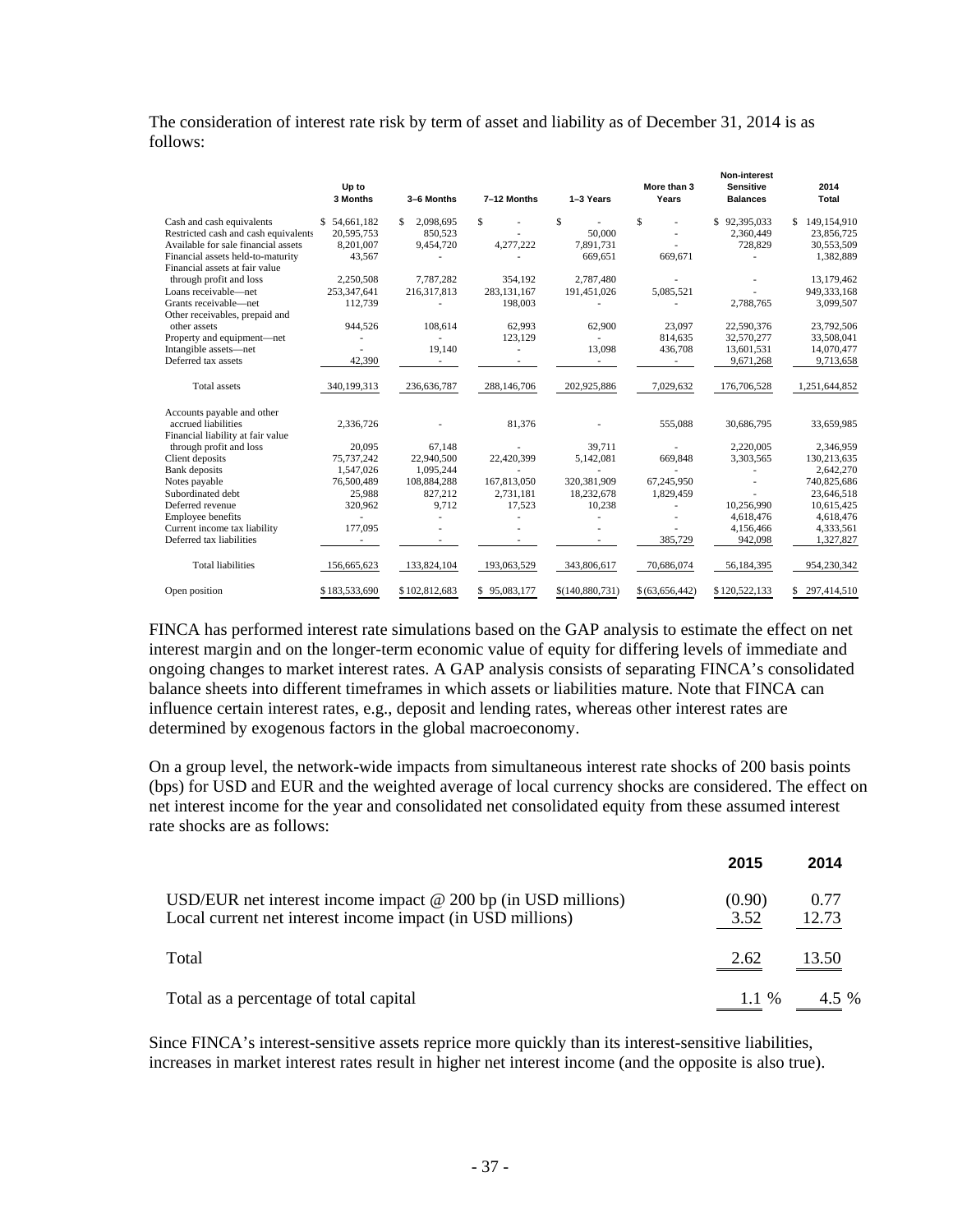Impacts to the economic value of equity of the longer time bands are also estimated according to the guidance set forth by the Basel Committee on Bank Supervision under the Basel Accords recommendations on bank capital adequacy.

|                                        | <b>Shock</b><br>(Average) | Economic<br><b>Value Impact</b><br>(in millions) |
|----------------------------------------|---------------------------|--------------------------------------------------|
| <b>USD/EUR</b><br>Local                | 200 bp<br>543 bp          | (3.37)<br>5.94                                   |
| Total                                  |                           | 2.57                                             |
| Total as a percentage of total capital |                           | 1.1 %                                            |

The preponderance of USD liabilities in the later time bands  $(1-3+)$  years) in comparison to assets is slightly offset by the economic value of positive repricing by local currency assets in the earlier period (to 12 months).

*Liquidity Risk*—Liquidity risk management includes the identification, measurement and establishment of limits on potential losses arising from the difficulty of renewing liabilities under normal market conditions. FINCA's funding and liquidity objective is to fund its existing asset base (and maintain sufficient excess liquidity) so that it can operate under unusual/adverse market conditions. At the aggregate level, FINCA's goal is to ensure that there is sufficient funding in amount and tenor so that adequate liquid resources are available for all operating entities. The liquidity framework requires that entities be liquidity self-sufficient or net providers of liquidity. The primary sources of funding are (i) shareholders equity, (ii) medium-term borrowings and (iii) local bank lines of credit.

FINCA works to ensure that the structural tenor of these funding sources is sufficiently long in relation to the tenor of its asset base. In fact, the key goal of FINCA's asset-liability management is to ensure that there is excess tenor in the liability structure to provide excess liquidity to fund all assets. The excess liquidity resulting from a longer-term liability tenor can effectively offset potential downward pressures on liquidity that may occur under market stress. This excess funding is held in the form of bank deposits and, to lesser extent, unencumbered liquid securities.

Total cash and cash equivalents totaled \$137.3 million as of December 31, 2015, compared to \$149.2 million as of December 31, 2014. FINCA has maintained total cash balance equal to 12.6% and 11.9% of total assets as of December 31, 2015 and 2014, respectively, which is considered to be a sufficient liquidity cushion.

*Liquidity Risk Management*—FINCA runs a centralized treasury model where the overall balance sheet is managed by the Treasury department through Subsidiaries' Asset and Liability Committees (ALCO). Day-to-day liquidity and funding are managed by Subsidiary CFOs and treasurers at the country level and are monitored by Subsidiary ALCO and FINCA treasury on a monthly basis.

Liquidity management is the responsibility of senior management through FINCA's consolidated ALCO and is overseen by the board of directors through its audit and finance committee. ALCOs are established at each of FINCA's microfinance operating Subsidiaries. Regulated savings deposit taking Subsidiaries maintain legal reserve requirements in accordance with local regulations.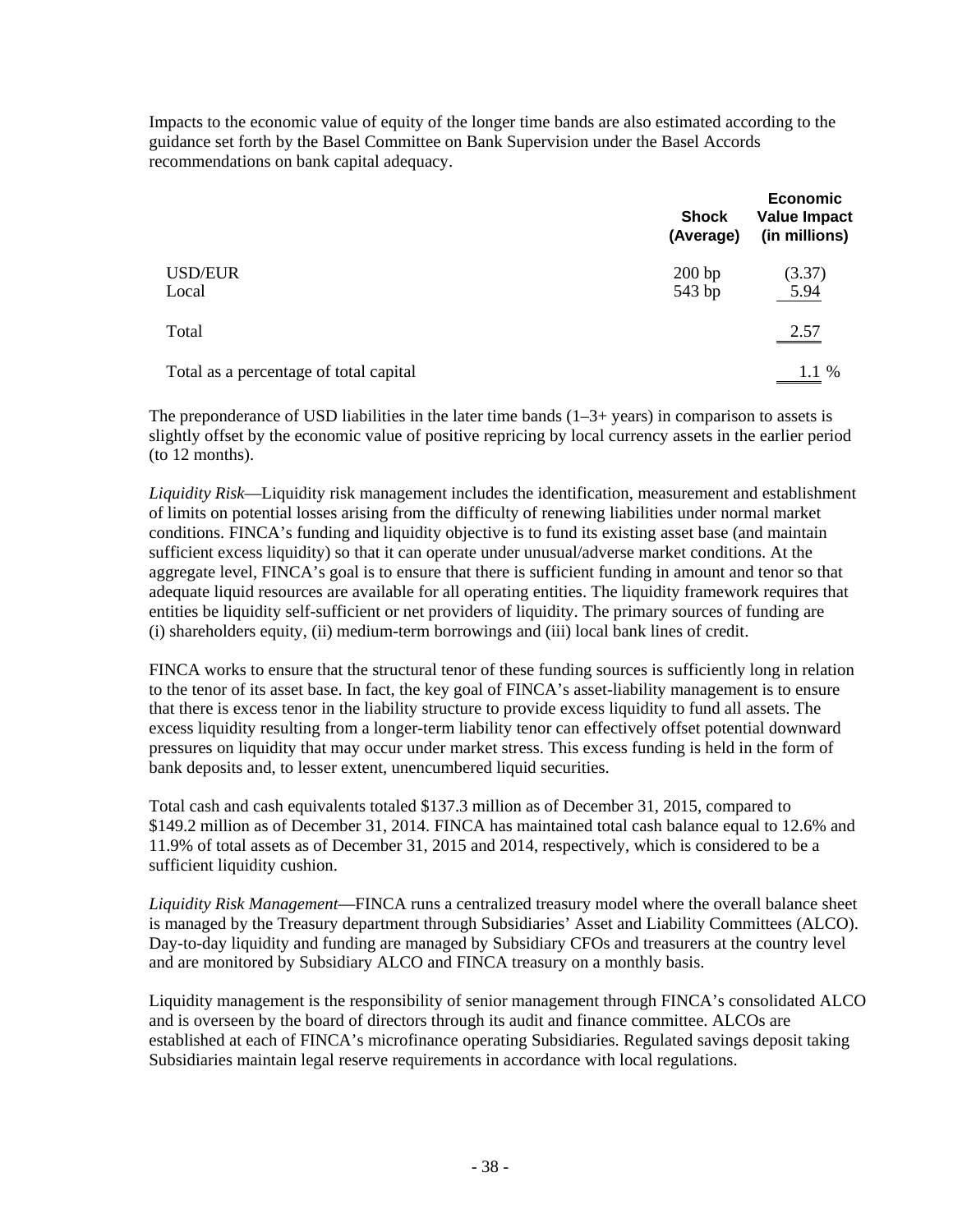FINCA's microfinance operating Subsidiaries are required to comply with a liquidity policy that specifies a minimum amount of liquid assets (cash and cash equivalents) that is to be maintained at all times. This minimum liquidity policy requires that approximately 5.0% of total assets be held in cash and cash equivalents. As of December 31, 2015, the ratio of Subsidiaries' unrestricted cash and cash equivalents to total Subsidiaries' assets was 10.0%, compared with 8.7% as of December 31, 2014.

A traditional view of FINCA's liquidity is provided by a GAP analysis. Considering the contractual terms of client loans, FINCA has a substantial amount of excess liquidity in the under one-year time frame (GAP < one year of \$231 million in 2015 and \$464 million in 2014). Due to the short-term nature of the loan portfolio (74.5% of which matures within one year), the negative liquidity in years 3 to 5 will be covered by the normal course of business operations as new loans are disbursed.

| At December 31, 2015                                             | Up to<br>1 Year     | 1 Year to<br>3 Years           | 3 Years to<br>5 Years | <b>Total</b>  |
|------------------------------------------------------------------|---------------------|--------------------------------|-----------------------|---------------|
| Cash and cash equivalents $\square$                              | \$<br>137, 325, 636 | \$                             | \$                    | \$137,325,636 |
| Restricted cash and cash equivalents                             | 24,803,022          | 50,000                         | 23,391                | 24,876,413    |
| Available for sale financial assets                              | 6,148,811           | 7,584                          | 760,572               | 6,916,967     |
| Financial assets held-to-maturity                                | 11,897,189          | 281,849                        | 802,956               | 12,981,994    |
| Financial assets at fair value through                           |                     |                                |                       |               |
| profit and loss                                                  | 16,901,901          | 13,071,124                     |                       | 29,973,025    |
| Loans receivable-net                                             | 591,613,967         | 190,877,574                    | 11,435,558            | 793,927,099   |
| Due from banks                                                   | 3,933,334           |                                |                       | 3,933,334     |
| Other financial assets                                           | 10,359,809          |                                | 82,003                | 10,441,812    |
|                                                                  | 802,983,669         | 204,288,131                    | 13,104,480            | 1,020,376,280 |
| Other financial liabilities<br>Financial liability at fair value | 18,901,126          |                                |                       | 18,901,126    |
| through profit and loss                                          | 961,924             | 190,162                        |                       | 1,152,086     |
| Clients deposits                                                 | 146,022,109         | 20,229,189                     | 2,089,381             | 168,340,679   |
| Bank deposits                                                    | 18,574,504          | 1,129,814                      |                       | 19,704,318    |
| Notes payable                                                    | 366,311,286         | 151,775,040                    | 66,728,061            | 584,814,387   |
| Subordinated debt                                                | 20,852,472          | 1,528,354                      | 2,072,889             | 24,453,715    |
|                                                                  | 571,623,421         | 174,852,559                    | 70,890,331            | 817,366,311   |
| Liquidity gap                                                    | \$<br>231,360,248   | \$<br>29,435,572               | \$ (57, 785, 851)     | \$203,009,968 |
| At December 31, 2014                                             | Up to<br>1 Year     | 1 Year to<br>3 Years           | 3 Years to<br>5 Years | <b>Total</b>  |
| Cash and cash equivalents $\square$                              | 149,154,910<br>S.   | \$<br>$\overline{\phantom{0}}$ | \$                    | \$149,154,910 |
| Restricted cash and cash equivalents                             | 22,912,811          | 927,523                        | 16,391                | 23,856,725    |
| Available for sale financial assets                              | 26,697,975          | 3,108,557                      | 746,977               | 30,553,509    |
| Financial assets held-to-maturity                                | 43,567              | 669,651                        | 669,671               | 1,382,889     |
| Financial assets at fair value through profit and loss           | 7,710,303           | 5,469,159                      | $\overline{a}$        | 13,179,462    |
| Loans receivable—net                                             | 752,796,621         | 191,451,026                    | 5,085,521             | 949,333,168   |
| Grants receivable                                                | 3,099,507           |                                |                       | 3,099,507     |
| Other financial assets                                           | 9,954,438           | 8,605,313                      | 141,838               | 18,701,589    |
|                                                                  | 972,370,132         | 210,231,229                    | 6,660,398             | 1,189,261,759 |
| Other financial liabilities                                      | 23,150,831          | 61,707                         |                       | 23,212,538    |
| Financial liability at fair value through profit and loss        | 2,006,479           | 340,480                        |                       | 2,346,959     |
| Clients deposits                                                 | 124,248,007         | 5,277,790                      | 687,838               | 130,213,635   |
| <b>Bank</b> deposits                                             | 2,642,270           |                                |                       | 2,642,270     |
| Notes payable                                                    | 353,166,468         | 320,413,269                    | 67,245,949            | 740,825,686   |
| Subordinated debt                                                | 3,121,790           | 18,261,776                     | 2,262,952             | 23,646,518    |
|                                                                  | 508,335,845         | 344,355,022                    | 70,196,739            | 922,887,606   |
| Liquidity gap                                                    | 464,034,287<br>\$   | \$(134, 123, 793)              | \$(63,536,341)        | \$266,374,153 |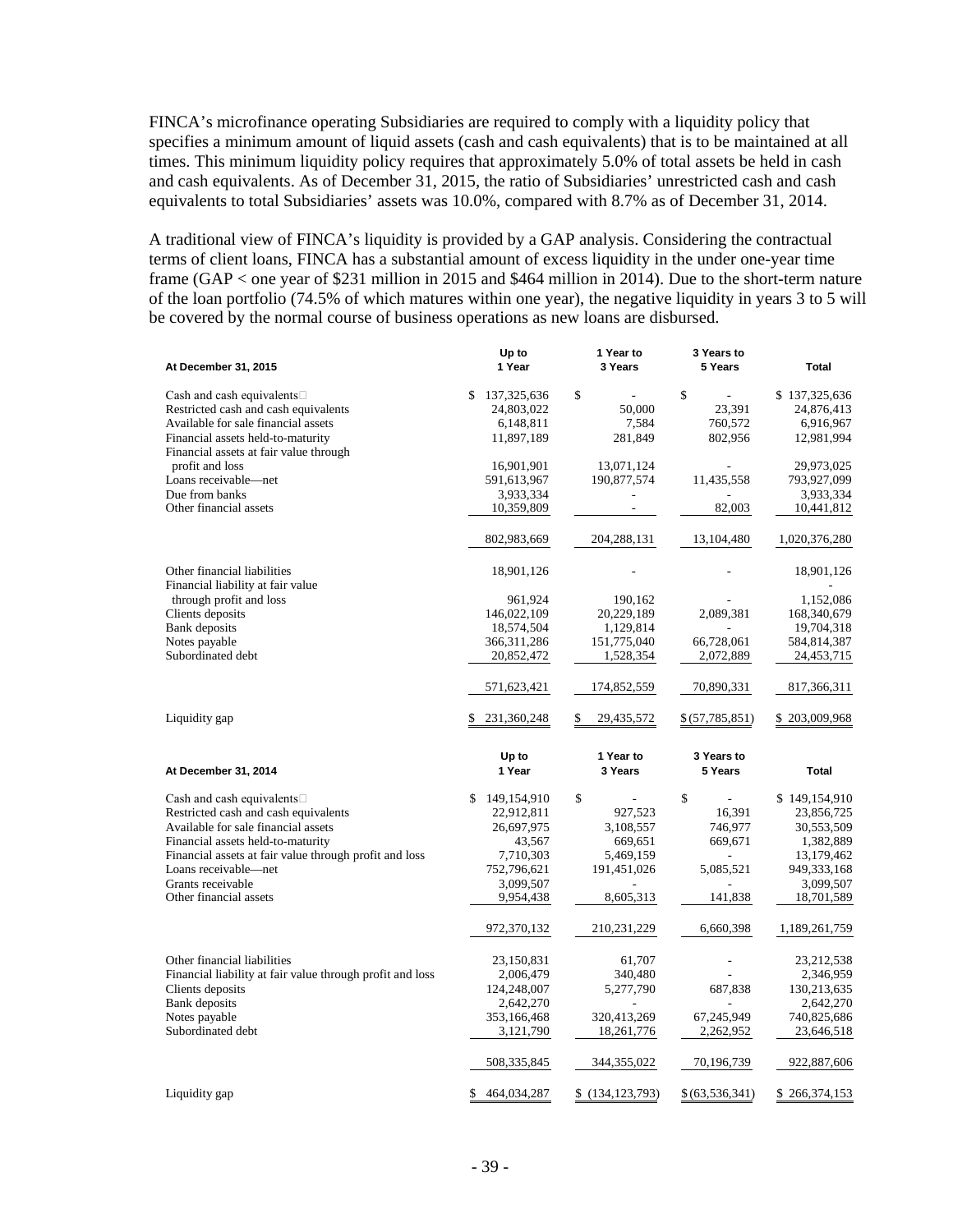The traditional GAP view tends to overstate the amount of near-term liquidity since it does not take into consideration the behavioral nature of FINCA's client loan portfolio. From a behavioral perspective, FINCA's clients are able to renew their loans for multiple terms, which lessens the amount of short-term liquidity (lowers the positive gap in that time frame). In spite of this, FINCA's consolidated balance sheets remain liquid owing to the short asset tenor and to the fact that client loans amortize. FINCA's borrowings are predominately two-year tenor with principal repaid at maturity.

*Counterparty Risk*—FINCA's exposure to the financial loss associated with balances held in other financial institutions is managed in accordance with prescribed limits. Given the relatively high level of cash held by FINCA's Subsidiaries (the amount of total cash to equity for FINCA's Subsidiaries was 49.0% and 40.7% as of December 31, 2015 and 2014, respectively). Lacking a limit for each counterparty bank, an undue amount of exposure would exist to the failure of a particular counterparty.

Individual subsidiary ALCOs look at counterparty exposure on a monthly basis to monitor compliance with policy. Pursuant to this policy, FINCA's Subsidiaries are only able to hold liquid funds with financially strong banks or to invest in short-term, federally-issued government securities. The maximum amount of exposure to another financial institution is typically limited by the amount of a Subsidiary's equity (up to 25% of the Subsidiary's equity in one bank).

The level of counterparty risk incurred reflects the nature and purpose of the assets held by the group (aside from its loan portfolio and the fixed assets). Such assets are largely transactional in nature (generated by the routine payment of principal and interest by clients). In addition, a minimum amount of cash and liquid securities is held to ensure sufficient liquidity for the group. While the group tries to generate some income from these assets, the overriding objective is to ensure their secure placement and high level of availability—risk considerations predominate. This is particularly visible in the area of bank placements, where the group is able to take active decisions with respect to the selection of counterparties and the maturity of placements.

*Foreign Currency Risk*—Foreign exchange risk exists at both FINCA and at the Subsidiaries level. Subsidiaries are exposed to exchange rate risk when their liabilities (or assets) are denominated in a currency that differs from their functional currency (the non-functional currency is typically the United States Dollar, or "USD"). Subsidiaries are not exposed to any exchange rate risk on either assets or liabilities that are denominated in their functional currency. Certain Subsidiaries have no foreign exchange risk either because their entire balance sheet is denominated in their functional currency (i.e. Kosovo), because their functional currency is the USD (i.e. DRC, Ecuador and El Salvador) or because their currency is pegged to the USD (i.e. Jordan).

Subsidiaries match their non-functional currency assets with their non-functional currency liabilities to the fullest possible extent, thereby minimizing or reducing any foreign currency risk. This matching occurs either by converting non-functional currency borrowings into functional currency borrowings, by lending in non-functional currency, or by maintaining other assets in non-functional currency. It is FINCA's policy not to allow speculative open currency positions; rather, each Subsidiary's open currency position is maintained within prescribed limits relative to the Subsidiary's capital. Currency positions are measured and reported to each Subsidiary's ALCO on a monthly basis. A Subsidiary's net "long" or "short" foreign currency position is measured in relation to its equity, with the objective of maintaining the position within the more restrictive of (a) lender covenants or (b) the internal guideline of 20% of the Subsidiary's equity or (c) other contractual or local regulatory requirements. Subsidiaries that have a difference between non-functional currency assets and liabilities typically maintain a higher amount of non-functional currency assets (rendering their net position "long" in relation to the USD). At the consolidated level, FINCA experienced transaction losses of \$26 million in 2015 in comparison to transaction losses of \$2.5 million in 2014, representing about -2.21% and -0.2% of average total assets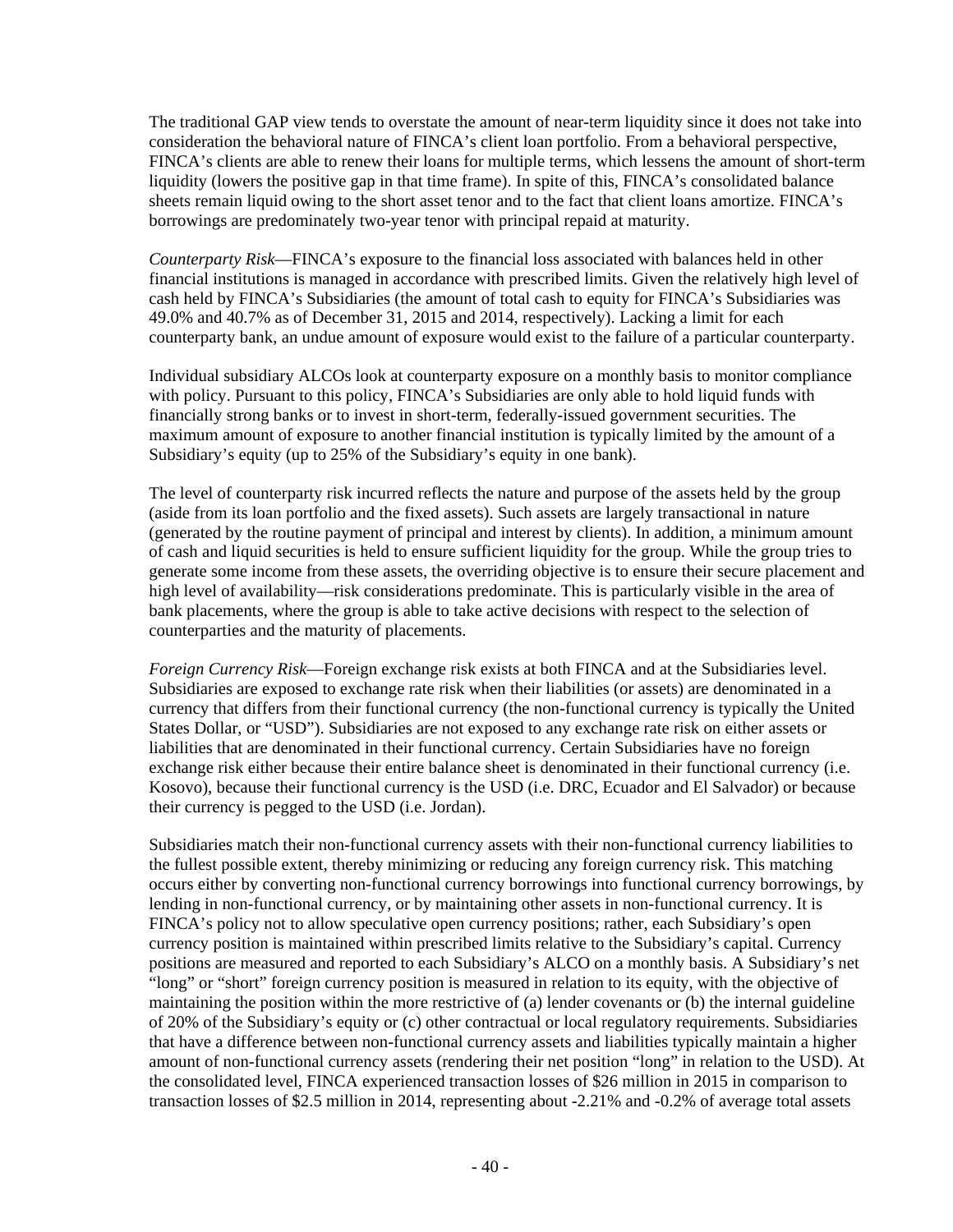in 2015 and 2014, respectively. For assessment of the group foreign exchange risk, a Value-at-Risk (VaR) analysis is performed on a quarterly basis. The VaR measure estimates the potential loss in capital over a given holding period for a specified confidence level. The VaR is a statistically defined, probability-based approach that takes into account market volatilities as well as risk diversification by recognizing offsetting positions and correlations between markets. Risks can be measured consistently across all markets, and risk measures can be aggregated to arrive at a single risk number. The methodology employed is the variance-covariance approach, also known as the delta-normal approach. The holding period is one year, and the look-back period is 3.5 years. A limitation of the variancecovariance, or delta-normal, approach is the assumption of a standard normal (or Gaussian) distribution of portfolio returns, and therefore the methodology may underestimate the proportion of outliers and hence the VaR.

FINCA Azerbaijan was not included in the 2014 VaR model due to the Azerbaijani currency being pegged to US dollar and no available historical data. In 2015, the currency was no longer pegged to US dollar and thus, was included in the current year analysis. The results are shown in the following table:

|                         | 95% Confidence 99% Confidence |                |
|-------------------------|-------------------------------|----------------|
| As of December 31, 2015 | \$18.8 million                | \$26.5 million |
|                         | 95% Confidence 99% Confidence |                |
| As of December 31, 2014 | $$15.5$ million               | \$21.9 million |

FINCA's portfolio volatility dramatically increased in 2015 with both individual currency volatility and overall correlation among FINCA's basket of currencies increasing, leading to an increase in overall portfolio volatility. Furthermore, additional FINCA equity was deployed into subsidiary net assets over the year. FINCA's foreign currency translation reserve increased in 2015 by \$50.2 million, compared to the 2014 increase of \$19.5 million. The largest translation losses were incurred by the following Subsidiaries: Azerbaijan - \$21.6 million, Kyrgyzstan—\$5.3 million, Georgia—\$4.6 million, Mexico— \$3.7 million, Uganda—\$2.6 million, Tanzania—\$2.5 million, Tajikistan - \$2.0 million and Malawi - \$1.5 million. The actual loss was \$28.1 million greater than the 2014 VaR model's estimated lookforward amount at the 99% confidence interval, or 3.0 standard deviations of the 2014's model's lookforward amount.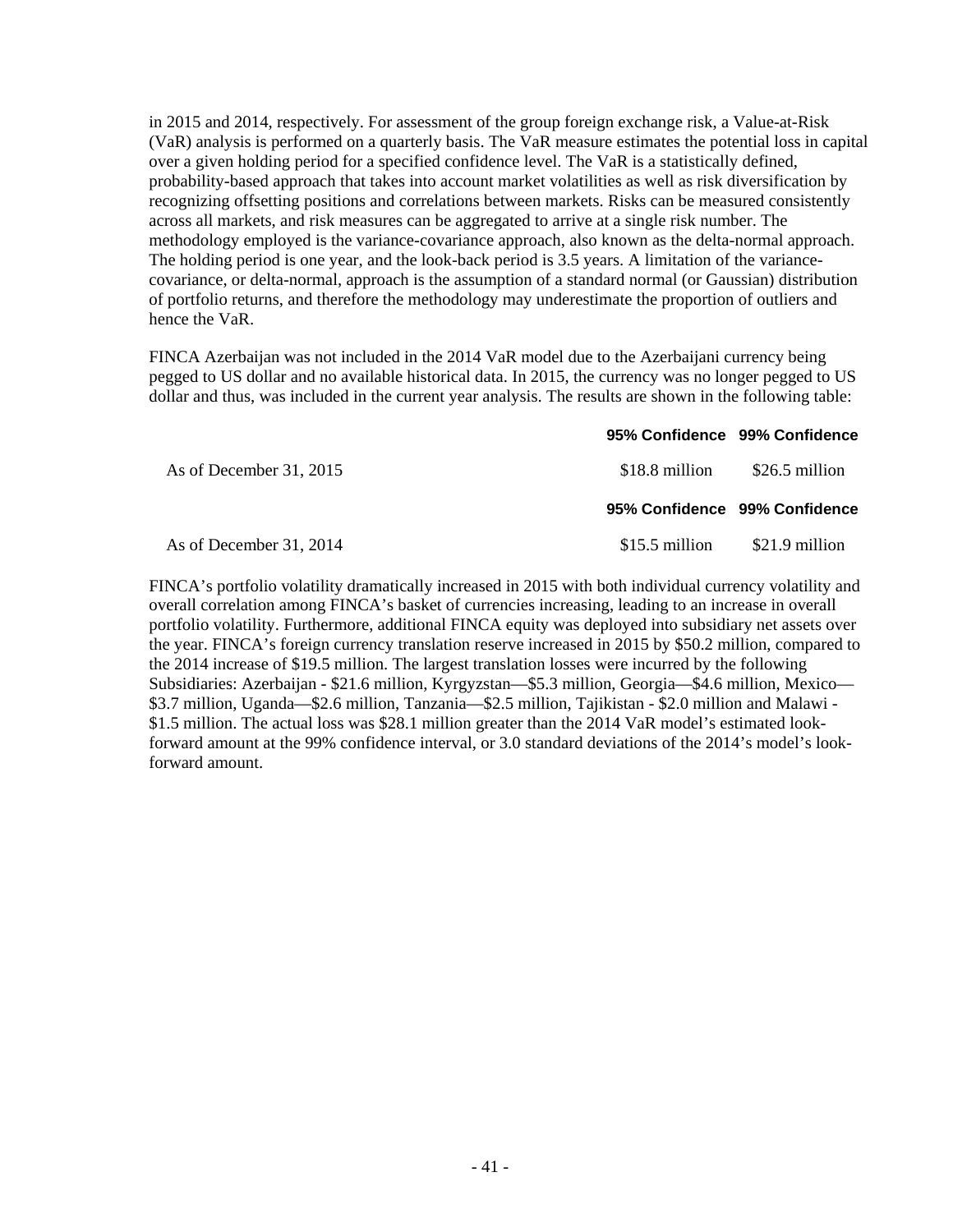#### **6. FINANCIAL ASSETS AND LIABILITIES—FAIR VALUE MEASUREMENTS**

Except as detailed in the following table, management considers that the carrying amounts of financial assets and financial liabilities recognized in the consolidated financial statements approximate their fair values and are categorized as Level 2.

|               |                    | 2014                                                                        |                                                             |  |
|---------------|--------------------|-----------------------------------------------------------------------------|-------------------------------------------------------------|--|
| Carrying      |                    | Carrying                                                                    |                                                             |  |
| Amount        | <b>Fair Value</b>  | Amount                                                                      | <b>Fair Value</b>                                           |  |
| \$793,927,099 | \$809,811,356      | \$949,333,168                                                               | \$962,354,417                                               |  |
| 761.142       | 761.142            | 1.300.000                                                                   | 1.300,000                                                   |  |
|               |                    |                                                                             |                                                             |  |
|               |                    |                                                                             |                                                             |  |
| \$168,340,679 | \$168,396,446      | \$130,213,635                                                               | \$130,180,275                                               |  |
| 584,814,387   | 588, 305, 417      | 740,825,686                                                                 | 747,697,354                                                 |  |
| 24,453,715    | 24,846,814         | 23,646,518                                                                  | 23,646,518                                                  |  |
|               |                    |                                                                             |                                                             |  |
|               | Level <sub>2</sub> | Level 3                                                                     | <b>Total</b>                                                |  |
| \$            |                    | \$<br>$\overline{\phantom{a}}$                                              | \$809,811,356                                               |  |
|               |                    | 761,142                                                                     | 761,142                                                     |  |
|               |                    |                                                                             |                                                             |  |
|               |                    |                                                                             |                                                             |  |
| \$            |                    | \$                                                                          | \$168,396,446                                               |  |
|               |                    |                                                                             | 588,305,417                                                 |  |
|               |                    |                                                                             | 24,846,814                                                  |  |
|               |                    | 2015<br>Fair value hierarchy at December 31, 2015 is as follows:<br>Level 1 | \$809,811,356<br>\$168,396,446<br>588,305,417<br>24,846,814 |  |

The fair values of loans receivable, deposits from clients, notes payable and subordinated debt categorized as Level 2 have been determined in accordance with generally accepted pricing models based on a discounted cash flow analysis. The most significant inputs are discount rates which were derived from a blend of quoted prices for the instruments and quoted prices for similar instruments on the measurement date.

There were no changes in Level 3 fair value measurement in 2015.

The fair value the Company's investment in membership interests in MFX Solutions LLC would be based on unobservable inputs and are considered Level 3 under the fair value hierarchy. Management considers the identification of a proper discount rate and cash flow analysis impractical, as comparable financial instruments are not available; therefore the investments available for sale are measured and carried at cost. On each balance sheet date, management tests the value of investments for impairment. As of December 31, 2015 and 2014 management has concluded that the Company's investments available for sale are not impaired.

Fair value of the group's financial assets and financial liabilities are measured at fair value on a recurring basis.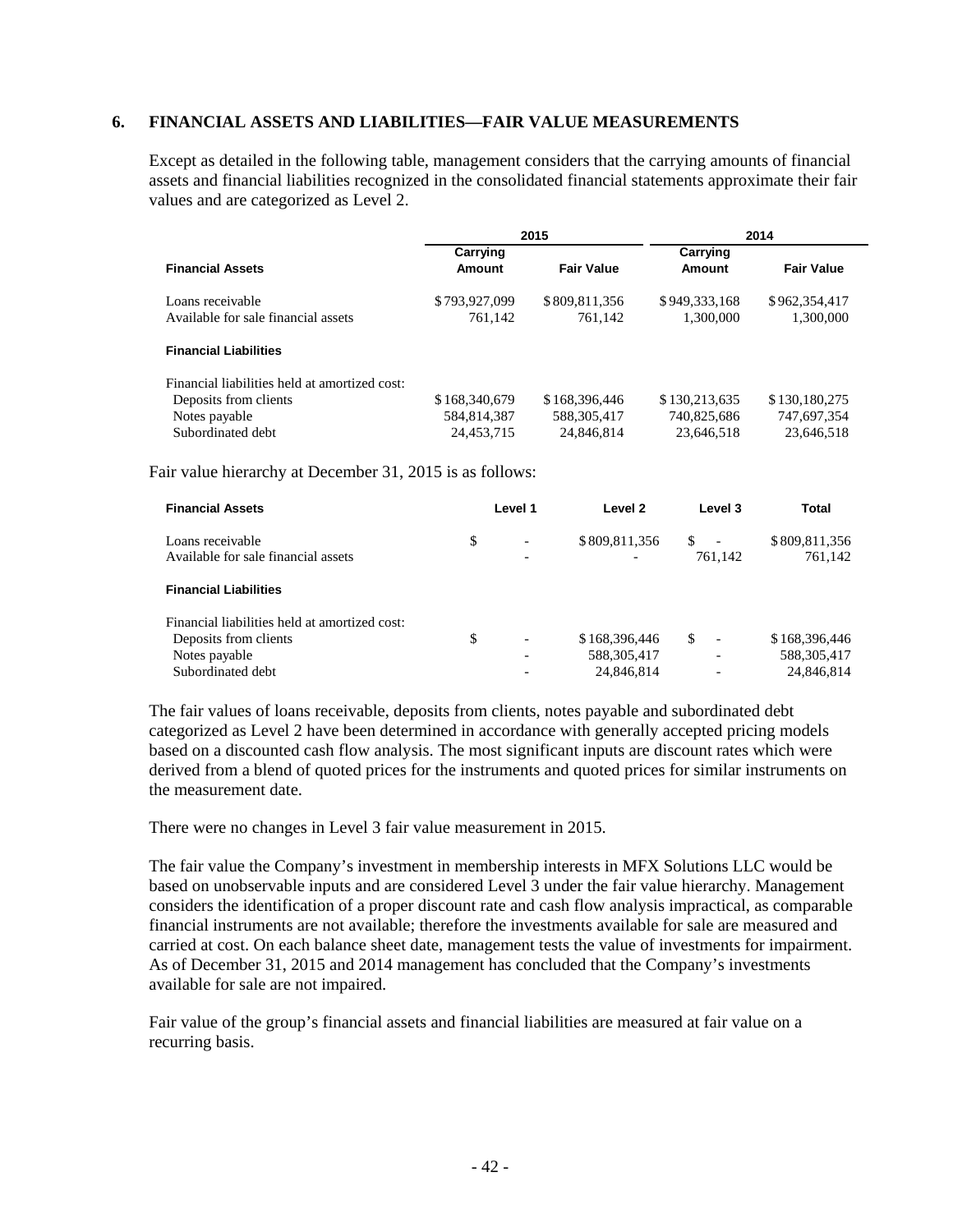Some of the Company's financial assets and financial liabilities are measured at fair value at the end of each reporting period. The following table gives information about how the fair values of these financial assets and financial liabilities are determined (in particular, the valuation technique(s) and inputs used).

|                                                                             |                               | <b>Fair Value at</b>          |                                | Valuation                                                                                                                                                                                                                                                                                 | <b>Significant</b>            | Relationship of                                |
|-----------------------------------------------------------------------------|-------------------------------|-------------------------------|--------------------------------|-------------------------------------------------------------------------------------------------------------------------------------------------------------------------------------------------------------------------------------------------------------------------------------------|-------------------------------|------------------------------------------------|
| <b>Financial Assets/</b><br><b>Financial Liabilities</b>                    | 2015<br>Asset/<br>(Liability) | 2014<br>Asset/<br>(Liability) | <b>Fair Value</b><br>Hierarchy | <b>Techniques</b><br>and<br><b>Key Inputs</b>                                                                                                                                                                                                                                             | Unobservable<br><b>Inputs</b> | Unobservable<br>Inputs to<br><b>Fair Value</b> |
| 1) Foreign currency<br>forward contracts<br>measured at FVTPL.<br>(Note 14) | \$9,402,790                   | S.<br>176,896<br>(2,220,005)  | 2                              | Discounted cash flow. Future<br>cash flows are estimated based<br>on forward exchange rates (spot<br>exchange rate at the end of the<br>reporting period) and contract<br>forward rates, discounted at a<br>rate that reflects the credit risk<br>of the counterparty in the<br>contract. | N/A                           | N/A                                            |
| 2) Foreign cross<br>currency swaps<br>measured at FVTPL.<br>(Note 14)       | 20,570,235<br>(1,152,086)     | 13,002,566<br>(126, 954)      | 2                              | Discounted cash flow. Future<br>cash flows are estimated based<br>on forward exchange rates (spot<br>exchange rate at the end of the<br>reporting period) and contract<br>forward rates, discounted at a<br>rate that reflects the credit risk<br>of the counterparty in the<br>contract. | N/A                           | N/A                                            |
| 3) Available for sale<br>financial assets-<br>Treasury bills<br>(Note 13)   | 1,961,697                     | 4,456,913                     | 1                              | Quoted bid prices in an<br>active market                                                                                                                                                                                                                                                  | N/A                           | N/A                                            |
| 4) Available for sale<br>financial assets-<br>Time deposits<br>(Note 13)    | 4,194,128                     | 24,076,506                    | 2                              | Quoted prices of similar<br>instruments traded in<br>active markets.                                                                                                                                                                                                                      | N/A                           | N/A                                            |

There were no transfers between Levels 1 and 2 in the period.

#### **7. NET INTEREST INCOME BEFORE PROVISION FOR IMPAIRMENT LOSSES ON LOANS**

Net interest income for the years ended December 31, 2015 and 2014 is as follows:

|                                           | 2015           | 2014          |
|-------------------------------------------|----------------|---------------|
| Interest income:                          |                |               |
| Cash and cash equivalents and investments | S<br>9,628,501 | 7,381,597     |
| Loans to clients                          | 345, 281, 729  | 356,715,460   |
| Total interest income                     | 354,910,230    | 364,097,057   |
| Interest expense:                         |                |               |
| Deposits from clients                     | 10,917,711     | 6,588,892     |
| Notes payable and subordinated debt       | 84,006,440     | 80,184,120    |
| Total interest expense                    | 94,924,151     | 86,773,012    |
| Net interest income                       | \$259,986,079  | \$277,324,045 |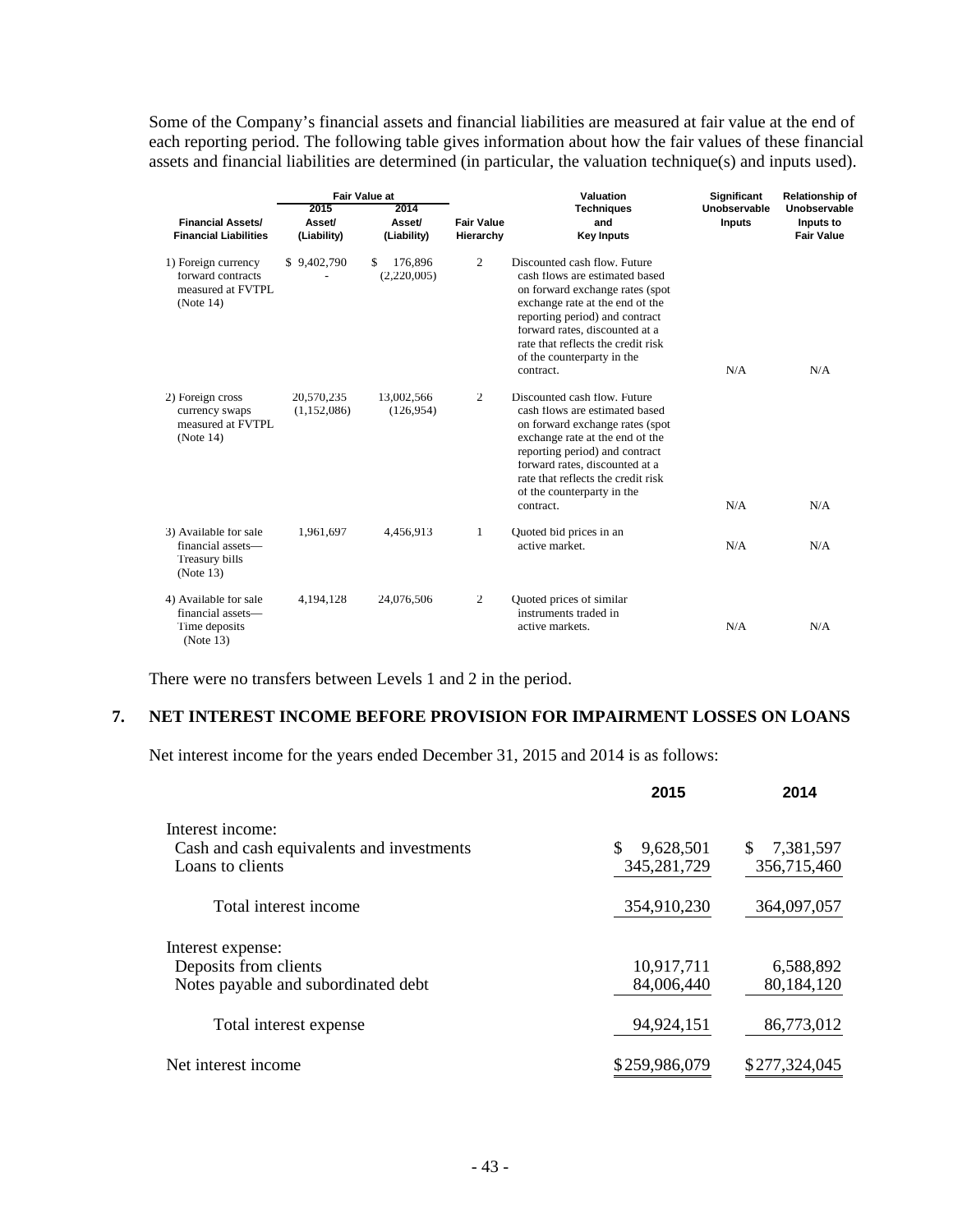#### **8. OTHER OPERATING INCOME**

Total other operating income for the years ended December 31, 2015 and 2014 was \$14.9 million and \$13.9 million, respectively. Included in this amount is \$5.5 million (2014: \$2.9 million) of fines and penalties income and \$3.0 million (2014: \$3.3 million) of net insurance income.

#### **9. PERSONNEL EXPENSES**

Personnel expenses for the years ended December 31, 2015 and 2014 consist of the following:

|                                                   | 2015          | 2014          |
|---------------------------------------------------|---------------|---------------|
| Wages and salaries                                | \$111,800,125 | \$119,734,896 |
| Compulsory social security obligations            | 15,995,237    | 19,170,473    |
| Allowances, incentives, and other benefits        | 12,944,746    | 3,604,962     |
| Health insurance                                  | 4,378,013     | 15,474,771    |
| Increase in liability for long-term service leave | 1,103,083     | 2,229,308     |
| Increase in liability for employee benefits       | 228,350       | 1,205,372     |
| Total                                             | \$146,449,554 | \$161,419,782 |

#### **10. OTHER OPERATING EXPENSES**

Other operating expenses for the years ended December 31, 2015 and 2014 consist of the following:

|                                                              | 2015         | 2014          |
|--------------------------------------------------------------|--------------|---------------|
| Professional fees                                            | \$17,252,891 | \$18,244,504  |
| Rent                                                         | 14,689,916   | 14,656,504    |
| Travel                                                       | 10,671,897   | 12,437,276    |
| Consumables and office supply                                | 7,701,909    | 6,358,337     |
| Communication                                                | 6,125,366    | 6,172,851     |
| Taxes other than income.                                     | 3,562,910    | 5,784,333     |
| Security                                                     | 5,578,840    | 5,731,000     |
| License/memberships                                          | 4,620,089    | 4,503,160     |
| Marketing                                                    | 4,485,688    | 4,595,626     |
| Repairs and maintenance                                      | 3,646,569    | 4,092,479     |
| Training and hiring                                          | 2,180,494    | 3,555,263     |
| Utilities                                                    | 2,804,762    | 3,300,966     |
| Bank charges                                                 | 2,488,722    | 2,858,301     |
| Motor vehicles expenses                                      | 2,329,905    | 2,805,751     |
| Subsidiaries start up, integration, and reorganization costs |              | 1,627,424     |
| Insurance                                                    | 1,399,856    | 1,449,075     |
| Meetings, conferences, meals & entertainment                 | 901,237      | 873,040       |
| Impairment on assets held for use                            |              | 469,186       |
| Other expenditures                                           | 4,865,085    | 3,253,517     |
|                                                              | \$95,306,136 | \$102,768,593 |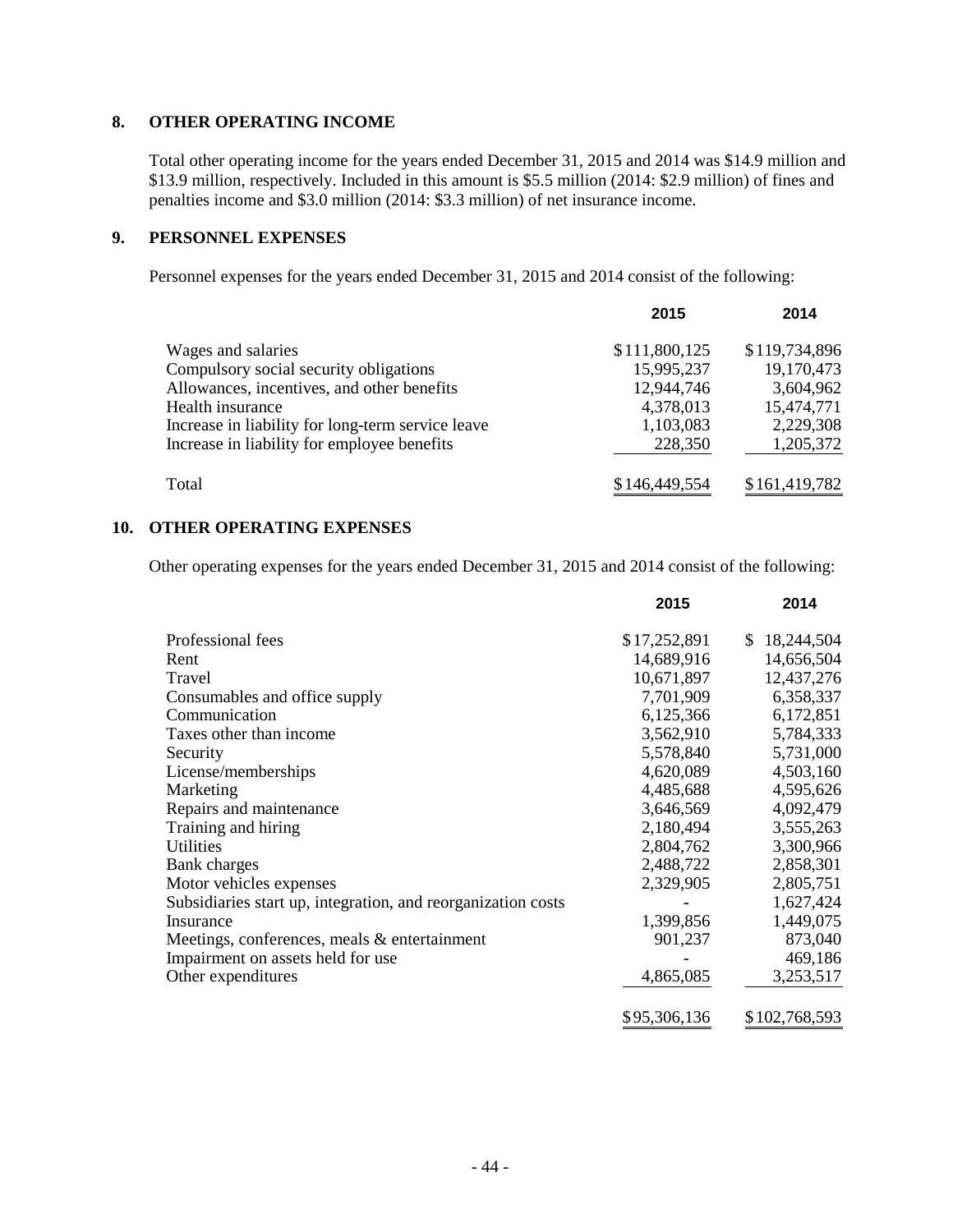#### **11. INCOME TAX EXPENSE**

Income tax expense for the years ended December 31, 2015 and 2014 were as follows:

|                                                       | 2015                   | 2014                        |
|-------------------------------------------------------|------------------------|-----------------------------|
| Current tax expense<br>Deferred tax expense (benefit) | \$9,107,281<br>284,696 | \$11,491,802<br>(2,355,526) |
| Total income tax expense                              | \$9,391,977            | \$9,136,276                 |

In calculating both the current tax and the deferred tax, the respective country-specific tax rates are applied. The total income tax expense includes the local country income taxes for the Subsidiaries and foreign withholding taxes on certain cross-border payments. The average actual income tax rate for the Subsidiaries remained the same at 26.1% in 2014 and in 2015. FINCA is exempt from taxes on income, except unrelated business taxable income, under provision of Section  $501(c)(3)$  of the United States Internal Revenue Code and the applicable income tax regulations of the District of Columbia. The current income tax expense includes \$0.7 million of tax benefit for the reversal of a tax provision related to the transfer of one of FINCA's subsidiaries to FINCA Microfinance Cooperatief U.A. (FMC) during the 2011 reorganization of its organizational structure.

Reconciliation of income tax expense for the years ended December 31, 2015 and 2014 is as follows:

|                                                           | 2015                       | 2014                          |
|-----------------------------------------------------------|----------------------------|-------------------------------|
| Income before income tax expense<br>Income tax expense    | \$7,632,161<br>(9,391,977) | \$17,056,530<br>(9, 136, 276) |
| (Loss)/profit for the year                                | \$(1,759,816)              | \$7,920,254                   |
|                                                           | 2015                       | 2014                          |
| Tax rate using domestic tax rate of FINCA (exempt on      |                            |                               |
| taxes on income)                                          | \$                         | \$                            |
| Foreign income tax (taxable subsidiaries) at local        |                            |                               |
| statutory rates                                           | 1,589,538                  | 5,913,370                     |
| Expenses not deductible for tax purposes                  | 4,275,831                  | 4,247,421                     |
| Tax-exempt loss (income)                                  | 172,530                    | (5,295,963)                   |
| Recognition of previously unrecognized tax losses         | (234, 420)                 | (2,092,098)                   |
| Adjustment for under/(over) provision in previous periods | 389,625                    | (318, 491)                    |
| Foreign withholding taxes                                 | 3,081,392                  | 3,520,608                     |
| Effect of unused tax losses and tax offsets               |                            |                               |
| not recognized as deferred tax assets                     | 783,592                    | 2,982,647                     |
| Others                                                    | (666, 111)                 | 178,782                       |
| Total income tax expense                                  | \$9,391,977                | \$9,136,276                   |

Deferred income taxes are calculated, under the balance sheet method, on temporary differences arising between the tax bases of assets and liabilities and their carrying amounts, using the applicable tax rate as stipulated by the tax legislation of the respective countries.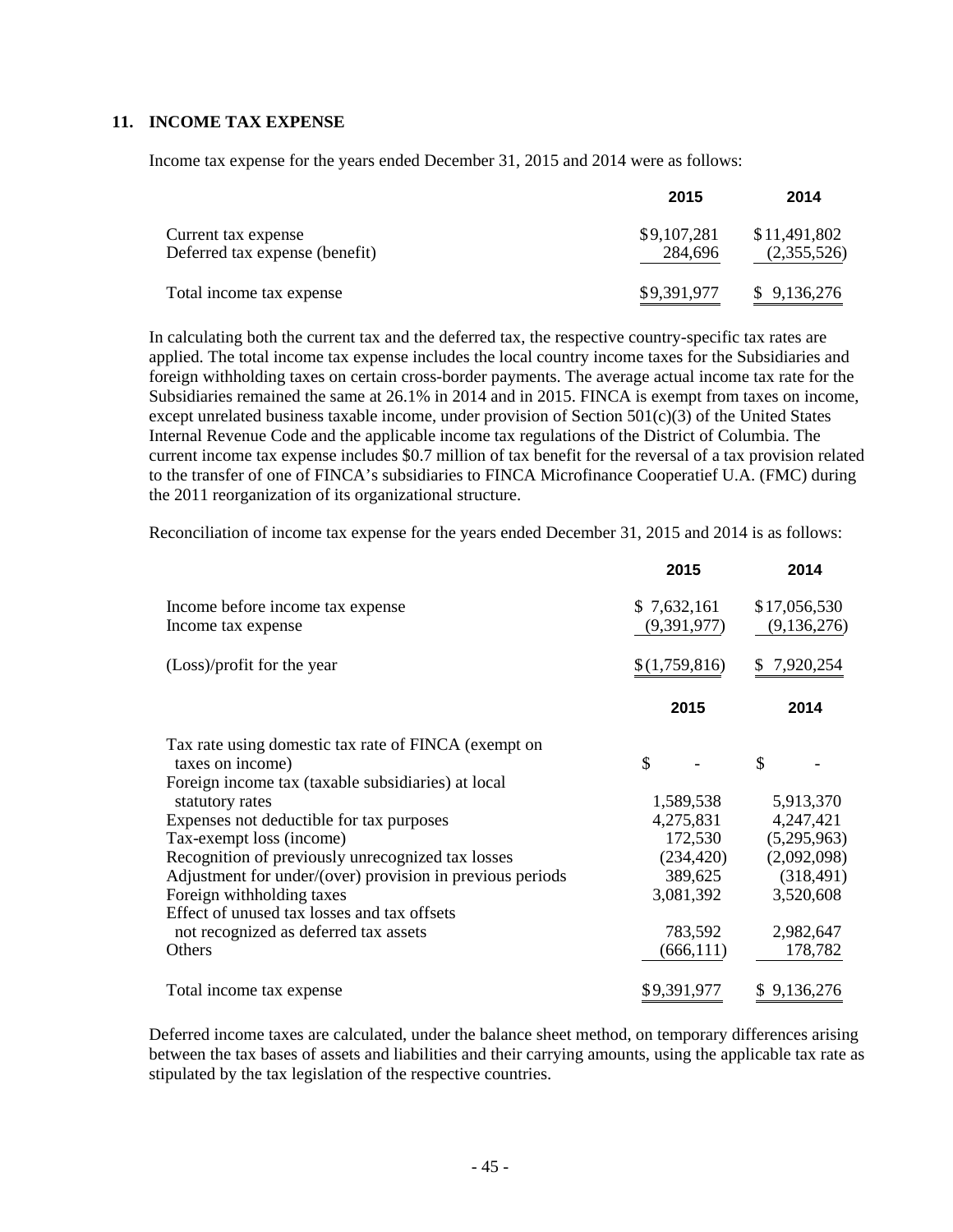The movements in deferred tax assets and liabilities (the balances are offset within the same jurisdiction as permitted by IAS 12 and shown on a net basis by Subsidiaries), details of the deferred tax liability, amounts charged or credited directly to profit or loss during the period, and amounts charged or credited directly to equity during the period are shown below.

In 2015, FINCA recorded \$0.2 million of income tax expense on \$(2.0) million of temporary differences associated with FINCA's investments in Subsidiaries because it was probable that the temporary differences associated with the distribution of retained earnings through payments of dividends will reverse in the foreseeable future. The temporary differences of \$(2.0) million include \$4.3 million of expected distributions of retained earnings from 2015 and \$(6.3) million for a reversal of expected distributions of retained earnings from prior years. In 2014, FINCA recorded \$0.3 million of income tax expense on \$10.2 million of temporary differences of the same nature. The deferred tax liability related to the future distributions of retained earnings by Subsidiaries is \$0.5 million as of December 31, 2015 and 2014.

Deferred Tax Assets—Deferred tax assets were recognized by the subsidiaries in the following jurisdictions in 2015: FINCA SSC US Company, Armenia, Azerbaijan, Georgia, Tajikistan, Honduras, Mexico, DRC, Malawi, Tanzania, Uganda and Pakistan (2014—FINCA SSC US Company, Armenia, Azerbaijan, Georgia, Tajikistan, Honduras, Mexico, Tanzania, Uganda, Zambia, DRC and Pakistan).

| 2015                                                                       | <b>Assets</b><br>(Liability) | (Charged)<br><b>Credited to</b><br><b>Profit or Loss</b> | (Charged)<br><b>Credited</b><br>to Equity |
|----------------------------------------------------------------------------|------------------------------|----------------------------------------------------------|-------------------------------------------|
| Property and equipment, and software                                       | \$.<br>(201, 953)            | \$<br>182,847                                            | \$.<br>(484, 571)                         |
| Provision for loan loss impairment                                         | 2,828,828                    | 2,021,304                                                | (1,371,083)                               |
| Cash flow hedges                                                           | (1,720,472)                  | (2,938,328)                                              | 773,855                                   |
| Deferred income/accrued interest                                           | 1,357,267                    | 174,510                                                  | (413,759)                                 |
| Tax loss carryforwards                                                     | 3,356,975                    | 193,241                                                  | (831, 829)                                |
| Other                                                                      | 1,281,110                    | (216, 637)                                               | 98,547                                    |
| Net tax assets                                                             | \$6,901,755                  | \$<br>(583,063)                                          | \$(2,228,840)                             |
|                                                                            |                              |                                                          |                                           |
| 2014                                                                       | <b>Assets</b><br>(Liability) | (Charged)<br><b>Credited to</b><br><b>Profit or Loss</b> | (Charged)<br><b>Credited</b><br>to Equity |
|                                                                            | \$<br>99,771                 | \$<br>42,946                                             | (95, 804)<br>S.                           |
| Property and equipment, and software<br>Provision for loan loss impairment | 2,178,607                    | 445,531                                                  | (634,792)                                 |
| Cash flow hedges                                                           | 444,001                      | 191,638                                                  | 22                                        |
| Deferred income/accrued interest                                           | 1,596,516                    | 121,925                                                  | (6,176)                                   |
| Tax loss carryforwards                                                     | 3,995,563                    | 1,825,494                                                | (67, 155)                                 |
| Other                                                                      | 1,399,200                    | (118,502)                                                | (72, 995)                                 |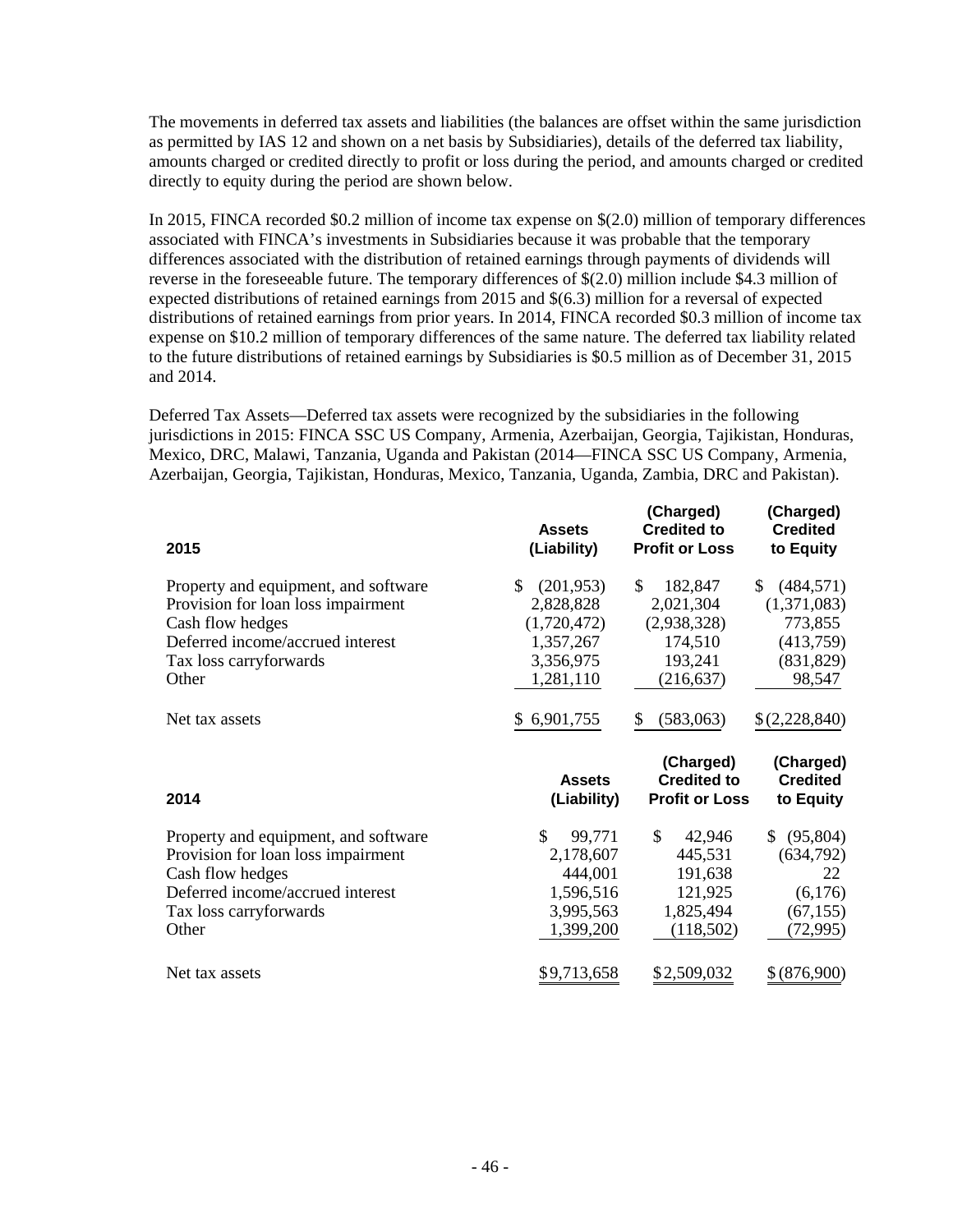Deferred Tax Liabilities—Deferred tax liabilities are recorded by FMH, Dutch Cooperatief, Kyrgyzstan, Ecuador, Nicaragua and Zambia in 2015 (2014—FMH, FINCA SSC BV company, Dutch Cooperatief, Kyrgyzstan, Ecuador, Nicaragua and Malawi) as follows:

| 2015                                                                   | <b>Assets</b><br>(Liability) | (Charged)<br><b>Credited to</b><br><b>Profit or Loss</b> | (Charged)<br><b>Credited</b><br>to Equity |
|------------------------------------------------------------------------|------------------------------|----------------------------------------------------------|-------------------------------------------|
| Property and equipment, and software                                   | \$(121,288)                  | \$ (91,067)                                              | \$50,430                                  |
| Provision for loan loss impairment<br>Deferred income/accrued interest | (231,951)<br>(122,610)       | 284,411<br>(85, 442)                                     | 62,971<br>4,147                           |
| Tax loss carryforwards                                                 | 57,930                       | (40, 984)                                                | (87, 144)                                 |
| Future distribution of retained earnings                               | (475, 879)                   | 59,340                                                   |                                           |
| Other                                                                  | (103, 504)                   | 172,111                                                  | 1,751                                     |
| Net tax (liabilities) assets                                           | \$(997,302)                  | \$298,369                                                | \$32,155                                  |
|                                                                        |                              |                                                          |                                           |
| 2014                                                                   | <b>Assets</b><br>(Liability) | (Charged)<br><b>Credited to</b><br><b>Profit or Loss</b> | (Charged)<br><b>Credited</b><br>to Equity |
|                                                                        |                              |                                                          |                                           |
| Property and equipment, and software                                   | \$<br>(80,652)               | \$<br>47,434                                             | $\mathbb{S}$<br>2,239                     |
| Provision for loan loss impairment                                     | (579, 333)                   | (112,322)                                                | 85,060                                    |
| Deferred income/accrued interest                                       | (41,315)<br>186,058          | 25,099<br>175,839                                        | (14,303)<br>(18, 742)                     |
| Tax loss carryforwards<br>Future distribution of retained earnings     | (535, 219)                   | (194, 139)                                               |                                           |
| Other                                                                  | (277, 366)                   | (95, 417)                                                | 16,844                                    |

# **12. RESTRICTED CASH AND CASH EQUIVALENTS**

Restricted cash balances of \$24.9 million and \$23.9 million as of December 31, 2015 and 2014, respectively, comprise undisbursed grant funds to be used in lending and operations, cash balances for country-specific regulatory requirements, and pledged collateral related to local borrowings and deposits, all of which can be contractually released within 12 months.

#### **13. AVAILABLE FOR SALE FINANCIAL ASSETS**

|                                                                            | 2015        | 2014                      |
|----------------------------------------------------------------------------|-------------|---------------------------|
| Investment in FINCA Microfinance Fund<br>Certificates of deposit and other | 6,916,967   | \$1,100,000<br>29,453,509 |
| Total                                                                      | \$6,916,967 | \$30,553,509              |

Certificates of deposit with maturity over three months are qualified and reported as AFS financial assets in the consolidated statements of financial position.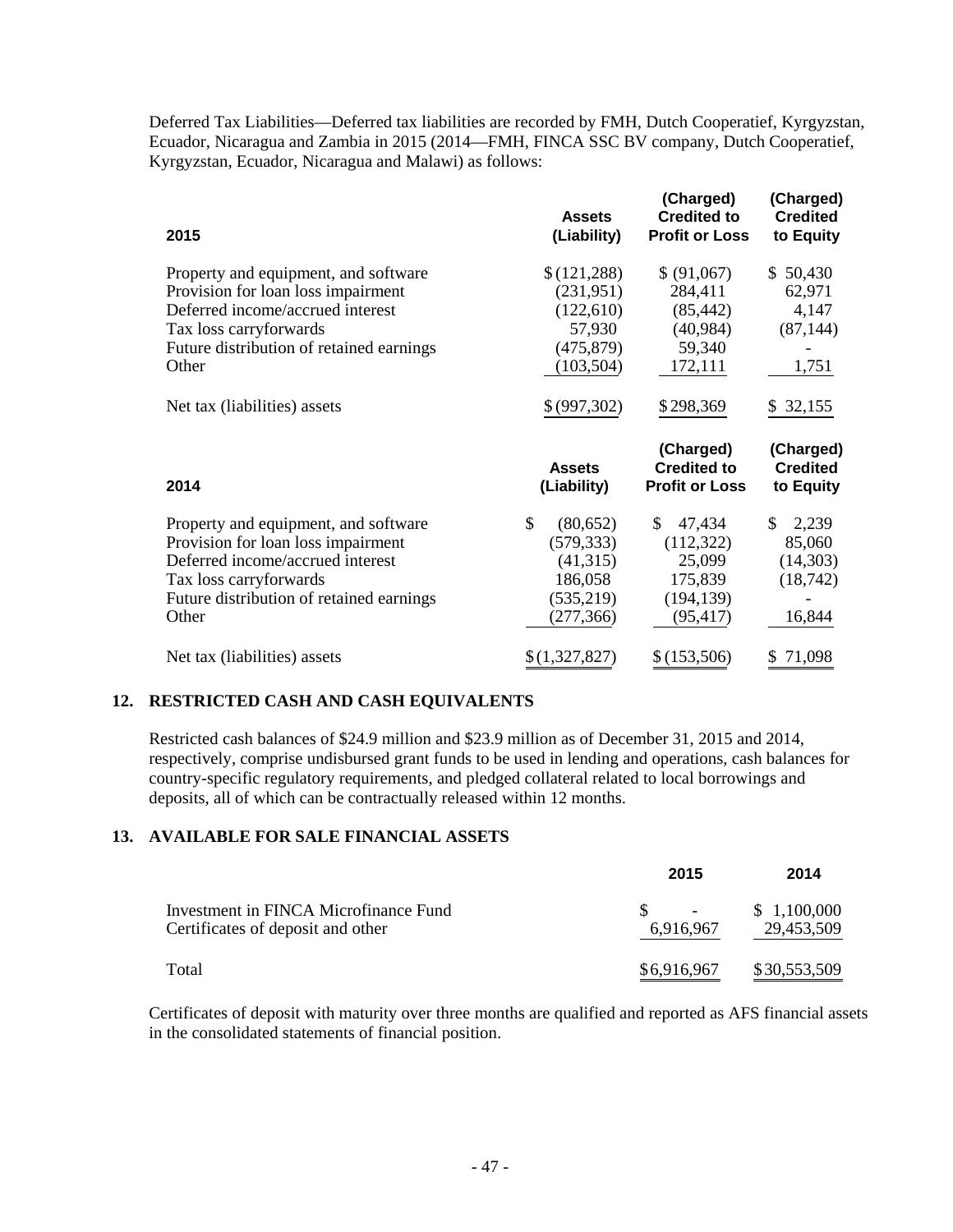#### **14. FINANCIAL ASSETS HELD-TO-MATURITY**

Financial assets held-to-maturity in the amount of \$13.0 million (2014: \$1.4 million) include \$9.9 million of Market Treasury Bills issued by State Bank of Pakistan and \$1.7 million (2014: \$1.4 million) of Georgia Ministry of Finance Treasury Bills.

FINCA holds an investment in the Microfinance Fund. The Microfinance Fund is a \$21.2 million special-purpose fund, which was structured, placed, and managed by Deutsche Bank. It provided \$20.6 million in subordinated loans to seven of FINCA International's Subsidiaries in Armenia, Azerbaijan, Democratic Republic of Congo, Georgia, Kyrgyzstan, Mexico, and Tajikistan. The subordinated debt is designated as tier 2 capital securities to alleviate capital constraints of the respective Subsidiaries. Investors in the fund are primarily from the private sector. The Fund seeks to provide socially motivated investors an exposure to global microfinance through the issuance of subordinated loans. The carrying amount of the investment in the Microfinance Fund at December 31, 2015, is \$1.3 million, inclusive of accrued interest income. As of December, 31 2015, management has concluded that FINCA's investment in the Microfinance Fund is not impaired.

As of December 31, 2014 the Microfinance Fund was classified as available-for-sale ("AFS"). However, based on the fact that the Microfinance Fund will mature in November 2016, management reclassified the investment to held-to-maturity as of December 31, 2015. As of December 31, 2014 the AFS investment was recorded at cost based on management's consideration that identification of a proper discount rate and cash flow analysis for debt notes in the Fund were impractical and unavailable. Therefore, there was no fair value adjustment made when the investment was reclassified to held-tomaturity as of December 31, 2015. Management considers that the carrying amount of the held-tomaturity investment approximates fair value.

#### **15. FINANCIAL ASSETS AND LIABILITIES AT FAIR VALUE THROUGH PROFIT OR LOSS**

The financial assets and liabilities at fair value through profit or loss are represented by the following balances:

| 2015                                                                                                   | <b>Notional</b><br><b>Amount</b> | <b>Fair Value</b><br><b>Assets</b> | Liabilities          |
|--------------------------------------------------------------------------------------------------------|----------------------------------|------------------------------------|----------------------|
| Fair value from derivatives with third parties:<br>Foreign exchange swaps<br>Foreign exchange forwards | 82,066,838<br>\$.<br>34,381,405  | \$20,570,235<br>9,402,790          | \$1,152,086          |
| Total derivatives with third parties                                                                   | \$116,448,243                    | \$29,973,025                       | \$1,152,086          |
|                                                                                                        |                                  |                                    |                      |
| 2014                                                                                                   | <b>Notional</b><br>Amount        | <b>Fair Value</b><br><b>Assets</b> | <b>Liabilities</b>   |
| Fair value from derivatives with third parties:<br>Foreign exchange swaps<br>Foreign exchange forwards | \$95,385,768<br>1,996,286        | \$13,002,566<br>176,896            | 126,954<br>2,220,005 |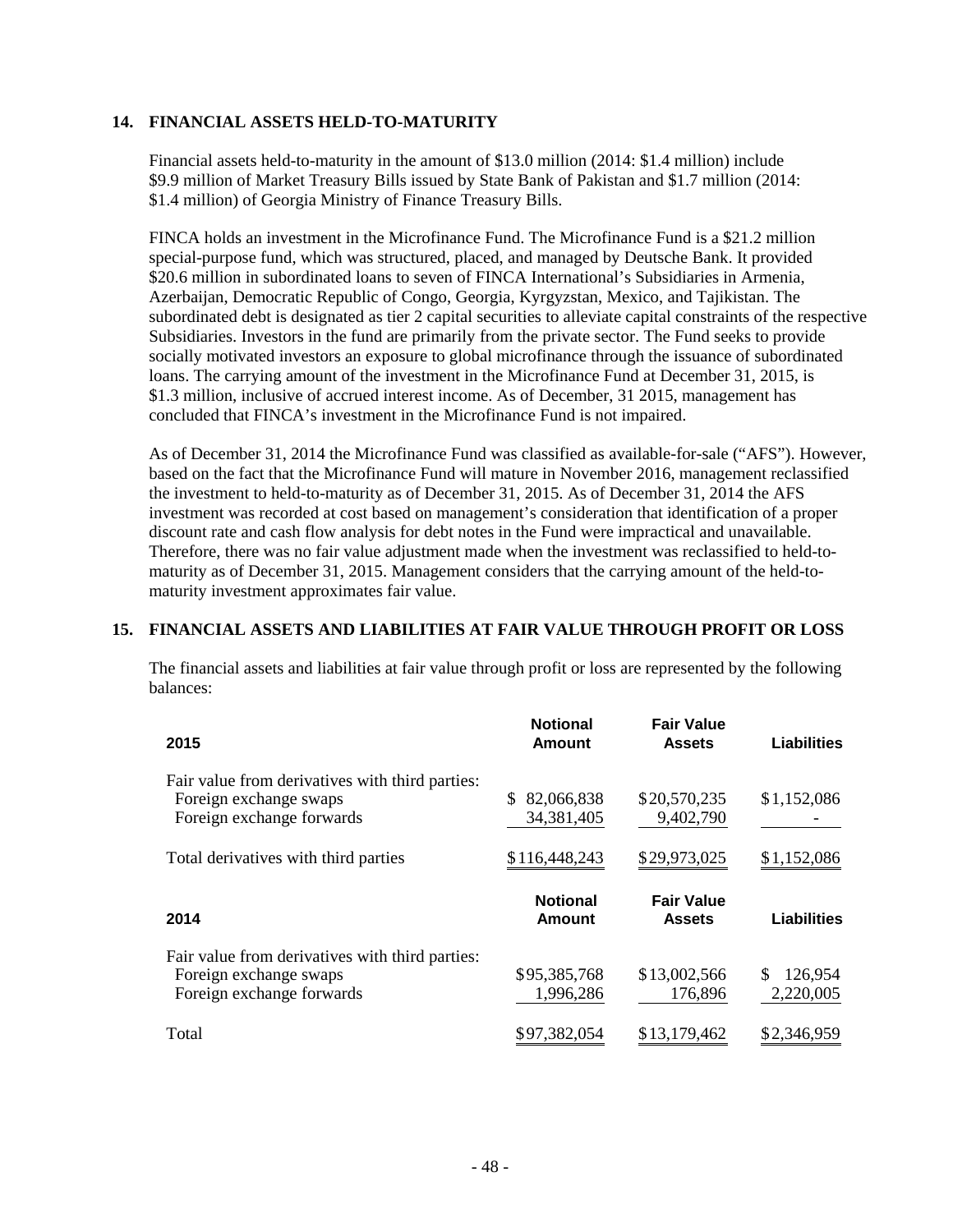Negative market values of derivatives fall under the position "Financial liabilities at fair value through profit or loss." This item consists solely of the negative fair values of derivative hedging instruments, primarily currency swaps.

Neither of the above balances related to hedge transactions qualified for hedge accounting.

#### **16. LOANS RECEIVABLE—NET**

Loans receivable as at December 31, 2015 and 2014 consist of the following:

|                                                                                  | 2015                         | 2014                         |
|----------------------------------------------------------------------------------|------------------------------|------------------------------|
| Gross loans to clients current<br>Gross loans to clients non-current             | \$604,636,808<br>214,214,009 | \$720,540,441<br>246,326,359 |
|                                                                                  |                              |                              |
| Total loans to clients                                                           | \$818,850,817                | \$966,866,800                |
| Gross loans to clients                                                           | \$818,850,817                | \$966,866,800                |
| Less allowances for impairment                                                   | (24, 923, 718)               | (17, 533, 632)               |
| Loans receivable                                                                 | \$793,927,099                | \$949,333,168                |
|                                                                                  | 2015                         | 2014                         |
| Allowances for impairments—Balance at January 1<br>Impairment loss for the year: | \$17,533,632                 | \$11,836,732                 |
| Charge for the year                                                              | 40,643,279                   | 24,894,600                   |
| Amounts written off—net of recovery                                              | (26,912,121)                 | (17, 587, 487)               |
| Reclass to other assets and assets held for sale                                 | (508, 303)                   |                              |
| Effect of foreign currency movements                                             | (5,832,769)                  | (1,610,213)                  |
| <b>Balance at December 31</b>                                                    | \$24,923,718                 | \$17,533,632                 |

Impairment losses on loans approximate 1.8% to 5.5% and 1.7% to 6.0% of the total loan portfolio by regions at December 31, 2015 and 2014, respectively. While not all products require collateral, and collateral requirements vary by country, FINCA utilizes several methods for clients to collateralize their loans, including mandatory savings, real estate, fixed assets or an additional guarantor.

#### *Collateral*

Two forms of collateral may be applied against provisioning expense: cash and marketable precious metals. Compulsory cash collateral is required from the clients in some subsidiaries. The use of precious metals is mainly presented in the Pakistan subsidiary. Where local law allows, voluntary client deposits are also considered collateral for the purposes of provisioning.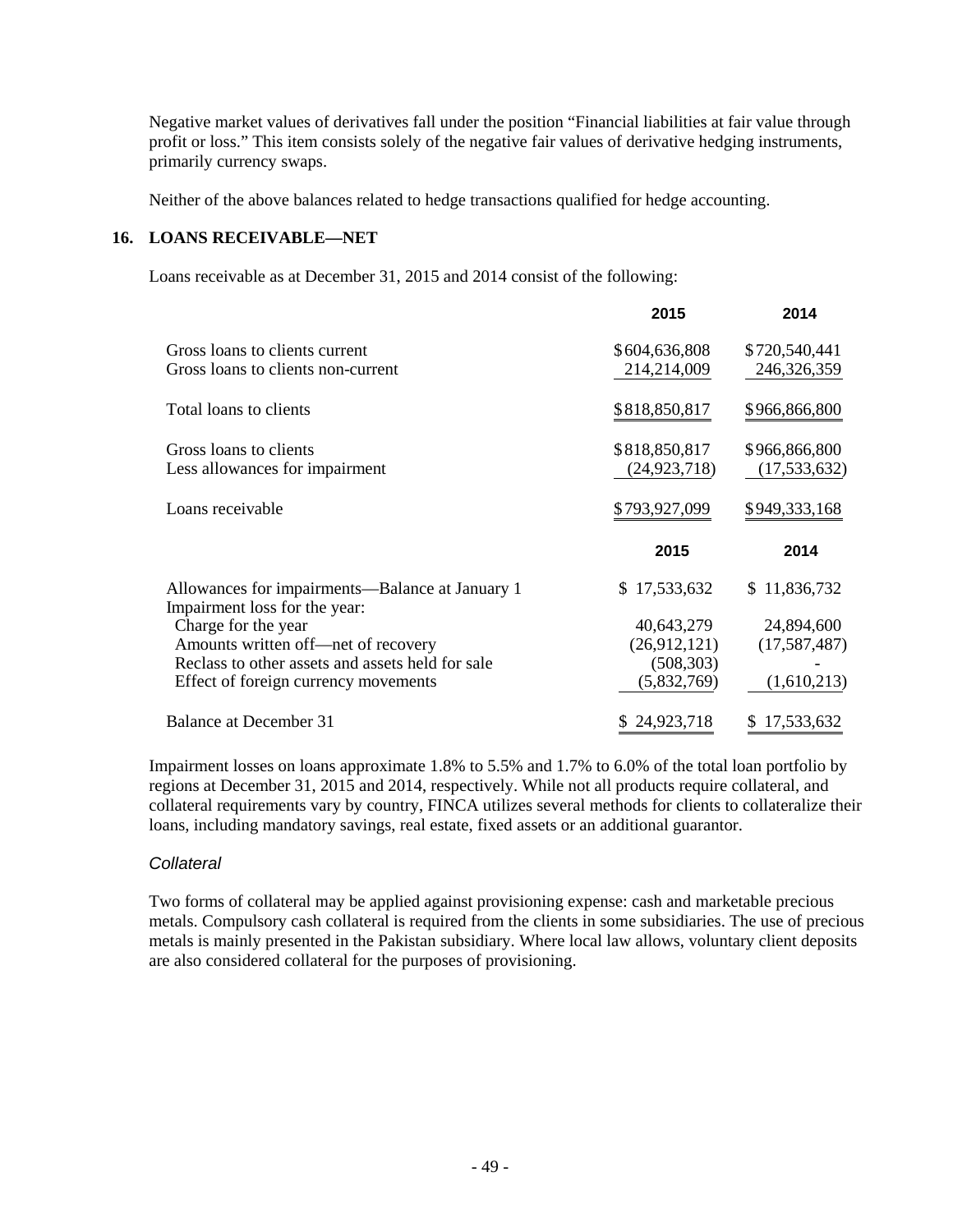Collateral as at December 31, 2015 is represented as follows:

|                                   |                                             |                               |                               | <b>Effect of Foreign</b>            |                                        |
|-----------------------------------|---------------------------------------------|-------------------------------|-------------------------------|-------------------------------------|----------------------------------------|
| <b>Outstanding Amount of Loan</b> | <b>Balance at</b><br><b>January 1, 2015</b> | <b>Collateral</b><br>Accepted | <b>Collateral</b><br>Released | <b>Currency</b><br><b>Movements</b> | <b>Balance at</b><br>December 31, 2015 |
| up to \$1,000                     | \$16,157,890                                | \$20,402,255                  | \$(17, 496, 084)              | \$(1,845,584)                       | \$17,218,477                           |
| $$1,001 - $5,000$                 | 22,965,584                                  | 18.228.746                    | (13, 130, 875)                | (5,860,626)                         | 22, 202, 829                           |
| \$5,001-\$10,000                  | 21.205.425                                  | 15.724.267                    | (17,648,250)                  | (6,013,520)                         | 13,267,922                             |
| more than $$10,001$               | 39,078,136                                  | 30, 305, 451                  | (35,528,374)                  | (8,723,002)                         | 25, 132, 211                           |
| Total                             | \$99,407,035                                | \$84,660,719                  | \$ (83,803,583)               | \$(22, 442, 732)                    | \$77,821,439                           |

#### **17. OTHER RECEIVABLES, PREPAID AND OTHER ASSETS**

The balances represent other receivables, prepaid and other assets at December 31, 2015 and 2014 as follows:

|                                                       | 2015          | 2014          |
|-------------------------------------------------------|---------------|---------------|
| Receivable from money remittance and other agencies   | \$<br>788,480 | \$<br>615,676 |
| Current income tax asset                              | 2,851,581     | 1,682,326     |
| Grants receivable                                     | 3,797,035     | 3,099,507     |
| Deposit with Internal Revenue Service and other       |               |               |
| fiduciary agencies                                    | 779,670       | 705,913       |
| Receivable commission, rebates, and refunds from      |               |               |
| banks and agencies                                    | 2,436,038     | 2,016,797     |
| Financial assets other than cash and cash equivalents |               |               |
| and loans receivable                                  | 10,652,804    | 8,120,219     |
| Prepaid rent                                          | 2,738,951     | 3,674,041     |
| Prepaid taxes                                         | 3,348,840     | 964,448       |
| Prepayment for fixed assets                           |               | 749,905       |
| Office supplies                                       | 868,597       | 838,687       |
| Staff advances and loans                              | 649,764       | 813,660       |
| Prepaid repair and maintenance expenses               | 224,224       | 318,395       |
| Prepaid insurance                                     | 520,155       | 369,720       |
| Encumbered account                                    |               | 8,516,809     |
| Investment property                                   | 1,080,249     |               |
| Other debtors                                         | 2,392,381     | 2,526,129     |
| Total                                                 | \$22,475,965  | \$26,892,013  |

The funds in the line 'Encumbered account' relates to a bank account, which was under a pending investigation into an international inward transfer in 2014. In 2015, the access to this account was restored. The encumbered account was included within the change in other receivables and other assets line item in the 2014 consolidated cash flow statements.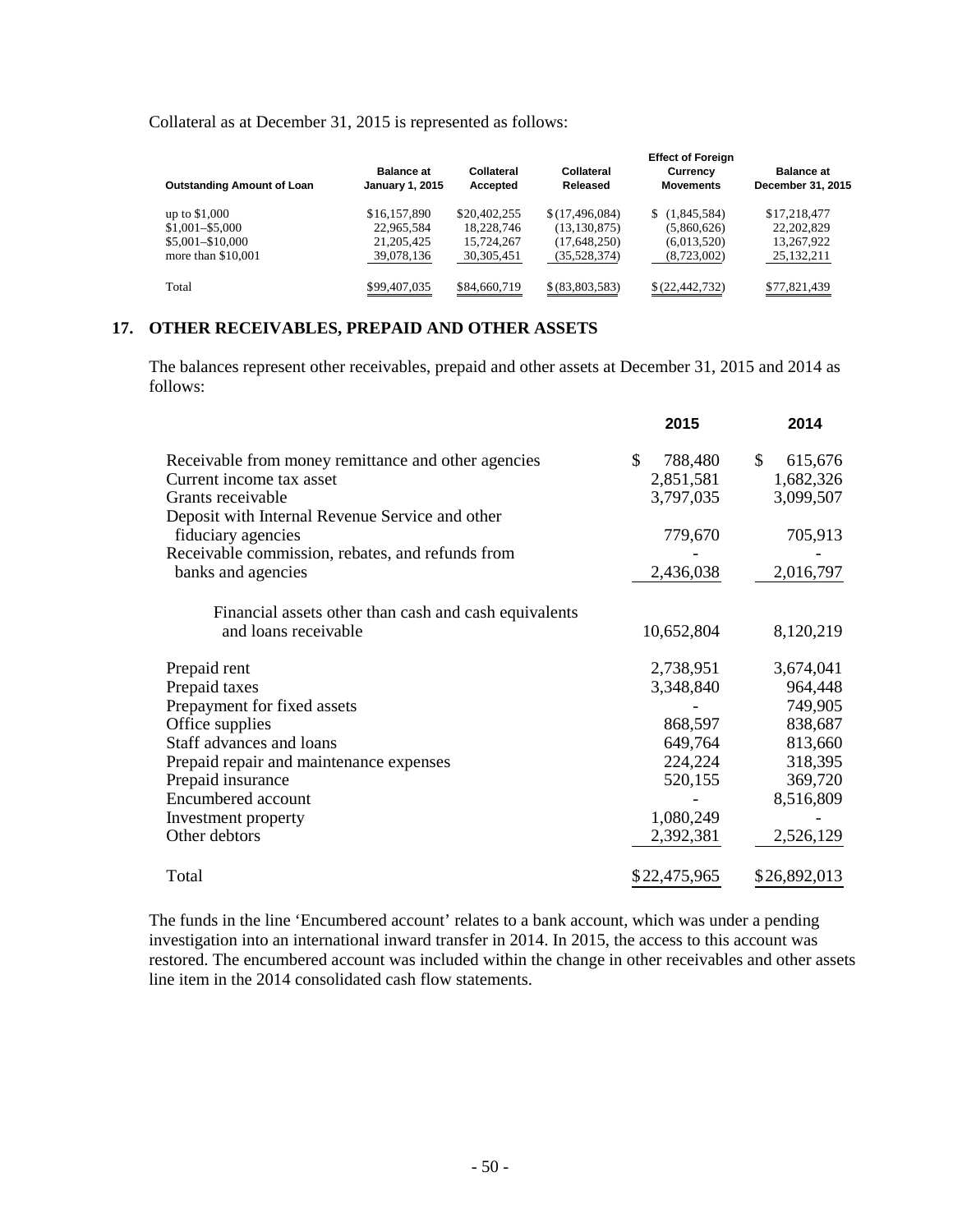# **18. PROPERTY AND EQUIPMENT**

Property and equipment at December 31, 2015 and 2014 are as follows:

| Cost                                                                                                                              | <b>Total</b>                                                           | <b>Buildings</b><br>and Offices                                     | Construction<br>in Progress                                         | Leasehold<br>Improvements                                           | Computer<br>Equipment                                                | <b>Furniture and</b><br>Office<br><b>Equipment</b>                    | <b>Vehicles</b>                                                 | Other                                                           |
|-----------------------------------------------------------------------------------------------------------------------------------|------------------------------------------------------------------------|---------------------------------------------------------------------|---------------------------------------------------------------------|---------------------------------------------------------------------|----------------------------------------------------------------------|-----------------------------------------------------------------------|-----------------------------------------------------------------|-----------------------------------------------------------------|
| Balance—January 1, 2014<br>Acquisitions<br>Disposals<br>Currency translation                                                      | \$56,745,828<br>16,301,750<br>(3.673.391)<br>(4,138,276)               | \$3,770,965<br>1,890,635<br>(436)<br>(223, 979)                     | \$3,108,866<br>1,481,933<br>(711, 853)<br>(369, 430)                | \$11,234,377<br>3,203,936<br>(1,036,199)<br>(792, 890)              | \$16,879,583<br>3,979,105<br>(521, 173)<br>(960, 323)                | \$12,692,781<br>3,473,863<br>(283, 349)<br>(1,086,622)                | \$5,508,434<br>559,840<br>(801, 407)<br>(452, 787)              | \$3,550,822<br>1,712,438<br>(318,974)<br>(252, 245)             |
| Balance-December 31, 2014                                                                                                         | \$65,235,911                                                           | \$5,437,185                                                         | \$3,509,516                                                         | \$12,609,224                                                        | \$19,377,192                                                         | \$14,796,673                                                          | \$4,814,080                                                     | \$4,692,041                                                     |
| Balance—January 1, 2015<br>Acquisitions<br>Disposals<br>Currency translation<br>Disposal of held for sale assets                  | \$65,235,911<br>16,468,179<br>(7,959,915)<br>(9,893,096)<br>(836, 356) | \$5,437,185<br>2,488,035<br>(1,222,128)<br>(367, 411)<br>(109, 560) | \$3,509,516<br>3,325,397<br>(3,409,413)<br>(543, 754)<br>$\sim 100$ | \$12,609,224<br>3,557,444<br>(715, 976)<br>(1,734,954)<br>(10, 480) | \$19,377,192<br>3,627,093<br>(715,940)<br>(2,602,178)<br>(253, 143)  | \$14,796,673<br>2,681,334<br>(427,711)<br>(3, 141, 634)<br>(221, 318) | \$4,814,080<br>422,601<br>(564, 108)<br>(651,993)<br>(197, 474) | \$4,692,041<br>366,275<br>(904, 639)<br>(851, 172)<br>(44, 381) |
| Balance-December 31, 2015                                                                                                         | \$63,014,723                                                           | \$6,226,121                                                         | \$2,881,746                                                         | \$13,705,258                                                        | \$19,433,024                                                         | \$13,687,344                                                          | \$3,823,106                                                     | \$3,258,124                                                     |
| <b>Depreciation and Impairment Losses</b>                                                                                         |                                                                        |                                                                     |                                                                     |                                                                     |                                                                      |                                                                       |                                                                 |                                                                 |
| Balance-January 1, 2014<br>Depreciation and amortization<br>Disposals<br>Currency translation                                     | \$27,610,604<br>8,774,508<br>(2,403,288)<br>(2,253,954)                | 978,010<br>\$<br>397,939<br>(10, 414)<br>(26,701)                   | \$                                                                  | \$4,620,149<br>1,910,410<br>(1,037,850)<br>(424, 985)               | \$9,453,672<br>3,053,626<br>(367, 338)<br>(716, 604)                 | \$8,097,601<br>2,298,076<br>(241,209)<br>(633, 274)                   | \$3,701,901<br>728,261<br>(670, 887)<br>(352, 651)              | \$759,271<br>386,196<br>(75, 590)<br>(99, 739)                  |
| Balance-December 31, 2014                                                                                                         | \$31,727,870                                                           | \$1,338,834                                                         | \$<br>$\sim$                                                        | \$5,067,724                                                         | \$11,423,356                                                         | \$9,521,194                                                           | \$3,406,624                                                     | \$970,138                                                       |
| Balance—January 1, 2015<br>Depreciation and amortization<br>Disposals<br>Currency translation<br>Disposal of held for sale assets | \$31,727,870<br>8,287,633<br>(2,313,493)<br>(5,092,521)<br>(651,269)   | \$1,338,834<br>456,873<br>(7, 341)<br>(38,160)<br>(74, 414)         | \$                                                                  | \$5.067.724<br>1,649,717<br>(553,320)<br>(811,788)<br>(4, 367)      | \$11,423,356<br>2,918,770<br>(781, 688)<br>(1,761,587)<br>(244, 285) | \$9.521.194<br>2,205,600<br>(414, 235)<br>(1,790,318)<br>(218,370)    | \$3,406,624<br>558,548<br>(462,808)<br>(463, 831)<br>(71, 579)  | \$970,138<br>498,125<br>(94, 101)<br>(226, 837)<br>(38, 254)    |
| Balance-December 31, 2015                                                                                                         | \$31,958,220                                                           | \$1,675,792                                                         | \$<br>$\sim$                                                        | \$5,347,966                                                         | \$11,554,566                                                         | \$9,303,871                                                           | \$2,966,954                                                     | \$1,109,071                                                     |
| <b>Net Carrying Amounts</b>                                                                                                       |                                                                        |                                                                     |                                                                     |                                                                     |                                                                      |                                                                       |                                                                 |                                                                 |
| Balance—December 31, 2013                                                                                                         | \$29,135,224                                                           | \$2,792,955                                                         | \$3,108,866                                                         | \$6,614,228                                                         | \$7,425,911                                                          | \$4,595,180                                                           | \$1,806,533                                                     | \$2,791,551                                                     |
| Balance-December 31, 2014                                                                                                         | \$33,508,041                                                           | \$4,098,351                                                         | \$3,509,516                                                         | \$7,541,500                                                         | \$7,953,836                                                          | \$5,275,479                                                           | \$1,407,456                                                     | \$3,721,903                                                     |
| Balance-December 31, 2015                                                                                                         | \$31,056,503                                                           | \$4,550,329                                                         | \$2,881,746                                                         | \$8,357,292                                                         | \$7,878,458                                                          | \$4,383,473                                                           | \$856,152                                                       | \$2,149,053                                                     |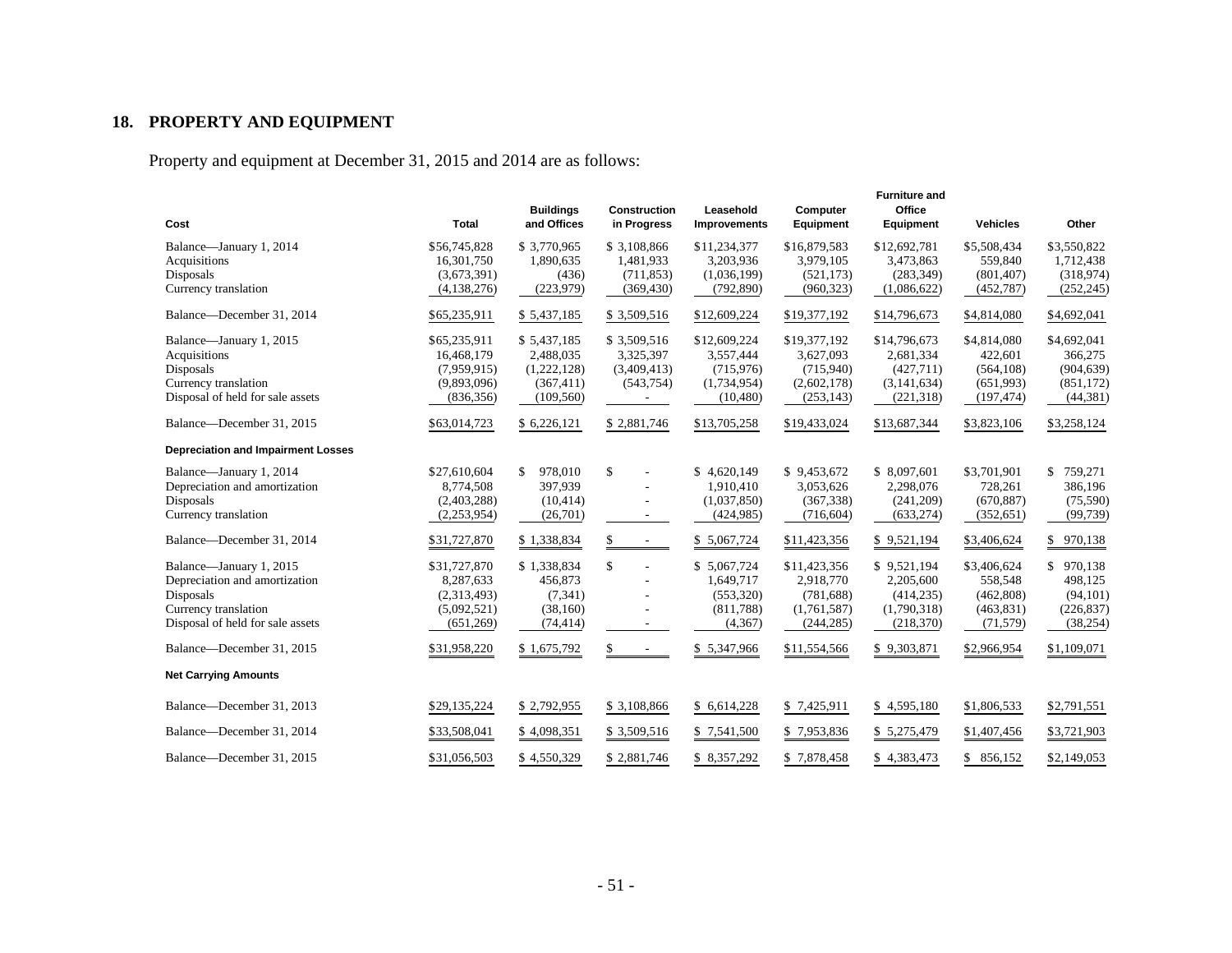Depreciation and amortization expense charged for the years ended December 31, 2015 and 2014 were \$8.3 million and \$8.8 million respectively.

### **19. INTANGIBLE ASSETS**

Intangible assets at December 31, 2015 and 2014 consist of the following:

| <b>Costs</b>                                                                                                           | <b>Total</b>                                                       | <b>Capitalized</b><br><b>Software</b>                             | <b>Capital Work-</b><br><b>In-Progress</b>           | Other                                            |
|------------------------------------------------------------------------------------------------------------------------|--------------------------------------------------------------------|-------------------------------------------------------------------|------------------------------------------------------|--------------------------------------------------|
| Balance—January 1, 2014<br>Acquisition<br>Disposals<br>Currency translation                                            | \$22,655,160<br>9,921,958<br>(6,594,412)<br>(1,354,221)            | \$17,002,371<br>7,610,032<br>(420, 652)<br>(1,325,945)            | \$4,901,415<br>2,311,926<br>(6,173,760)<br>(28, 276) | \$751,374<br>$\overline{a}$                      |
| Balance—December 31, 2014                                                                                              | \$24,628,485                                                       | \$22,865,806                                                      | \$1,011,305                                          | \$751,374                                        |
| Balance—January 1, 2015<br>Acquisition<br>Disposals<br>Currency translation<br>Disposal of held for sale               | \$24,628,485<br>4,317,887<br>(797, 797)<br>(4,827,666)<br>(13,099) | \$22,865,806<br>3,448,610<br>(675,040)<br>(4,676,937)<br>(13,099) | \$1,011,305<br>869,277<br>(122, 757)<br>(150, 729)   | \$751,374                                        |
| Balance—December 31, 2015                                                                                              | \$23,307,810                                                       | \$20,949,340                                                      | \$1,607,096                                          | \$751,374                                        |
| Amortization and Impairment                                                                                            |                                                                    |                                                                   |                                                      |                                                  |
| Balance—January 1, 2014<br>Amortization for the year<br>Disposals<br>Currency translation                              | \$7,693,710<br>4,528,000<br>(106, 225)<br>(449,360)                | \$7,522,238<br>4,234,000<br>(106, 225)<br>(449,360)               | \$                                                   | \$171,472<br>294,000<br>$\overline{a}$           |
| Balance—December 31, 2014                                                                                              | \$11,666,125                                                       | \$11,200,653                                                      | \$                                                   | \$465,472                                        |
| Balance—January 1, 2015<br>Amortization for the year<br>Disposals<br>Currency translation<br>Disposal of held for sale | \$11,666,125<br>4,075,062<br>(92, 566)<br>(3,396,823)<br>(2,825)   | \$11,200,653<br>3,920,796<br>(92, 566)<br>(3,396,823)<br>(2,825)  | \$<br>$\overline{\phantom{a}}$                       | \$465,472<br>154,266<br>$\overline{\phantom{0}}$ |
| Balance—December 31, 2015                                                                                              | \$12,248,973                                                       | \$11,629,235                                                      | \$                                                   | \$619,738                                        |
| Net Carrying Amounts                                                                                                   |                                                                    |                                                                   |                                                      |                                                  |
| Balance—December 31, 2013                                                                                              | \$14,961,450                                                       | 9,480,133<br>S.                                                   | \$4,901,415                                          | \$579,902                                        |
| Balance—December 31, 2014                                                                                              | \$12,962,360                                                       | \$11,665,153                                                      | \$1,011,305                                          | \$285,902                                        |
| Balance—December 31, 2015                                                                                              | \$11,058,837                                                       | \$9,320,105                                                       | \$1,607,096                                          | \$131,636                                        |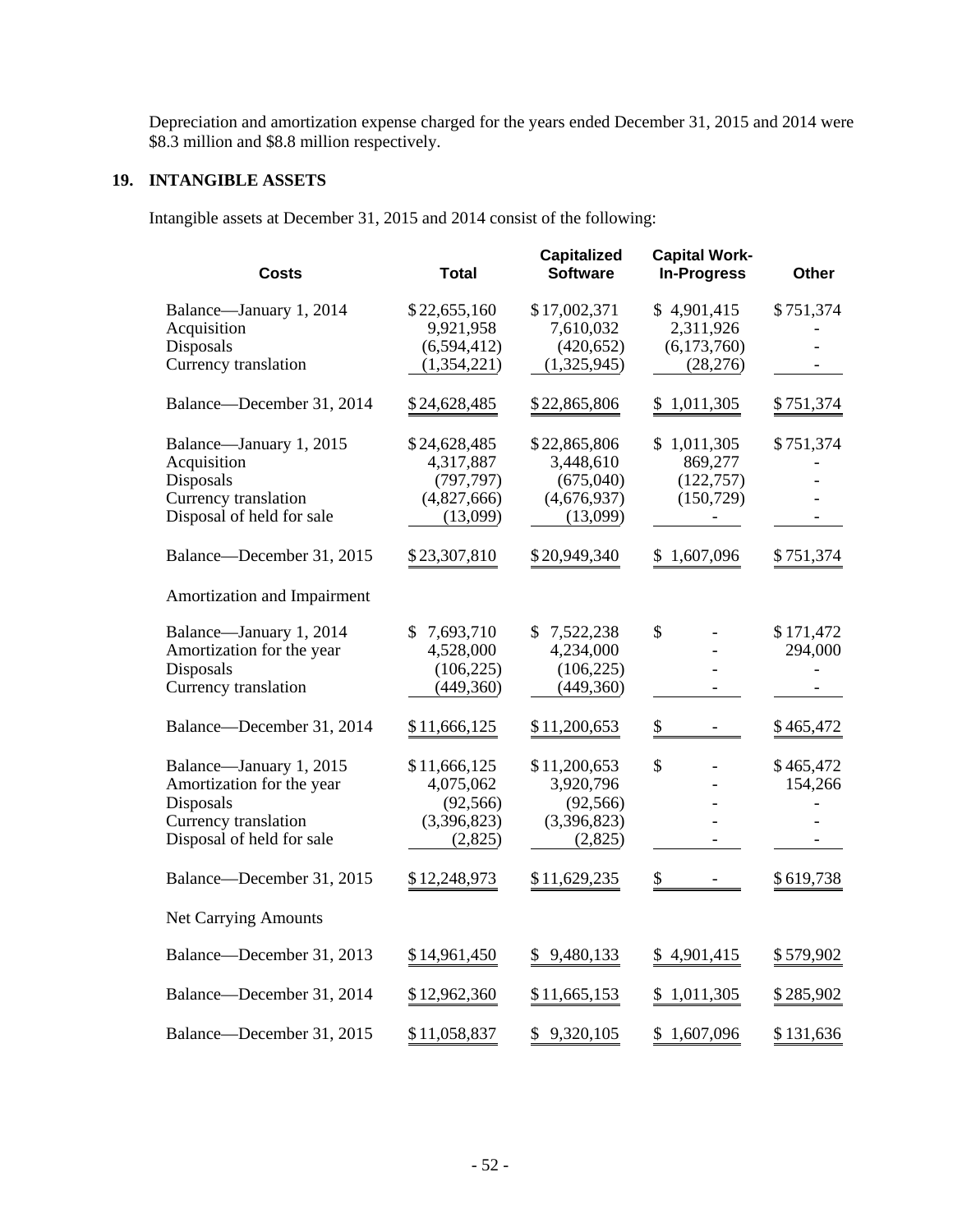Amortization expense for the years ended December 31, 2015 and 2014 amounts to \$4.1 million and \$4.5 million respectively. Included in 2015 amortization expense is \$0.5 million of core banking system licences written off by FMH. Included in 2014 amortization expense is a \$0.4 million impairment charge related to the partial write off of a core banking system by FINCA Bank Georgia. Impairment charge related to Human Resource Information System users licenses of FMH in the amount of \$0.5 million is disclosed as part of 2014 disposal costs.

## **20. ACCOUNTS PAYABLE AND OTHER ACCRUED LIABILITIES**

Accounts payable and other accrued liabilities at December 31, 2015 and 2014 are as follows:

|                                                                                                       | 2015         | 2014         |
|-------------------------------------------------------------------------------------------------------|--------------|--------------|
| Other accounts payable and accrued expenses                                                           | \$6,378,753  | \$7,915,719  |
| Professional services                                                                                 | 2,799,563    | 2,812,991    |
| Interest refundable to clients                                                                        | 183,696      | 1,421,668    |
| Office supplies                                                                                       | 905,240      | 512,482      |
| Insurance                                                                                             | 680,625      | 915,441      |
| Total financial liabilities, excluding notes payable,<br>classified as financial liabilities measured |              |              |
| at amortized cost                                                                                     | 10,947,877   | 13,578,301   |
| Personnel                                                                                             | 12,957,797   | 11,964,884   |
| Taxes                                                                                                 | 5,617,227    | 4,698,670    |
| Deferred rent                                                                                         | 2,942,860    | 3,099,049    |
| Legal provision                                                                                       | 526,267      | 319,081      |
| Total                                                                                                 | \$32,992,028 | \$33,659,985 |

All accounts payable and other accrued liabilities have a maturity of no more than 12 months from the balance sheet date, other than the non-current portion of deferred rent of \$2.9 million of which has an amortization term of 11 years. Carrying values approximate fair value at December 31, 2015 and 2014.

# **21. CLIENT DEPOSITS**

FINCA accepts and maintains savings deposits from clients in Subsidiary operations. FINCA has been pursuing a strategy to increase client savings in Subsidiary operations eligible to accept voluntary deposits, offering clients access to banking services while receiving lower-cost funding in return.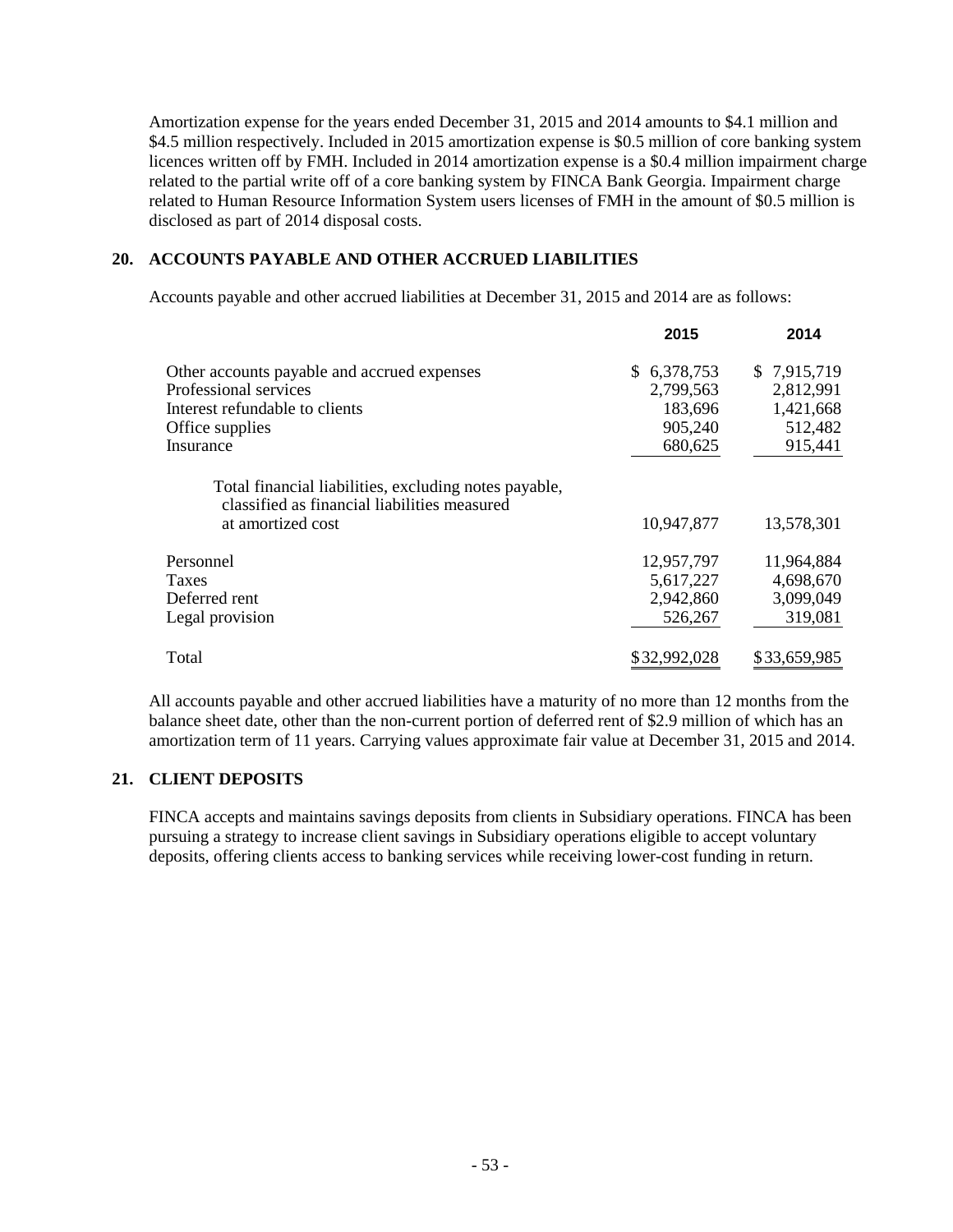These voluntary deposits represent the majority of FINCA's savings deposits. Additionally, certain loan products are structured to require a deposit at the time the loan is made, representing an additional source of client deposits maintained by FINCA.

|                                    | 2015          | 2014            |
|------------------------------------|---------------|-----------------|
| Compulsory savings/cash collateral | 5,913,554     | \$<br>8,646,389 |
| Voluntary savings:                 |               |                 |
| Saving accounts                    | 54,414,511    | 54,641,150      |
| Term deposit accounts              | 96,766,899    | 64,581,980      |
| Other voluntary savings            | 11,245,715    | 2,344,116       |
| Total voluntary savings            | 162, 427, 125 | 121,567,246     |
| Total deposits from clients        | \$168,340,679 | \$130,213,635   |

#### **22. NOTES PAYABLE**

FINCA and its Subsidiaries have two broad categories of debt: charitable and commercial. The majority of FINCA loans are sourced from international financial institutions supporting microfinance, but FINCA has also borrowed from private sources. Interest rates paid by Subsidiaries range from six months LIBOR  $+ 375$  bps up to 36.1% floating and up to 37.5% fixed in local currencies for commercial loans in countries with high perceived risk or with depreciating currencies. In some situations, FINCA, as the parent company, may be directly liable or may offer support for loans provided to Subsidiaries without adequate credit standing, which may be in the form of a direct guarantee, letter of credit, comfort letter, or another form of credit enhancement. As of the balance sheet date, some Subsidiaries have breached covenants contained in financing agreements underlying these obligations. Management believes that these breaches are primarily due to recent global economic conditions which have impacted microfinance, or in some cases due to local political and economic developments. A breach of a loan covenant could permit a lender to accelerate payment of the loan, but would not permit a cross-default beyond the particular Subsidiary. Management has obtained either formal waivers of some of these breaches or assurances from lenders that the covenants will not be enforced. However, no assurance can be provided that these waivers will be extended indefinitely or that all performance can be brought into full compliance. As of December 31, 2015, FINCA, FMH and its Subsidiaries in Armenia, Azerbaijan, Georgia, Kosovo, Kyrgyzstan, Russia, Tajikistan, Ecuador, Mexico, Malawi and Tanzania were in breach of financial covenants regarding loans from international financial institutions amounting to \$233.9 million. As of December 31, 2015, FMH and its Subsidiaries had obtained formal waivers for these breaches of covenants accounting for \$110.1 million and prior to the date of issuance of these consolidated financial statements a further \$16.3 million. All loans for which no formal waivers were obtained or were not obtained before December 31, 2015 are classified as current in the maturity table below.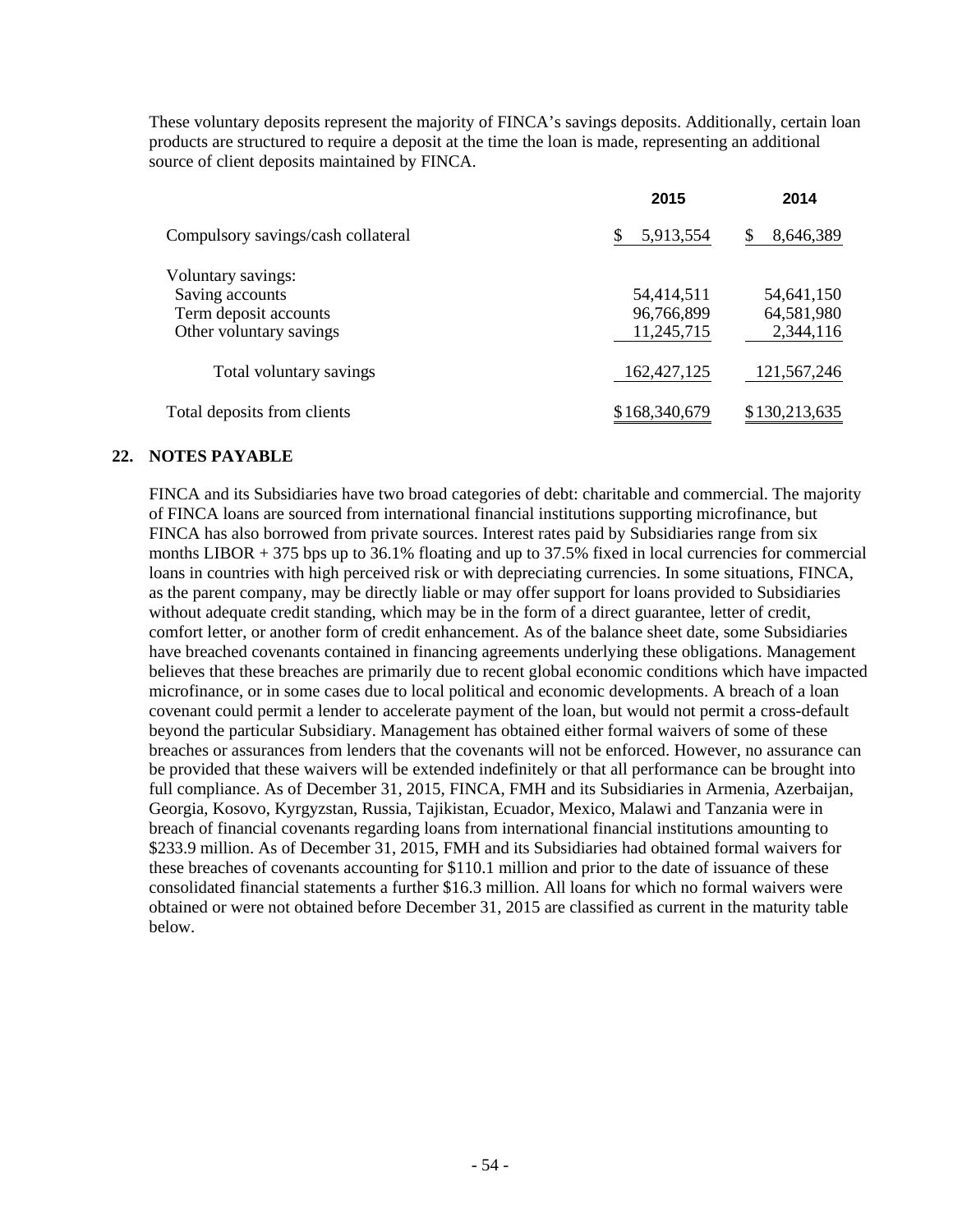Notes payable at December 31, 2015 and 2014 are as follows:

|                                                        | 2015                     | 2014                     |
|--------------------------------------------------------|--------------------------|--------------------------|
| Overdraft                                              | S                        | 282,023<br>\$            |
| Notes payable:<br>Principal amount<br>Accrued interest | 577,909,053<br>6,905,334 | 732,411,449<br>8,132,214 |
|                                                        | \$584,814,387            | \$740,825,686            |

Maturities of principal amounts on notes payable due in future fiscal years is as follows:

| 2016       | \$359,273,258 |
|------------|---------------|
| 2017       | 88, 862, 297  |
| 2018       | 55,700,245    |
| 2019       | 16,413,915    |
| 2020       | 9,960,726     |
| Thereafter | 47,698,612    |
|            | \$577,909,053 |

The book value of notes payable at December 31, 2015 and 2014 are as follows:

|                           | 2015          | 2014             |
|---------------------------|---------------|------------------|
| Non-current:              |               |                  |
| Notes payable:            |               |                  |
| Secured                   | \$25,894,591  | 36,235,315<br>S. |
| Unsecured                 | 142,438,986   | 349,768,445      |
| Collateralized borrowings | 49,717,170    | 1,624,098        |
|                           | 218,050,747   | 387,627,858      |
| Current:                  |               |                  |
| Overdrafts                |               | 282,023          |
| Notes payable:            |               |                  |
| Secured                   | 24,660,523    | 39,810,219       |
| Unsecured                 | 341,495,857   | 312,850,040      |
| Collateralized borrowings | 607,260       | 255,546          |
|                           | 366,763,640   | 353, 197, 828    |
| Total notes payable       | \$584,814,387 | \$740,825,686    |

#### **23. SUBORDINATED DEBT**

The balance is mainly represented by subordinated debt which was received in 2009 by seven Subsidiaries from the Microfinance Fund of which \$19.6 million and \$19.5 million was outstanding at December 31, 2015 and 2014, respectively. Maturity of this debt is on September 20, 2016, and an effective interest rate varies in the range of 12.8% to 16.2%. Subordinated debt agreements with Subsidiaries contain the following key provisions: no early redemption and the principal of the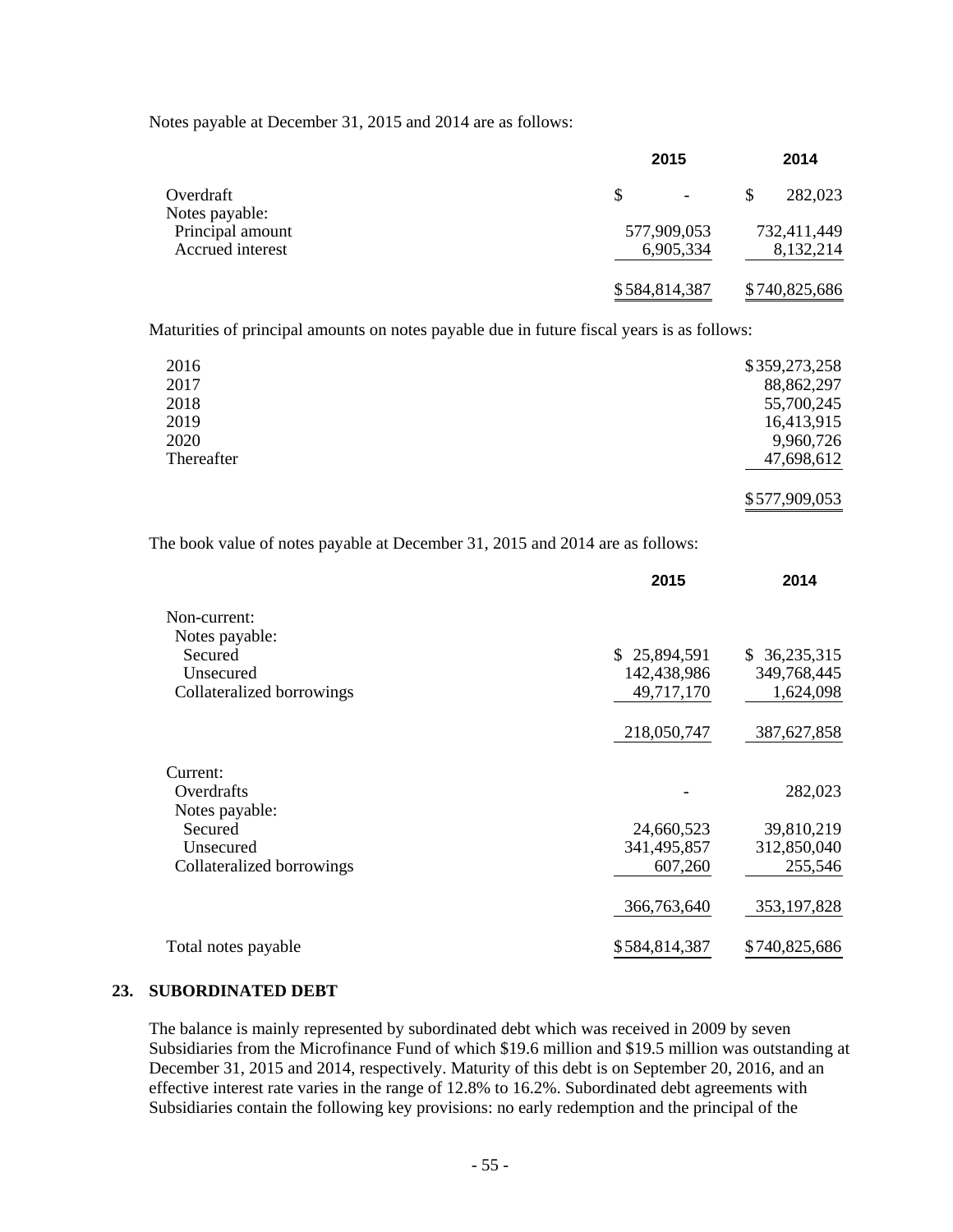subordinated debt are junior in right of repayment to holders of senior debt. Each individual subordinated debt agreement includes a number of financial covenants.

The remaining subordinated debt balance consists of debt from external financial institutions to FINCA Georgia (\$2.8 million) and FINCA Nicaragua (\$2.0 million) as of December 31, 2015.

### **24. DEFERRED REVENUE**

FINCA receives awards from U.S. government and other agencies for various purposes. Awards not yet received are accrued to the extent unreimbursed expenses have been incurred for the purposes specified by an approved award. FINCA defers award revenue received under approved awards, to the extent they exceed expenses incurred for the purposes specified under the awards' restrictions. Proceeds from monetization of commodities inventory are also reported as refundable advances until proceeds are used for program expenses.

The balance of deferred revenue at December 31, 2015 and 2014 is as follows:

|                                                   | 2015                     | 2014                     |
|---------------------------------------------------|--------------------------|--------------------------|
| United States Department of Agriculture<br>Others | \$1,958,984<br>4,079,954 | \$4,855,160<br>5,760,265 |
| Total                                             | \$6,038,938              | \$10,615,425             |

# **25. GOODWILL**

Goodwill arose in the acquisition of FINCA Microfinance Bank Ltd (Pakistan) in 2013 because the consideration paid for the combination effectively included amounts in relation to the benefit of expected synergies, revenue growth, future market development and the assembled workforce of FINCA Microfinance Bank Ltd.

FINCA performed its annual impairment testing of goodwill in December 2015 by comparing the recoverable amount of the cash-generating unit with its carrying value.

The following were the key model inputs used in determining the fair value:

- assumed discount rate of 19.6%
- assumed cash flows from operations for the period 2016–2018 (approved by the FMH Board) and an estimated terminal value of 1.25 of the net assets value as at December 31, 2018

The recoverable amount of the cash-generating unit exceeds its carrying value and therefore management concluded that goodwill was not impaired.

#### **26. EMPLOYEE BENEFITS**

**Pension Plan Deferred Compensation**—FINCA has implemented an employee retirement plan (the "Plan") under Internal Revenue Code Section 403(b). Under the Plan, qualified employees may defer compensation up to the maximum amount permitted by the Internal Revenue Code. The elective deferral limits were \$18,000 and \$17,500 for 2015 and 2014, respectively. The catch-up contributions were \$6 thousand and \$5.5 thousand for 2015 and 2014, respectively. FINCA may make contributions to the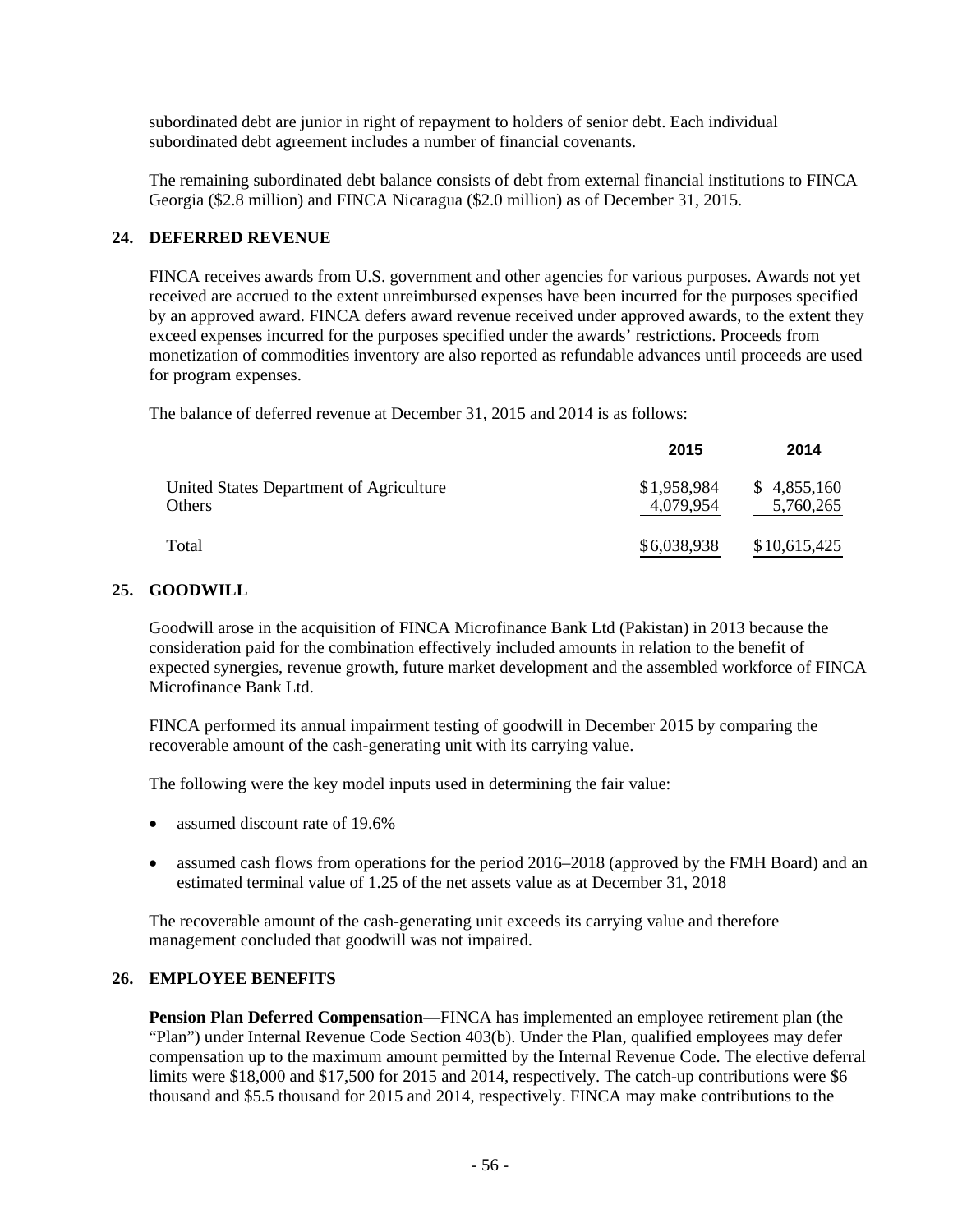Plan as a discretionary employer match. FINCA's contributions to the Plan during both years ended December 31, 2015 and 2014 were \$0.4 million.

**Defined Benefit Agreement**—FINCA also maintains a defined senior executive retirement plan agreement (the "Agreement") for certain officers and directors, which provides benefits payable upon retirement from FINCA (no sooner than at age 65). In addition, a death benefit is payable to a surviving spouse or named beneficiary in the event of the death of the eligible officer/director. The Agreement is offered at the sole discretion of FINCA's Board of Directors. Currently, several key employees are enrolled in the Agreement. During 2014, one employee reached the vesting age. No changes were made to the plan in 2015.

The net liability of FINCA's defined benefit plan recognized at December 31, 2015 and 2014 is summarized as follows:

|                                      | 2015        | 2014        |
|--------------------------------------|-------------|-------------|
| Benefit obligation—beginning of year | \$4,618,476 | \$3,504,954 |
| Service cost                         | 79,309      | 88,979      |
| Interest cost                        | 149,041     | 139,167     |
| Actuarial (gain) loss                | (93, 838)   | 1,489,635   |
| Settlement                           | (445, 653)  |             |
| Net employer benefits paid           | (708, 289)  | (604, 259)  |
| Benefit obligation—end of year       | \$3,599,046 | \$4,618,476 |

The change in plan assets at December 31, 2015 and 2014 is summarized as follows:

|                                        | 2015       | 2014       |
|----------------------------------------|------------|------------|
| Fair value of assets—beginning of year |            | S          |
| Employee contributions                 |            |            |
| <b>Employer contributions</b>          | 708,288    | 604,259    |
| <b>Settlements</b>                     | (565, 788) |            |
| Benefits paid                          | (142,500)  | (604, 259) |
| Fair value of assets—end of year       |            |            |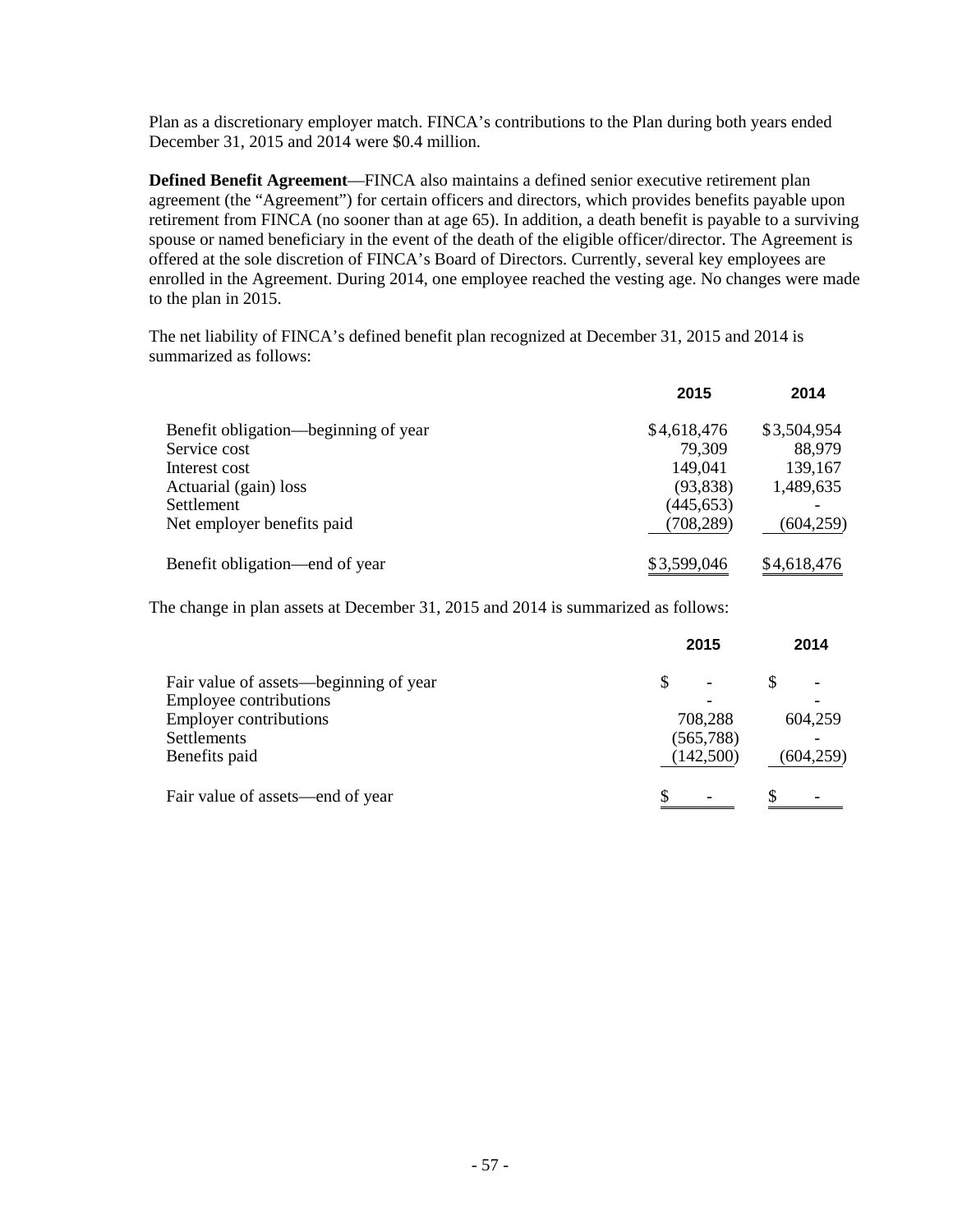The amounts recognized in comprehensive income related to FINCA's defined benefit plan at December 31, 2015 and 2014 are summarized as follows:

|                                                              | 2015         | 2014          |
|--------------------------------------------------------------|--------------|---------------|
| Service costs:                                               |              |               |
| Current service cost                                         | \$<br>79,309 | \$<br>88,979  |
| Past service costs                                           |              |               |
| Settlement gain                                              | (445, 653)   |               |
| Interest cost                                                | 149,041      | 139,167       |
| Defined benefit costs recognized in profit or loss           | (217, 303)   | 228,146       |
| Remeasurements:                                              |              |               |
| Actuarial (losses) gains arising from experience adjustments | 30,582       | (763, 135)    |
| Actuarial (losses) gains arising from financial assumptions  | 250,769      | (403,200)     |
| Other                                                        | (187, 515)   | (323, 300)    |
| Defined benefit costs recognized in other                    |              |               |
| comprehensive income                                         | 93,836       | (1,489,635)   |
| Total                                                        | 311,139      | \$(1,261,489) |

FINCA does not have any plan assets. As a result the entire balance of the defined benefit obligation at December 31, 2015 and 2014 of \$3.6 million and \$4.6 million, respectively, are unfunded.

Weighted-average assumptions used to determine benefit obligations at December 31, 2015 and 2014 are as follows:

|               | 2015 | 2014        |
|---------------|------|-------------|
| Discount rate |      | 3.8 % 3.3 % |
| Salary scale  | N/A  | N/A         |

Weighted-average assumptions used to determine net period pension cost for the years ended December 31, 2015 and 2014 are as follows:

|               | 2015 | 2014               |
|---------------|------|--------------------|
| Discount rate | N/A  | 3.3 % 4.2 %<br>N/A |
| Salary scale  |      |                    |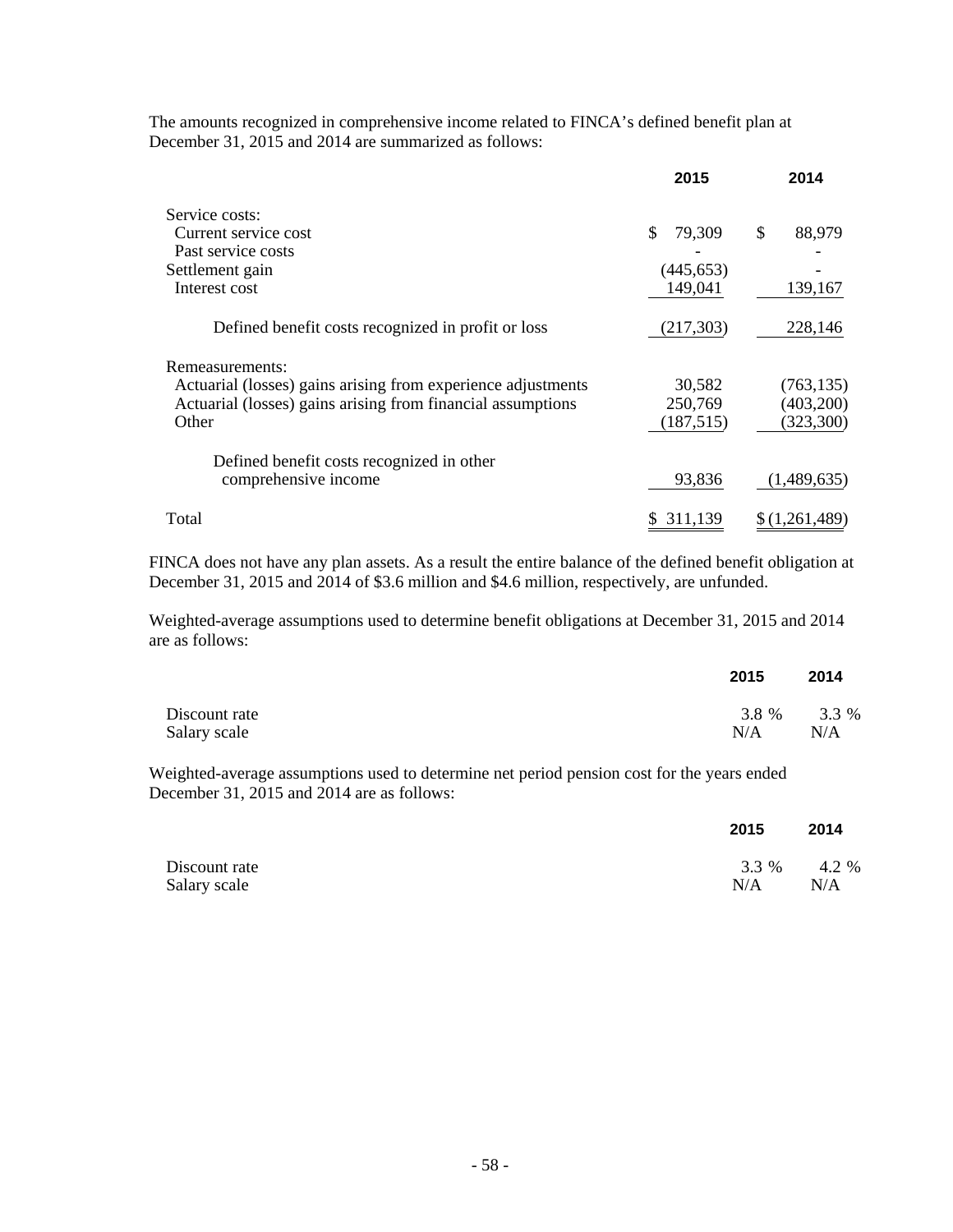Based upon the assumptions used to measure pension obligations, FINCA expects to make the following benefit payments in aggregate over the next five years:

#### **Years Ending December 31**

| 2016                                          | \$133,903 |
|-----------------------------------------------|-----------|
| 2017                                          | 618,591   |
| 2018                                          | 164,504   |
| 2019                                          | 162,973   |
| 2020                                          | 633,152   |
| In aggregate for five fiscal years thereafter | 879,801   |
|                                               |           |

FINCA's defined benefit plan is exposed to actuarial risks, such as investment, interest rate, and life expectancy risks.

*Investment Risk*—The present value of the defined benefit plan liability is calculated using the December 31, 2015 Citigroup pension discount curve and the expected benefit payments from the plan. This curve is the published yield curve of high-grade corporate bond rates.

*Interest Risk*—A decrease in the bond interest rate will increase the plan liability.

*Life Expectancy Risk*—The present value of the defined benefit plan liability is calculated using the published mortality tables for plan participants during and after employment with FINCA. An increase in the life expectancy of the plan participants will increase the plan's liability.

Significant actuarial assumptions for the determination of the defined obligation are discount rate and the life-expectancy of plan participants. The sensitivity analysis below has been determined based on reasonably possible changes of the discount rate assumption occurring at the end of the reporting period, while holding all other assumptions constant.

If the discount rate is a 500 basis points higher (lower) the defined benefit obligation would decrease (increase) by \$0.2 million.

#### **27. COMMITMENTS AND CONTINGENCIES**

At December 31, 2015, FINCA was obligated under a number of operating leases for premises used primarily for branch operations and office purposes. In a significant portion of the business locations where FINCA operates, the operating lease agreements are negotiated on a month-to-month or year-by-year basis and are in line with general rental market conditions.

Future minimum lease payments under existing lease contracts are due, in dollars, as follows:

|                            | 2015         | 2014         |
|----------------------------|--------------|--------------|
| Less than one year         | \$6,173,623  | \$5,664,107  |
| Between one and five years | 22,143,043   | 21,953,092   |
| More than five years       | 7,817,441    | 7,955,278    |
|                            | \$36,134,107 | \$35,572,477 |

Rent expense was \$14.7 million for the years ended December 31, 2015 and 2014.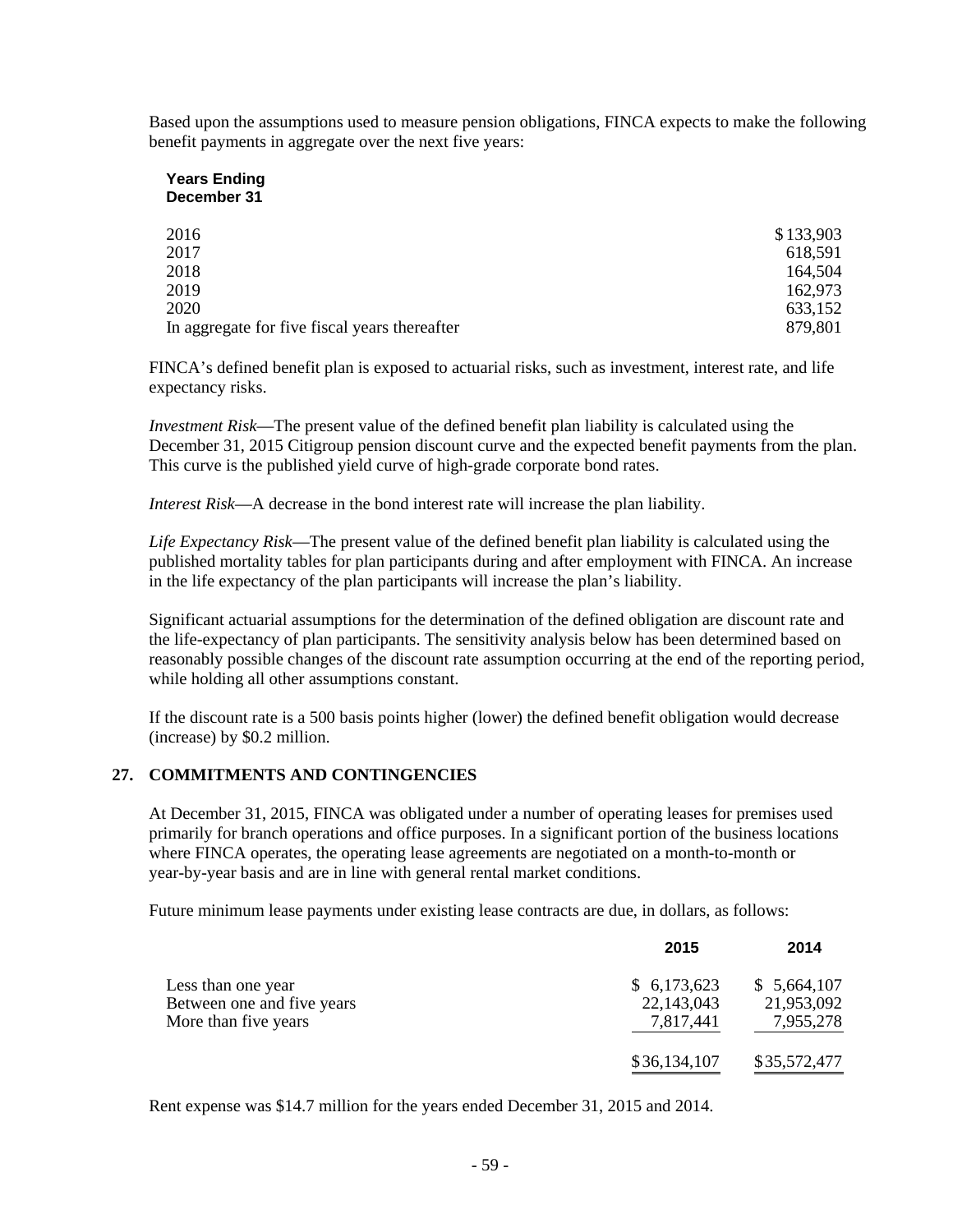There are no contingent assets, contingent liabilities, and capital commitments at December 31, 2015 and 2014. As discussed in Note 30, FINCA issued guarantees to the third parties on behalf of its subsidiaries.

#### **28. NON-CURRENT ASSETS HELD FOR SALE AND DISCONTINUED OPERATIONS**

The assets and liabilities related to FINCA S.A. de C.V. (FINCA El Salvador) have been presented as held for sale following the approval of FINCA's Executive Committee (authorized by the Board of Directors) on December 27th, 2015 to sell FINCA El Salvador. The transaction is expected to be completed by mid- 2016.

The pending sale of FINCA El Salvador by FINCA represents a discontinued operation in accordance with IFRS 5. Assets and liabilities of a disposal group should be presented as separate line items within current assets and current liabilities on the face of the balance sheet and should not be offset as per IFRS 5 para 38.

(a) Assets of disposal group classified as held for sale

|                                                      | 2015                  | 2014                          |
|------------------------------------------------------|-----------------------|-------------------------------|
| Cash and cash equivalents<br>Loans to customers, net | 892,988<br>10,196,694 | -<br>$\overline{\phantom{0}}$ |
| Total                                                | \$11,089,682          | $\overline{\phantom{a}}$      |

(b) Liabilities of disposal group classified as held for sale, excluding intercompany liabilities of \$5.6 million

|                                          | 2015        | 2014 |
|------------------------------------------|-------------|------|
| Accounts payable and other liabilities   | 613,552     |      |
| Notes payable and overdrafts             | 2,401,536   |      |
| Deferred revenue and refundable advances | 14,263      |      |
| Deferred tax liability                   | 6.341       |      |
| Total                                    | \$3,035,692 |      |

In accordance with IFRS 5, *Non-current assets held for sale*, the assets and liabilities held for sale were written down to their fair value, less costs to sell, of \$2,469,145. This is fair value which is equal to the selling price negotiated with the buyer, and therefore it is recorded within Level 3 of the fair value hierarchy.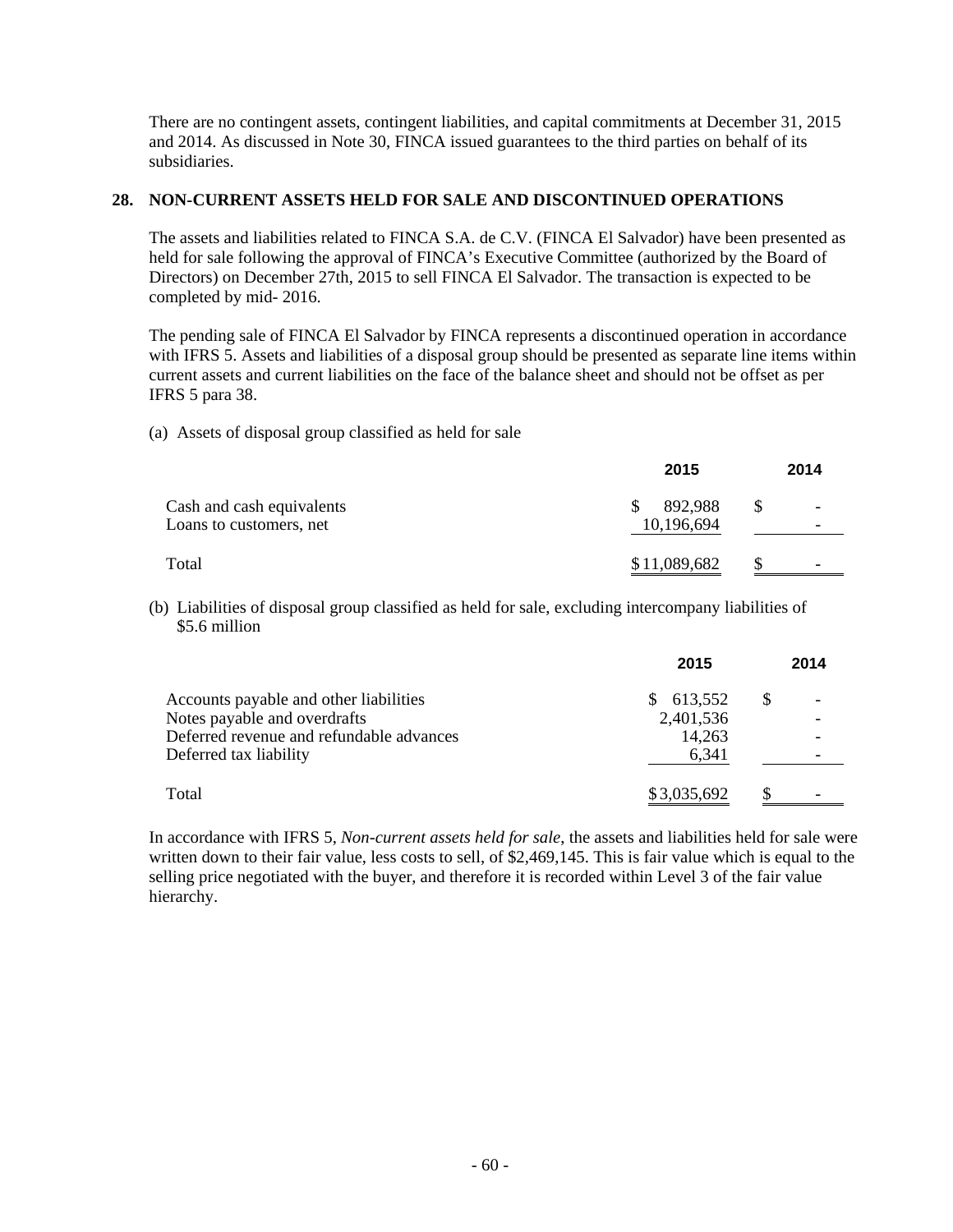Analysis of the result of the discontinued operations, and the result recognized on the re-measurement of assets of disposal group is as follows:

|                                                     | 2015             | 2014            |
|-----------------------------------------------------|------------------|-----------------|
| Net operating income                                | \$3,994,137      | \$ 3,680,905    |
| Expenses                                            | (3,962,351)      | (4, 641, 921)   |
| Intercompany expenses eliminated on consolidation   | 705,292          | 665,928         |
| Other income (expenses)                             | 109,401          | 11,553          |
| Profit before income tax of discontinued operations | 846,479          | (283, 535)      |
| Tax                                                 | (6,341)          | (24,036)        |
| Profit after income tax of discontinued operations  | 840,138          | (307,571)       |
| Loss recognized on the re-measurement of assets of  |                  |                 |
| disposal group                                      | (1,896,096)      |                 |
| Loss for the year from discontinued operations      | \$(1,055,958)    | (307, 571)<br>S |
| (c) Cash flows                                      |                  |                 |
|                                                     | 2015             | 2014            |
| From operating activity                             | \$<br>(769, 875) | \$1,950,015     |
| From investing activity                             | (116, 842)       | (133, 624)      |
| From financing activity                             | (920, 359)       | 911,685         |
| Total cash flows                                    | \$(1,807,076)    | \$2,728,076     |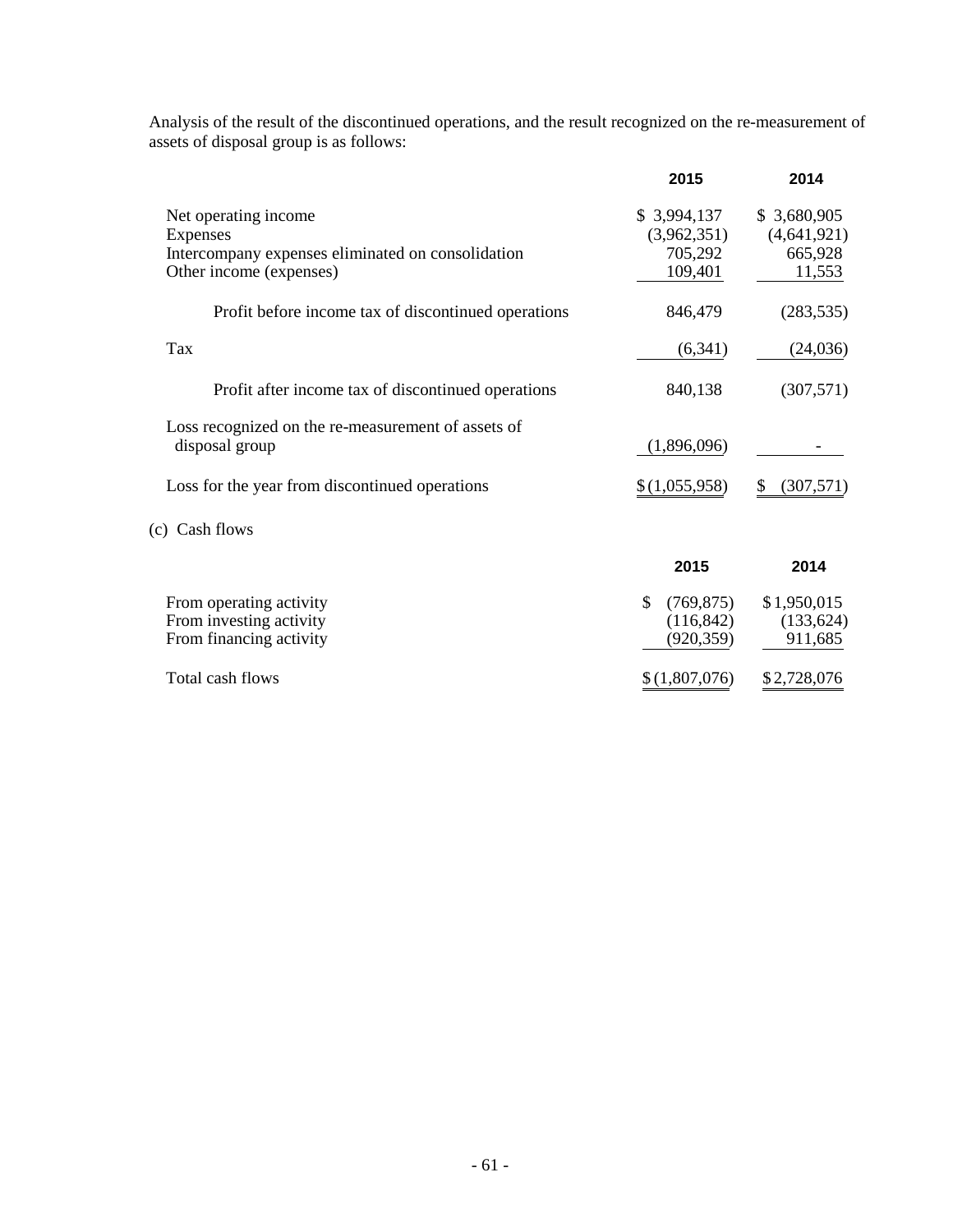#### **29. FINCA ENTITIES**

Through its headquarters, foreign representative offices and branches, controlled subsidiaries and affiliates, FINCA operates in 27 countries. All subsidiaries are controlled by FINCA directly or indirectly through FMH. The significant microfinance operating subsidiaries and controlled affiliates of FINCA at the end of the reporting period are listed below:

| Americas                      |                                                                                                                |
|-------------------------------|----------------------------------------------------------------------------------------------------------------|
| Ecuador                       | Banco para la Asistencia Comunitaria, FINCA S.A. Joint Stock Company                                           |
| El Salvador                   | Asociación de Fomento Integral Comunitaria de El Salvador Not-for-profit Association<br>FINCA S.A. de C.V.     |
| Guatemala                     | Fundación Internacional para la Asistencia Comunitaria de Guatemala Foundation<br>FINCA S.A.                   |
| Haiti                         | FINCA HAITI Non-Governmental Organization                                                                      |
| Honduras                      | Sociedad Financiera FINCA Honduras, S.A. Joint Stock Company                                                   |
| Mexico                        | Fundación Internacional para la Asistencia Comunitaria de Honduras Not-for-profit Organization<br><b>SOFOM</b> |
|                               | Mexico SAPI                                                                                                    |
|                               | Fundación Integral Comunitaria, A.C. Civil Association                                                         |
| Nicaragua                     | Financiera FINCA Nicaragua, S.A. Joint Stock Company                                                           |
|                               | Fundación Internacional para la Asistencia Comunitaria de Nicaragua Not-for-profit Foundation                  |
| Africa                        |                                                                                                                |
| Congo                         | FINCA DR CONGO SARL Limited Liability Joint Stock Company                                                      |
| Malawi                        | FINCA Limited Company Limited by Shares                                                                        |
| Nigeria                       | FINCA Microfinance Bank Limited                                                                                |
| Tanzania                      | FINCA Tanzania Limited Company Limited by Shares                                                               |
| Uganda                        | Foundation for International Community Assistance Uganda Limited Company Limited by Shares                     |
| Zambia                        | Foundation for International Community Assistance-Zambia Limited Company Limited by Shares                     |
| Eurasia                       |                                                                                                                |
| Armenia                       | FINCA Universal Credit Organization Closed Joint Stock Company                                                 |
| Azerbaijan                    | FINCA Azerbaijan Limited Liability Company                                                                     |
| Georgia                       | <b>JSC FINCA Bank Georgia Closed Joint Stock Company</b>                                                       |
| Kosovo                        | FINCA International, Inc. (Branch)                                                                             |
| Kyrgyzstan                    | FINCA Micro-Credit Company Closed Joint Stock Company                                                          |
| Russia                        | FINCA CJSC Closed Joint Stock Company                                                                          |
| Tajikistan                    | FINCA Micro-Credit Deposit Organization Limited Liability Company                                              |
| <b>Middle East</b>            |                                                                                                                |
| Jordan                        | FINCA Jordan Specialized Micro Loans Company                                                                   |
| Afghanistan                   | FINCA Afghanistan Joint Stock Company Limited by Shares                                                        |
| Pakistan                      | FINCA Microfinance Bank Ltd.                                                                                   |
| Non-microfinance subsidiaries |                                                                                                                |
| Netherlands                   | FINCA Network Support Services BV.                                                                             |
| Netherlands                   | FINCA Microfinance Cooperatief U.A.                                                                            |
| <b>USA</b>                    | <b>FINCA Services USA LLC</b>                                                                                  |
| USA                           | <b>FINCA Plus LLC</b>                                                                                          |
| <b>Charitable affiliates</b>  |                                                                                                                |
| United Kingdom                | <b>FINCA UK</b>                                                                                                |
| Canada                        | FINCA Canada                                                                                                   |
|                               |                                                                                                                |

Non-controlling interest is attributable to:

• Non-controlling members of FMH holding 37.4% of shares and voting rights. Assets and liabilities attributable to FMH non-controlling members are \$401.6 million and \$308.9 million as of December 31, 2015 and \$467.4 million and \$352 million as of December 31, 2014, respectively. Net loss is \$4.3 million and net profit is \$1.4 million for the years 2015 and 2014, respectively. Accumulated net income is \$5.3 million and \$9.6 million as of December 31 2015 and 2014, respectively.